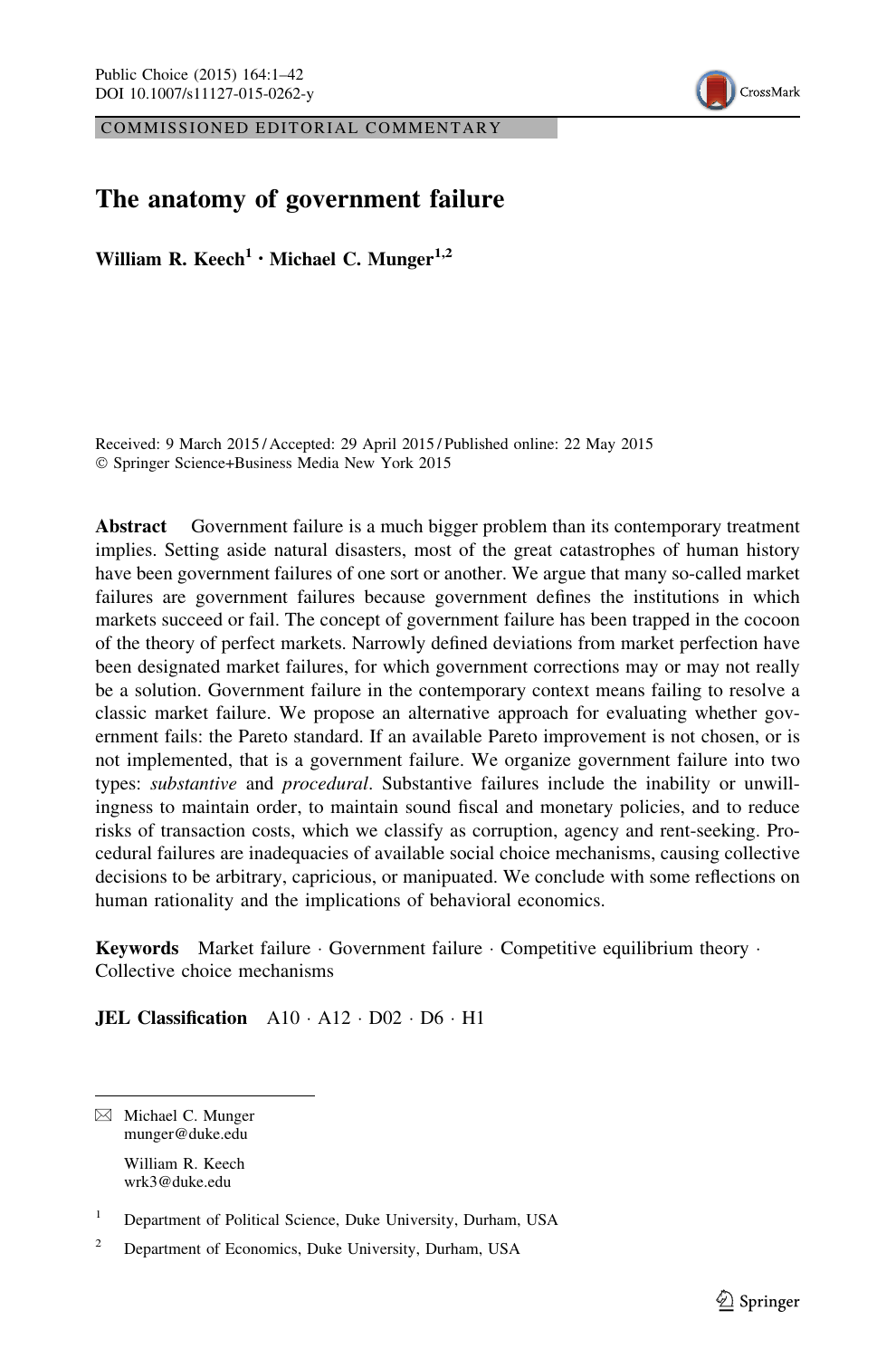# 1.1 Overview

Aside from natural disasters like tornadoes, floods, and earthquakes, the greatest catastrophes of human history have been institutional failures for which government, or the state, carries the basic responsibility. We call these ''government failures.'' Government failures are more frequent, and frankly more fundamental, than the ''market failure'' problems on which many economists focus.

Government failure has an intuitive meaning. For example, World War I and Mao's Great Leap Forward both were government failures, because their consequences were (predictably) perverse, but were initiated by governments anyway, leading to enormous destruction and loss of life.<sup>1</sup> Our standard of failure, then, is not just whether state action achieves its object, but also whether that object is consistent with justifications of political authority that rest on solving problems of collective action. More simply, government may fail to do things it should do, or government may do things it should not do.

This approach differs from the subordinate treatment government failure receives in most contemporary economics. That treatment begins with a theory of perfect markets, follows with a theory of market failures, and follows that with conjectures about actions government might take to resolve the market failure. By that reasoning, government failure occurs when state interventions exacerbate, or simply fail to resolve, a market failure.

Such a focus on markets is not wholly misplaced, of course. Price systems can and do play an important role in coordinating economic activity, and in improving human well-being. They sometimes fail in a way that is captured accurately by the theory of market failure.<sup>2</sup> But

Demsetz ([1969,](#page-38-0) p. 1; emphasis in original) called this kind of comparison the "nirvana" fallacy:

Rummel [\(1997](#page-40-0), chap. 1) estimates the total "demicides" or "government mass murders" during the twentieth Century as being well over 150 million worldwide.

 $2^2$  For a seminal example, see Bator [\(1958\)](#page-37-0). There are many examples of the notion of government failure preceding or causing market failure, such as de Mariana (Mariana [1839,](#page-38-0) pp. 232–236). Juan de Mariana noted that there had been a disruption in markets, causing dissatisfaction with merchants, but that the ''real'' cause was the sovereign printing far too many coins of debased metals. One of the earliest explicit comparisons is Coase ([1964,](#page-38-0) p. 195; emphasis added), who said:

Contemplation of an optimal system may provide techniques of analysis that would otherwise have been missed and, in certain special cases, it may go far to providing a solution. But in general its influence has been pernicious. It has directed economists' attention away from the main question, which is how alternative arrangements will actually work in practice. It has led economists to derive conclusions for economic policy from a study of an abstract of a market situation. It is no accident that [economists] find a category ''market failure'' but no category ''government failure.'' Until we realize that we are choosing between social arrangements which are all more or less failures, we are not likely to make much headway.

The view that now pervades much public policy economics implicitly presents the relevant choice as between an ideal norm and an existing ''imperfect'' institutional arrangement. This nirvana approach differs considerably from a *comparative institution* approach in which the relevant choice is between alternative real institutional arrangements. In practice, those who adopt the nirvana viewpoint seek to discover discrepancies between the ideal and the real and if discrepancies are found, they deduce that the real is inefficient. Users of the comparative institution approach attempt to assess which alternative real institutional arrangements seems best able to cope with the economic problem; practitioners of this approach may use an ideal norm to provide standards from which divergences are assessed for all practical alternatives of interest and select as efficient that alternative which seems most likely to minimize the divergence.

For other important background and problems with consistency in the ''typical'' economics approach see Backhouse and Medema ([2012\)](#page-37-0).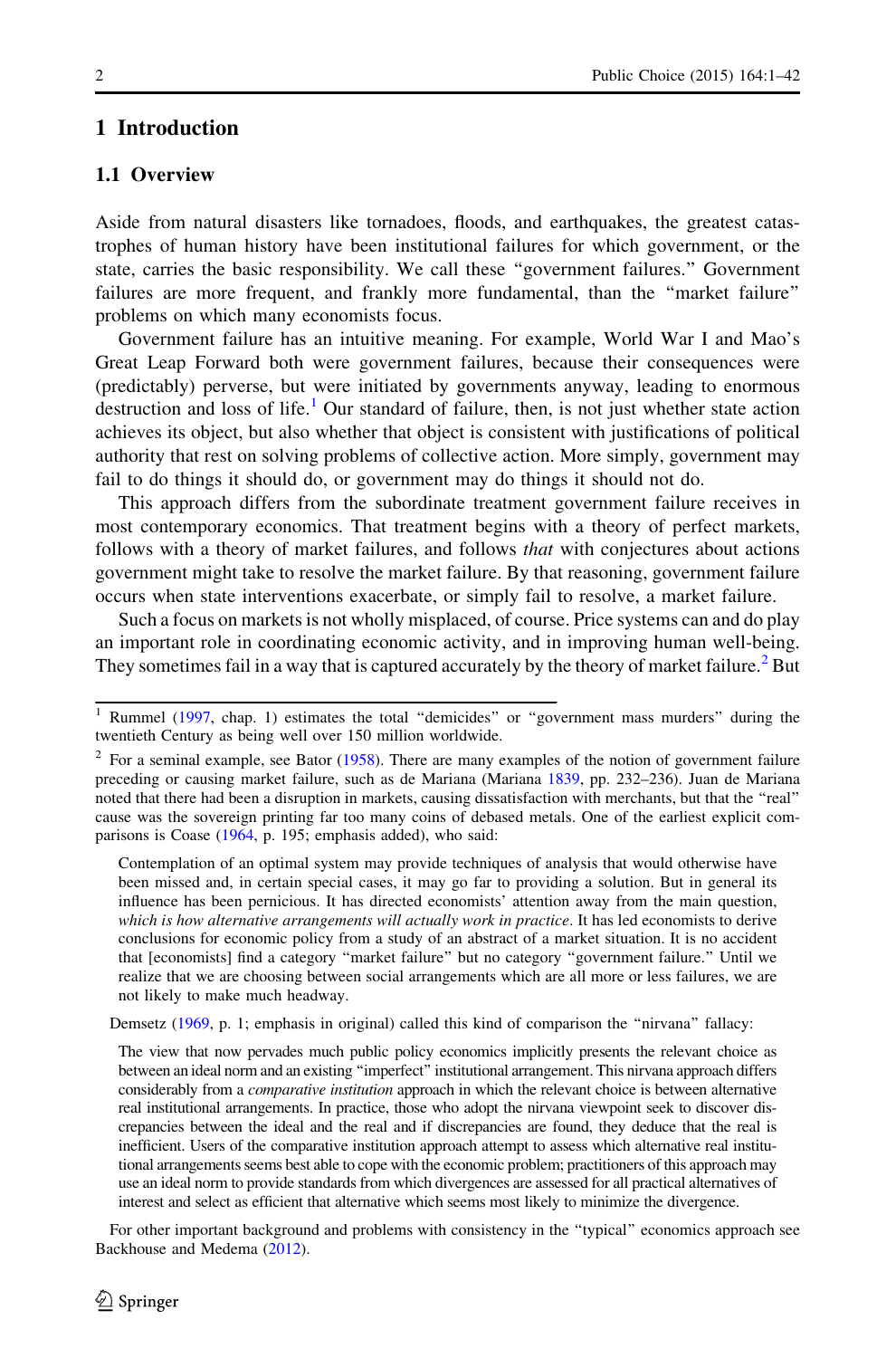whether markets succeed or fail, they operate in a larger context of institutional rules that are set up and enforced by government. Markets may fail because governments interfere too much, regulate too little, or act badly, distorting the processes of production and exchange.

Public discourse sometimes touches market failures and government failures construed more broadly. In our view, such discussions often posit a false dichotomy—more government versus more markets—in ways that are influenced superficially by ideology and political values. For example, little agreement has emerged about whether the recent financial crisis (2007–2009) was a government failure or a market failure. In our view, it was a system failure, with elements of both. But if our claim that government defines the rules under which markets operate is valid, then the government failure is causally prior. The real question is not whether we need more or less regulation, but how the rules of the game should be structured in terms of incentives, property rights, and constraints.

The underlying problem is that government must be strong enough to maintain order, and to pass and then enforce laws and property rights systems that encourage coordination and solutions to collective action problems.<sup>3</sup> Governments that fail are generally *both* too big, *and* too small, at the same time. By doing too much, attention and resources are spread too thinly across too many activities. But then regulations or policies that should serve important functions receive too little enforcement emphasis. Perhaps worst of all, other regulations created out of momentary political alignments or reactions to emergencies regulations that have long outlived their original purpose—survive because citizens or industries have become dependent on the protection of artificial rents.

For these reasons, our approach begins with the simplest realistic choice setting. We will assume that a ''dictator''—a unitary actor with well-defined objectives for solving collective problems—is in charge of the state. We then evaluate outcomes using the Pareto criterion, which anchors our approach in the grand tradition of competitive equilibrium theory (CET) in economics. CET is a theory of market success, and a benchmark for comparison. There is, as far as we know, no analogous theory of government success to use as a benchmark. But allowing a dictator to strive to limit outcomes to Pareto optima, and then to allow the selection among Pareto optima using side payments or compensation allows an (idealized) metric that identifies government failures with considerable analytic precision.

Our ''dictator'' is an analytic device used to solve three different problems: incentives, information, and capacity. As a consequence, dictators are variously assumed to be (respectively) benevolent, omniscient, or omnipotent.

Benevolence means that the goals are social as well as individual well-being, and in this paper, we will use the Pareto standard–with compensation–to define benevolence. Policies that fail to achieve this result are then government failures. We will posit the existence of a benchmark we will call the ''Optimal Pareto Optimum'' (OPO) and assume that achieving the OPO is the dictator's objective. $4$ 

<sup>&</sup>lt;sup>3</sup> See Cooter and Siegel [\(2010](#page-38-0)) for such an interpretation of the U.S. Constitution. On the other hand, see Winston [\(2006\)](#page-41-0) for some evidence that this may not be what states actually do.

<sup>&</sup>lt;sup>4</sup> This is an extreme assumption, and might be quarreled with. But we are trying to establish a benchmark against which success or failure might be measured. Three things should be said: (1) These assumptions are no more unrealistic than those used to generate CET. But when those assumptions fail to be valid, we blame markets, not the assumptions. (2) This approach allows us to finesse problems of "second best," though of course this comes at the price of assuming that a single optimum obtains and that preferences are monotonic, so that movements toward the optimum are improvements. (3) An alternative, one we endorse for future work, might be an extension of Dixit-Stiglitz "constrained optima," and the associated preferences (Dixit and Stiglitz [1977\)](#page-38-0). We thank Robert Grafstein for clarifying our thinking on this point. Some related arguments are reviewed and discussed by Buchanan [\(1983\)](#page-37-0).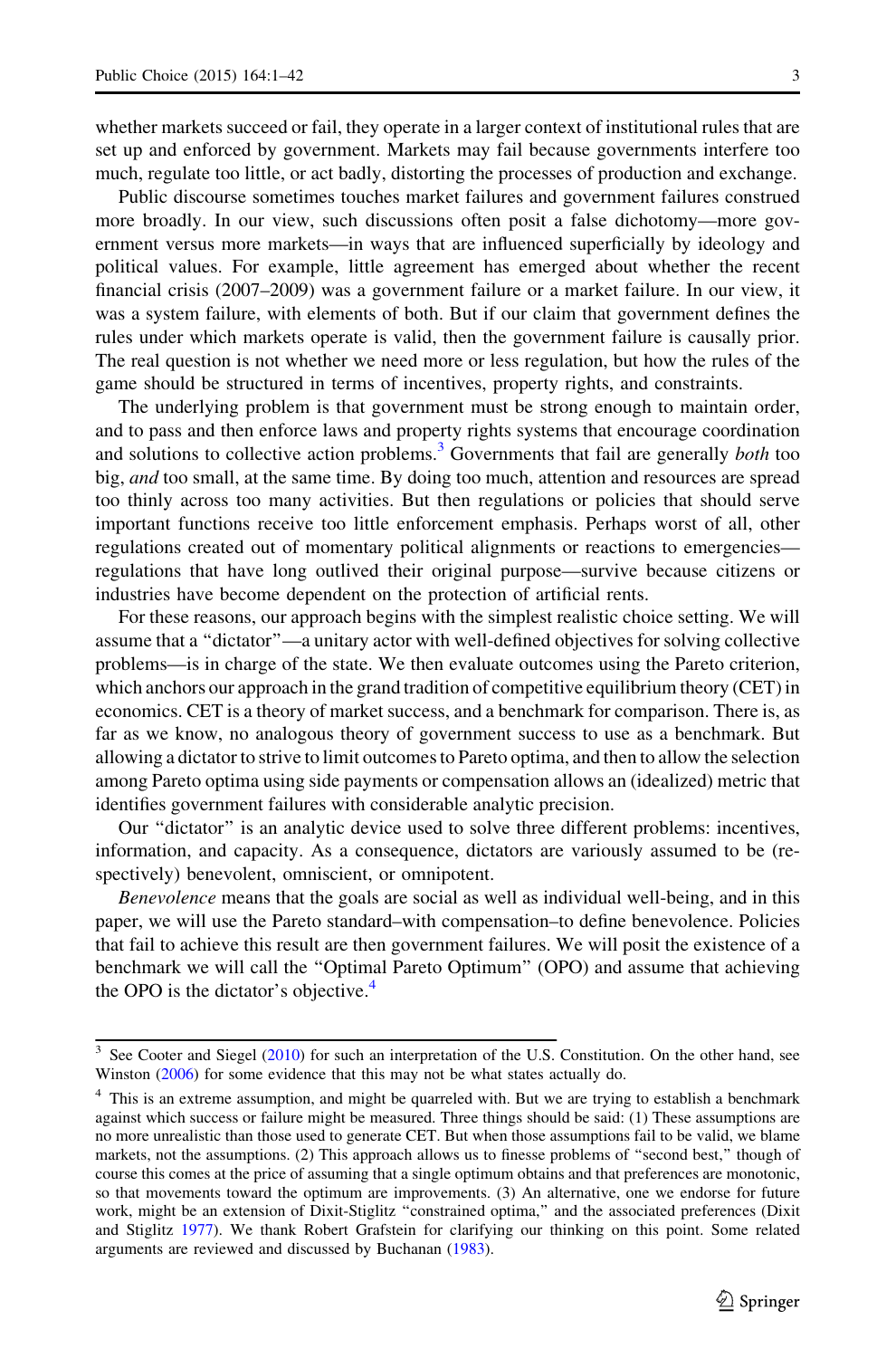Omniscience is another matter. In our view, no one person—benevolent or not—could possibly have all the relevant knowledge about values, demand, and supply, to maximize welfare. One version of this question is the famous ''socialist calculation debate,'' settled for many people by Hayek's ([1945\)](#page-38-0) equally famous argument that only markets can provide a robust discovery process to aggregate dispersed knowledge. This may be true, and in fact that could be a reason why a benevolent dictator might choose to use markets as a practical (though imperfect) substitute for omniscience or synoptic knowledge. But it is not necessary to argue that markets *can* solve the problem to assert that a dictator *cannot* solve the problem, at least not alone. No central authority could be omniscient, so even a benevolent dictator must choose among institutional arrangements as a means of eliciting and aggregating information (Hayek [1945,](#page-38-0) Myerson [1979\)](#page-39-0).

Omnipotence is as problematic as omniscience. In a large and complex society, even a benevolent dictator needs the help of agents in implementing Pareto optimal policies. But it is fatally unrealistic to think that her benevolent policies will be carried out as intended. Some agents may be corrupt, or shirk because they arelazy or do not share the benevolent leader's goals, or may redirect their energies toward rent-seeking—all likely sources of government failure.

It is useful to pause to consider what now might be called ''The Tullock Objection,'' or the assumption that people in the public sector (elected officials, bureaucrats, interest groups, voters, and so on) are motivated by anything other than self-interest.<sup>5</sup> In simple terms, there is no such thing as a ''benevolent dictator.'' Buchanan started this ''objection'' when he (re)discovered Knut Wicksell in the University of Chicago's Harper Library in 1947. Buchanan read German, and when he found ''A New Principle of Just Taxation'' he said that he felt as if "the scales had fallen from my eyes" (Buchanan [2001\)](#page-37-0). Wicksell [\(1896](#page-41-0), p. 82 emphasis added) said:

[W]ith very few exceptions, the whole theory of [public finance] still rests on the now outdated political philosophy of absolutism. The theory now seems to have retained the assumptions of its infancy…when absolute power ruled most of Europe…

Even the most recent manuals on the science of public finance frequently leave the impression of enlightened and benevolent despotism…

Public choice has developed this insight, particularly in the work of Gordon Tullock, by relying on the assumption of behavioral symmetry, meaning that elected officials and bureaucrats are no worse, but no better, than private citizens, because they are no different. Public officials are no more benevolent than anyone else, and therefore the idea of a central authority that seeks single-mindedly to advance the public interest is fanciful.<sup>6</sup>

<sup>&</sup>lt;sup>5</sup> We thank Georg Vanberg for helping us to develop this line of argument. For the Tullock side, see Tullock et al. ([2002\)](#page-40-0), particularly as it was extended by Boettke et al. [\(2007](#page-37-0)). An interesting counterpoint on "public interest" is Becker [\(1983](#page-37-0)).

<sup>6</sup> A parable often attributed to Gordon Tullock is the story of the ''Roman Emperor.'' Here we use the version told by Boettke et al. ([2007](#page-37-0)):

The tale of the Roman Emperor, often invoked by Gordon Tullock, summarizes the problem of prepublic choice political economy well. According to this tale a Roman Emperor is asked to judge a singing contest between two contestants. Upon hearing the first contestant sign, the Emperor awards the prize to the second singer under the assumption that she clearly cannot be any worse than the first. But the Emperor's assumption is quite possibly off the mark; the second signer could in fact be much worse. This parable highlights the proposition that imperfect markets do not necessarily justify government intervention. The consequences of this methodological demand for behavioral symmetry were therefore damaging to the government-as-corrective conclusion of the previous generation of public economists, and augmented the unintended consequences critique of government intervention.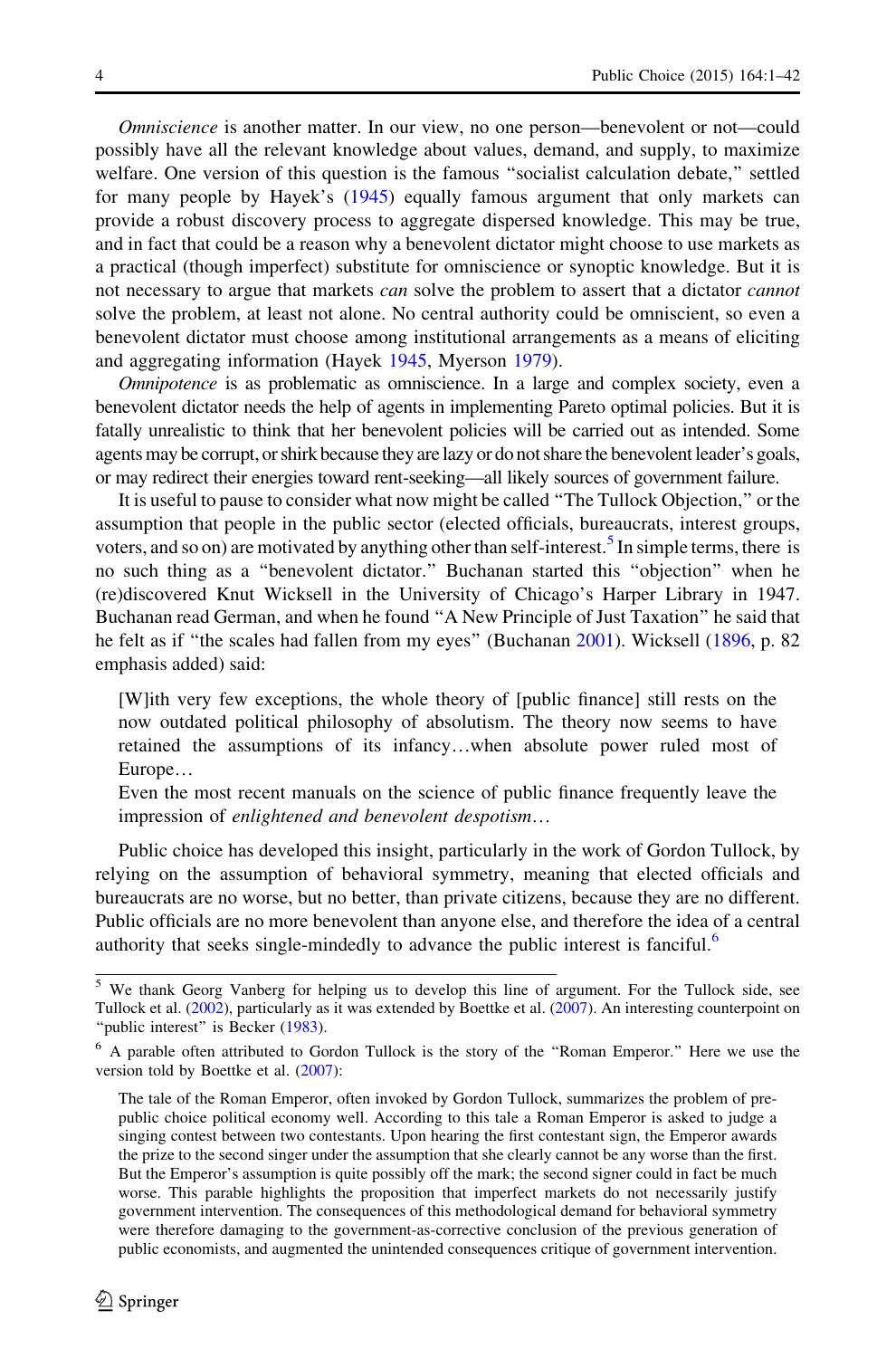Nonetheless, we adopt the convention of a benevolent dictator. One reason is that the assumption remains common, more than a century after Wicksell's objections and 50 years since attempts at refutation by development of the Public Choice literature. The central reason is not that we think that the benevolent dictator approach is useful or verisimilous. Instead, assuming a benevolent dictator allows us to finesse the problems of collective choice that plague any group endeavor, as those are not our main focus. To put it another way, even if the patently absurd assumption of a benevolent dictator is granted, the failures of government we catalog all still occur, and are in fact unavoidable.

# 1.2 Why the Pareto criterion is appropriate as a benchmark

The ''Pareto criterion'' allows the comparison of different social states of the world based on the evaluations of individuals. The difficulty in selecting ''good'' policies is both ethical and practical; the Pareto criterion gives primacy to individual judgments about what is better or worse, and asks if there are some moves on which we can all agree.

Pareto improvements are based on a comparison between two alternatives, the status quo Q and a feasible new social state S. We say S is ''Pareto superior'' to Q if everyone in the society prefers  $S$  to  $Q$  (strong form) or if at least one person prefers  $S$ to Q and no one prefers Q to S (weak form).

Pareto optimality is based on a comparison between a status quo Q and any other alternative S. We say  $Q$  is "Pareto optimal" if there exists no feasible S that is a Pareto improvement over Q

Pareto comparisons have three key elements, and a proviso<sup>7</sup>:

- 1. Autonomy: The process defers to the individual's subjective judgments about better or worse. If the individual believes herself to be better off, she is, and in the absence of other compelling facts that belief is given deference.<sup>8</sup> So no one has to answer "why" or give reasons. Instead, the utility function of the individual is the judge. In practical terms, autonomy requires actual consent to proposals that are believed to ''improve'' the welfare of the individual.
- 2. Unanimity: The Pareto criterion is a means of obtaining consent to public or collective decisions. The strong form requires that all people in the society agree that they are better off. The weak form requires only that no one is worse off, in line with Mill's "Harm Principle" (Mill [2002\)](#page-39-0).
- 3. Compensation: Pareto comparisons suffer from the weakness that no one must be harmed. But many comparisons create total benefits far larger than the relatively small costs they create. This suggests augmenting Pareto comparisons with side payments or compensation. Importantly, this suggests a means of adjudication among Pareto optima, because some Pareto optima are ''better'' (create more total value) than others. That is, if the benefits to choosing S (for the gainers) are large enough to create a surplus value that allows the compensation of those who prefer Q (who would, in effect, ''lose'' by moving from Q to S), unanimity can still be achieved. The gainers compensate the losers, and the result is a Pareto improvement, because (after the

 $7$  For technical conditions on the ranking of Pareto optima, see Das [\(1999](#page-38-0)) and Keeney and Kirkwood [\(1975](#page-39-0)).

<sup>&</sup>lt;sup>8</sup> The presumption in favor of autonomy is part of the standard "liberal" precepts. The question is what conditions must be met to rebut the presumption of autonomy. For an excellent discussion, see Gaus [\(2005\)](#page-38-0).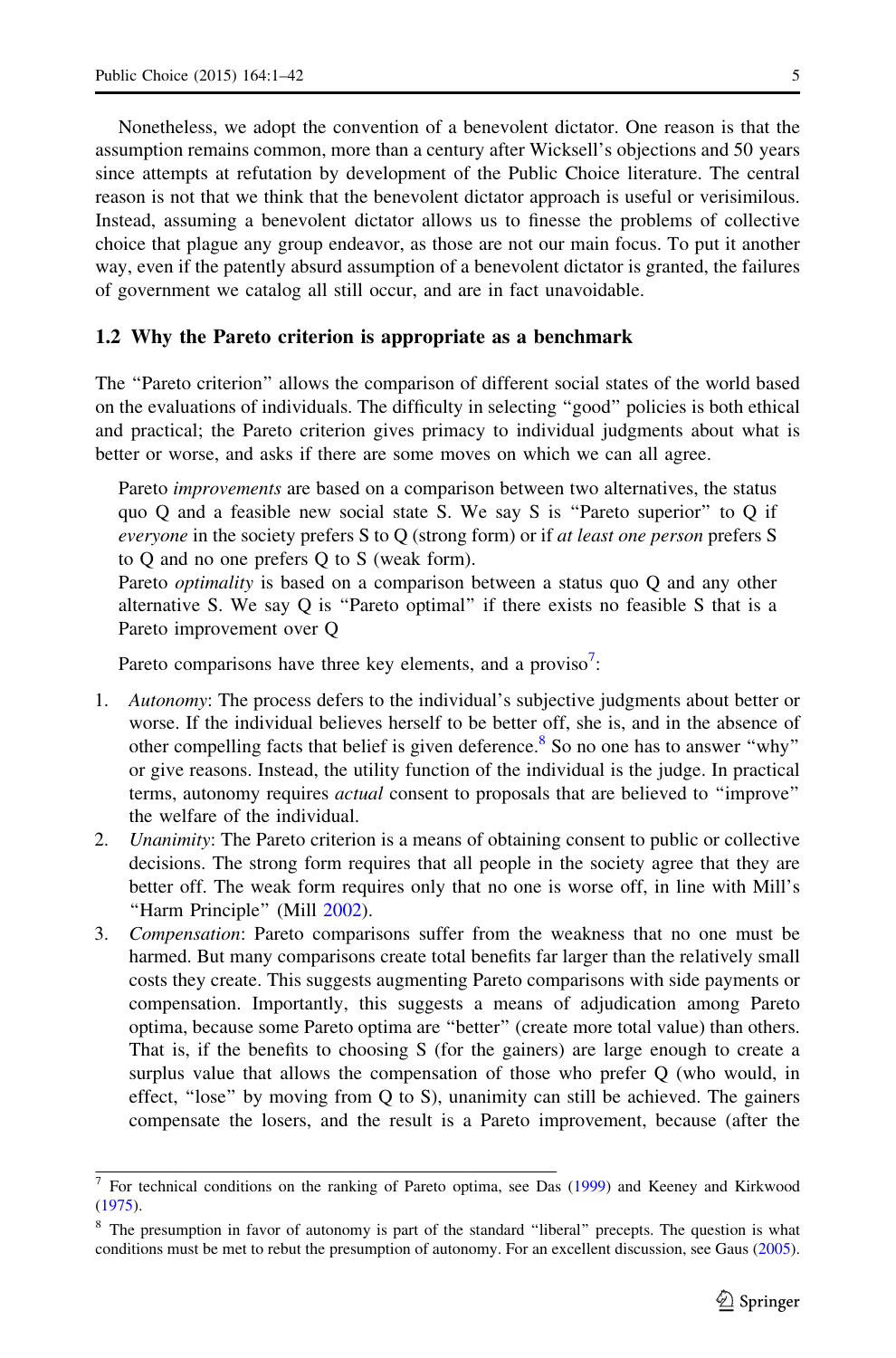compensation is paid) everyone prefers S to Q. This ''compensation-augmented Pareto comparison'' suggests the existence of at least one ''Optimal Pareto Optimum'' or OPO. The OPO is that Pareto optimum compared to which no Pareto improvement is possible, even allowing compensation (and assuming, because of the actions of the benevolent dictator, no hold-up or other strategic bargaining tactics.)<sup>9</sup>

Proviso: There is an obvious, and potentially crippling, tension between autonomy and compensation.<sup>10</sup> As we will see there are objections to the notion that someone else can accurately gauge what a citizen values and how that trades off for compensation. Further, there are bargaining problems because the citizen might be better off but hoping to "hold up" the process by refusing to give actual consent. Thus, there are at least three problems: (a) information; (b) incommensurability; and (c) hold-up. Each of these problems might legitimately prevent agreement. But we are only going to consider the information problem, and investigate the extent to which different mechanisms are effective "discovery processes." That is, we will assume that all (relevant) issues are commensurable, making compensation possible, and we will assume that people are cooperative and willing to accept a proposed solution (if it is in fact better from their perspective) even if strategic hold-up might give them an even better outcome. The reason for this proviso is obvious, we hope: even if these (significant) simplifications are allowed, governments still fail. Without these simplifications, failure can be systemic and catastrophic.

# 1.3 Outline: substance, process, and behavior

We apply this apparatus to the problem of government failure in three steps. The first step is explained in Sect. [2:](#page-6-0) *substantive government failure*, or the failure to solve basic problems of organization and credible commitment. In these instances, which we examine in the first major section of the paper, we consider problems of organizing a functional system of governance, to make credible commitments to control debt or the temptation to debase the currency, and to control rent-seeking. All of these problems, if unsolved, leave the society at an outcome that is not Pareto optimal. In practical terms, this means that at least one feasible alternative exists that could make every member of the society better off, and yet the change is not made.<sup>11</sup>

This is precisely the logic of the Hobbesian "war of all against all" (Hobbes [2012](#page-39-0)). In the absence of any order, no investment, property, or law is worthwhile. Everyone in the society would be better off agreeing to some system that offers governance, predictability, and freedom from coercion by outsiders or other citizens, so we look at the ''absence of order.'' If the state cannot impose predictable rule of law without corruption, then state activities are diverted from securing order and producing basic public goods to lining the

<sup>&</sup>lt;sup>9</sup> Clearly, the claim of the existence of the OPO rests on a (dubious) assumption that all policy moves are commensurable, and can be compensated. But as we discuss below it is far from clear that this is true. If we are considering whether to outlaw, allow, or subsidize abortion, it is unlikely that citizens who think abortion should be illegal would be satisfied with side payments, or have their mind changed by compensation.

<sup>&</sup>lt;sup>10</sup> This tension is captured in an old joke. A radical standing on a soapbox giving a speech shouts "Come the revolution, you'll all have milk and honey to eat!" A bystander shouts back, "What if I don't like milk and honey?" The radical glowers and yells, "Oh, friend, come the revolution, you will like milk and honey!''.

 $11$  One could also make intergenerational comparisons as part of a Pareto comparison with compensation, but it is not clear how future generations could negotiate, much less effect, an optimal payment.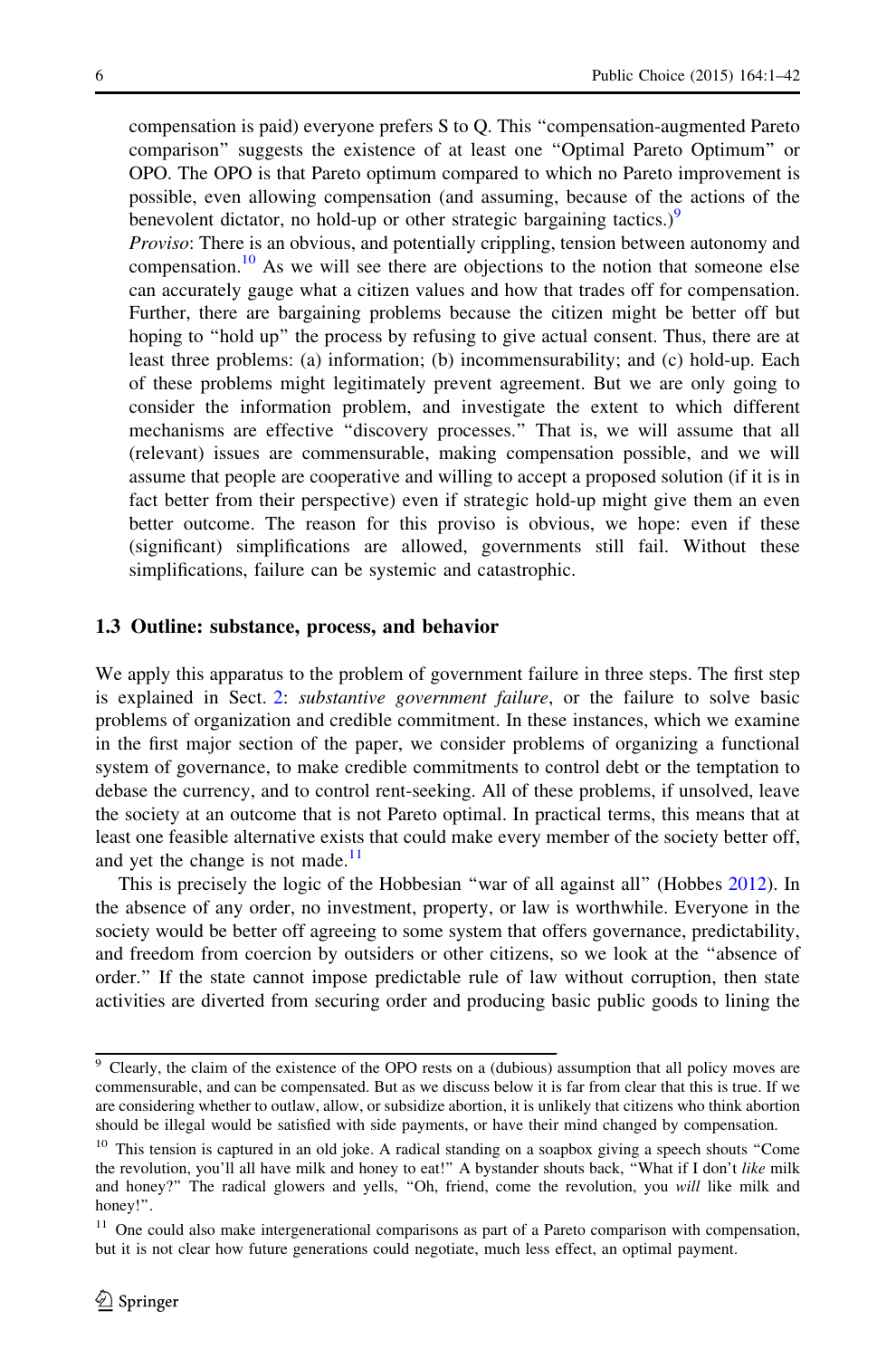<span id="page-6-0"></span>pockets of officials, so we look at ''transaction costs'' such as corruption, agency, and rentseeking.

If the society secures a foundational and workable consensus on the substance of governance—a ''constitution''—then the problem of escaping Hobbes' ''state of nature'' is solved, and some Pareto optimum is selected. The failure to reach a Pareto optimum is therefore how we define *substantive* government failure.<sup>12</sup>

The problem of *procedure* is quite different. Procedure is the problem of choosing the "best" from *among* a set of Pareto optima. As Hardin [\(1990](#page-38-0)) argued, this step requires justifying the procedures to be used by an actual polity. To gain analytic purchase on this problem, we employ a simplifying procedure: imagine that only two Pareto optima are on the table, one of which is better than the other under the ''potential Pareto with compensation'' comparison. That is, allowing for cardinal utilities and side payments, one of the two Pareto optima being considered is better than the other.

We investigate whether any of five general categories of procedures—voting, interest group pluralism, pricing-exchange processes, bargaining, or cost-benefit analysis—can be expected consistently to select the correct answer.<sup>13</sup> It is important to note that we do not consider this decision context to be realistic; quite the contrary. Our goal is to assume away the Arrovian problems of social choice (by having only two alternatives) and problems of ethics, ideology, and political intransigence (by having cardinal utilities, considering only compensable issues selected by purely rational agents, and allowing side payments). What we find is that even in these artificially favorable circumstances all five categories of procedures fail to select the OPO.

In Sect. [4](#page-29-0), we consider some extensions and possibilities for the elaboration of government failures under more realistic assumptions about human behavior. These observations are necessarily more suggestive than dispositive, because work in psychology and behavioral economics has only begun to illuminate the problems of decisions and collective action and the limits of even the best procedures to produce the desired outcomes.

# 2 Substantive government failure

### 2.1 Justifying the state

It useful at the outset to summarize the justification for the existence and centrality of the state in society. Economists tend to think of markets as institutions for maximizing social welfare. But there is nothing ''social'' about maximization: Robinson Crusoe faced maximization problems when he was alone on his island. On Thursday (i.e., before Friday), Crusoe had to decide whether to build a shelter, find food, find water, or rest. The optimum

 $\frac{12}{12}$  It may be that we are under-counting the costs of coercion, either in transition or *per se*. The premise is that there are equilibria that are not Pareto optimal. And we posit that there are Pareto optima, possibly desirable on other grounds, that are not equilibria. The only way to keep the society "at" the preferred Pareto optimum is by force. In the case of a Prisoner's Dilemma setting, of course, citizens might endorse being forced in this way, since the outcome is preferable to what they could accomplish on their own. But the presumption of an ''optimal Pareto optimum'' is that all societal choices have this property. Thanks to Scott Ainsworth for helping us clarify our thinking on this point.

<sup>&</sup>lt;sup>13</sup> For optimistic versions of this approach, see Fishkin ([2011](#page-38-0)) and McKean [\(1965\)](#page-39-0). Somewhat less optimistic is North [\(1994](#page-39-0)). For a general discussion of ''non-market'' failures of institutions see Wolf ([1979,](#page-41-0) [1993\)](#page-41-0).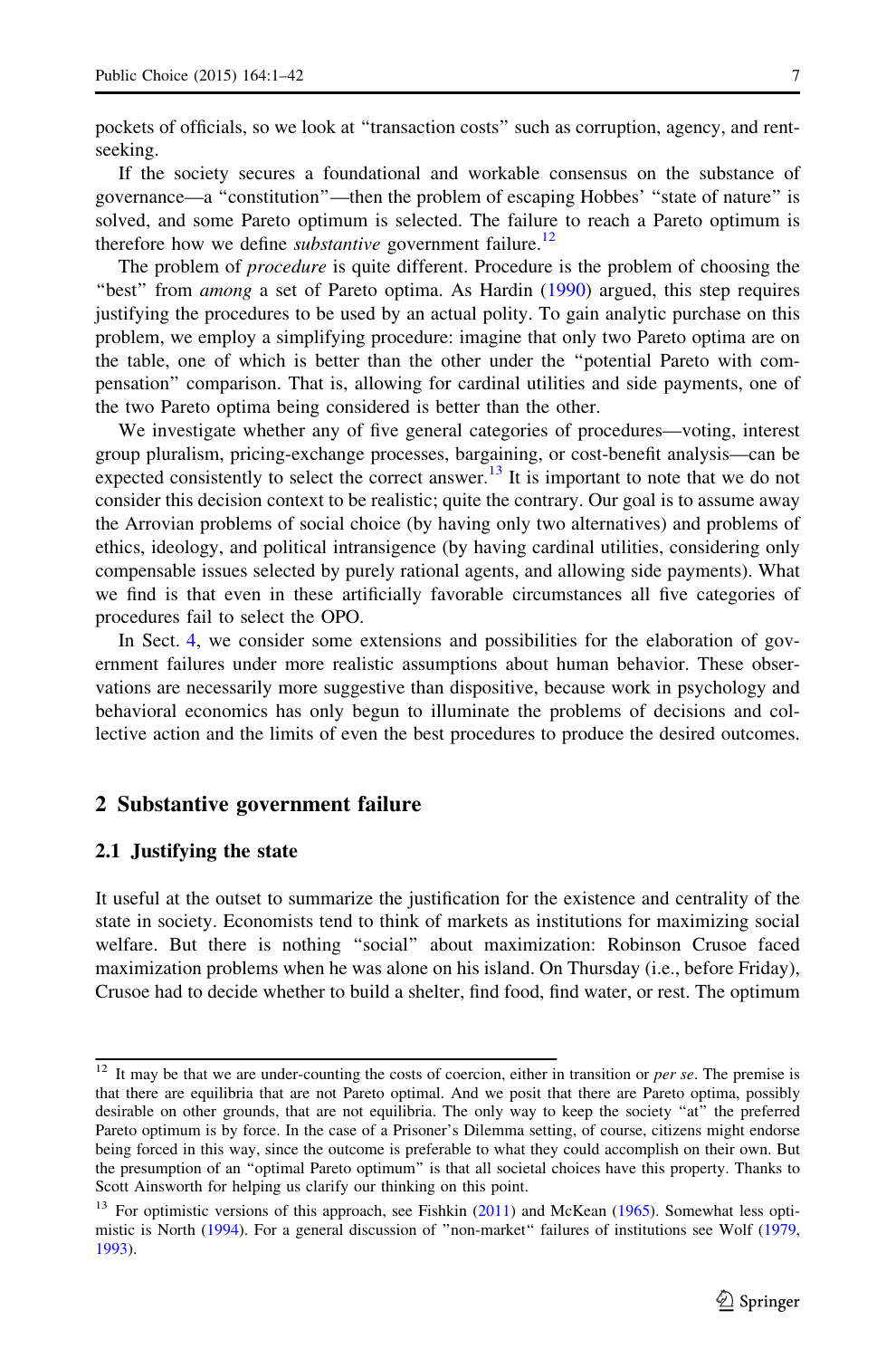choice among alternative activities meant the difference between life and death. Consider Crusoe's account:

I was not idle…I considered the keeping up a breed of tame creatures thus at my hand would be a living magazine of flesh, milk, butter, and cheese for me as long as I lived in the place, if it were to be 40 years… [I also grew grapes], which I never failed to preserve very carefully…they were not only agreeable, but medicinal, wholesome, nourishing, and refreshing to the last degree...

But now I come to a new scene of my life. It happened one day, about noon, going towards my boat, I was exceedingly surprised with the print of a man's naked foot on the shore, which was very plain to be seen on the sand. I stood like one thunderstruck… I came home to my fortification, not feeling, as we say, the ground I went on, but terrified to the last degree, looking behind me at every two or three steps, mistaking every bush and tree, and fancying every stump at a distance to be a man. (Defoe [1968](#page-38-0), chap. XI)

When Crusoe later encountered Friday, their first problem was to arrive at a ''bargain'' wherein neither would kill the other. Markets are premised on a particular form of cooperation called exchange (which is a social act) rather than solely promoting optimization (which is an individual act, as made clear by Crusoe's choices of growing grapes and keeping goats). But for precisely that reason, markets require a *prior*—though perhaps unspoken—social agreement that we not kill each other, and (possibly) in addition that we will cooperate for mutual defense.<sup>14</sup>

The justification for cooperative agreement is thus prior to markets, at least in terms of the way we usually think of markets as institutions for reducing the transactions costs of impersonal exchange. Purely voluntary *bilateral* contracts among individuals cannot solve the problem of circumscribing coercion, and voluntary *multilateral* contracts are much too costly to negotiate and enforce, at least not over large areas and over long time spans. Consequently, collective institutions for controlling coercion are a necessary pre-condition for the very existence of the kind of enforceable voluntary contracts that markets simply assume. Buchanan's [\(1987](#page-37-0)) metaphor of ''politics as exchange'' suggests that groups can constitute agreements that are Pareto-superior cooperative solutions to the failure of decentralized bilateral transactions.

But this means that Hobbes was right in an important sense. Coercive institutional arrangements exist that are Pareto improvements over a 'state of nature' wherein no state institutions are in place. And, as Brennan and Buchanan ([1985\)](#page-37-0) note, these rules can become nearly self-enforcing, and therefore much cheaper to enforce, if they are followed and internalized. F. A. Hayek, no fan of the state, concedes as much when he says:

The question is … what properties [social] rules must possess so that the separate actions of the individuals will produce an overall order. Some such rules all individuals of a society will obey because …they will be part of their common cultural tradition. But there will be still others which they may have to be made to obey, since although it would be in the interest of each to disregard them, the overall order on which the success of their actions depends will arise only if these rules are generally followed. (Hayek [1973](#page-39-0), vol. I, p. 45; emphasis added)

<sup>&</sup>lt;sup>14</sup> One could argue that this agreement need not be explicit, or even conscious, but might instead be the equilibrium result of an indefinitely repeated game, based on the ''folk theorem.'' See, for example, Myerson [\(1991](#page-39-0)). It's still a recognizable pattern of behavior where people who might kill each other do not, in recognition of the individual benefits of acting in this way.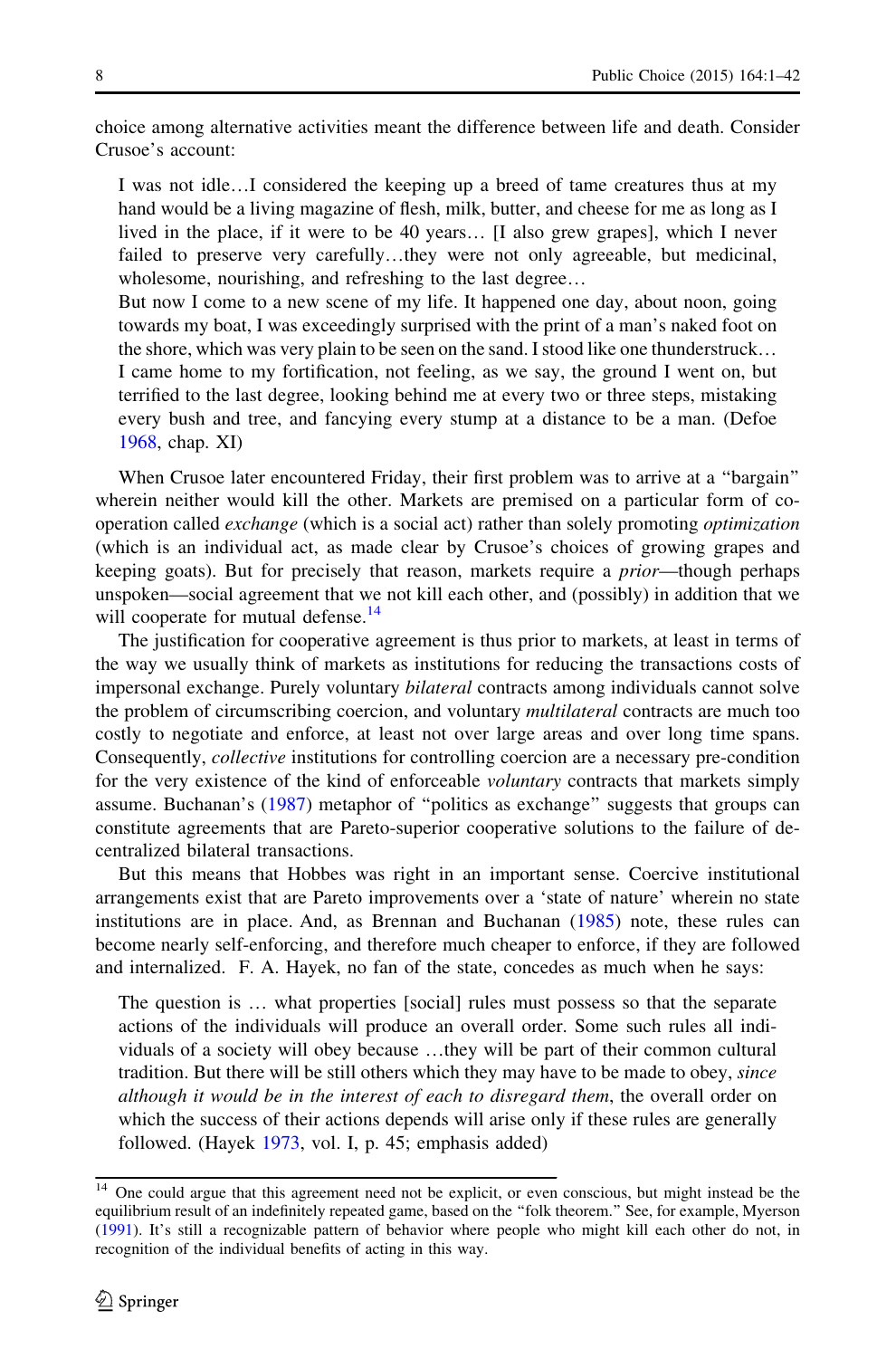But even if we accept the *existence* of at least one (unknown) Pareto-improving governance structure, all that would establish is that *some* form of state can be justified. Which form? And once the state exists, what should it do, and how can the state be induced to do that? What should it not do, and how can it be prevented from doing that? There is an obvious logical contradiction in claiming that since some (unspecified, possibly unique) governance structure can justified that therefore *any* state is better than a state of nature. What is needed, and what we propose here, is a guide to choosing among feasible Pareto optima.

That choice will be implied by the capacity of varieties of actual institutions to choose what we will call the *Optimal* Pareto Optimum (or, again, the OPO). One virtue of this approach, in our view, is that even under these strikingly restrictive (and advantageous) assumptions about the decision context government still exists. But another is that it is closely related to the approach traditionally taken to defining ''market failure.'' The concept of market failure goes well back into the nineteenth century, with John Stuart Mill, Henry Sidgwick and Arthur C. Pigou (Medema [2009,](#page-39-0) chaps. 2 and 3). As Ledyard ([2008](#page-39-0)) put it, ''The best way to understand market failure is first to understand market success.'' The problem is that ''market success'' cannot be defined without a set of implicitly assumed, usually unnoticed, assumptions about the existence of a functioning state.

There are exceptions, of course. A. C. Pigou is (rightly) seen as an ur-text for the argument that the state might be able to improve policy outcomes, given market failures. But he was far from naïve about the limits of government action (Pigou [1912](#page-40-0), pp. 247–248):

It is not sufficient to contrast the imperfect adjustments of unfettered private enterprise with the best adjustments that economists in their studies can imagine. For we cannot expect that any State authority will attain, or even whole-heartedly seek, that ideal. Such authorities are liable alike to ignorance, to sectional pressure, and to personal corruption by private interest. A loud-voiced part of their constituents, if organized for votes, may easily outweigh the whole.

Later, in "State Action and Laissez-Faire," Pigou [\(1935](#page-40-0), p. 124) again sounded a note of caution $15$ :

In order to decide whether or not State action is practically desirable, it is not enough to know that a form and degree of it can be conceived, which, if carried through effectively, would benefit the community. We have further to inquire how far, in the particular country in which we are interested and the particular time that concerns us, the government is qualified to select the right form and degree of State action and to carry it through effectively.

Nonetheless Pigou argues that the distinction between states and markets is fundamentally misleading, because the state comes first:

No defender of so-called laissez-faire desires that the state should do absolutely nothing in matters relevant to economic life. The most ardent believer in the economic harmonies, that are supposed to flow from the unimpeded pursuit by individuals of their private interests, argues that these harmonies will not emerge unless robbery at arms is restrained by law, fraud repressed, and contracts which have been formally accepted enforced. (Pigou [1935](#page-40-0), p. 109).

In our ''anatomy'' of procedural government failure, we identify three problems that all governments, authoritarian and democratic systems alike, have to solve: the absence of

<sup>&</sup>lt;sup>15</sup> These references for Pigou ([1935\)](#page-40-0) were found by Medema ([2010,](#page-39-0) pp. 49–50).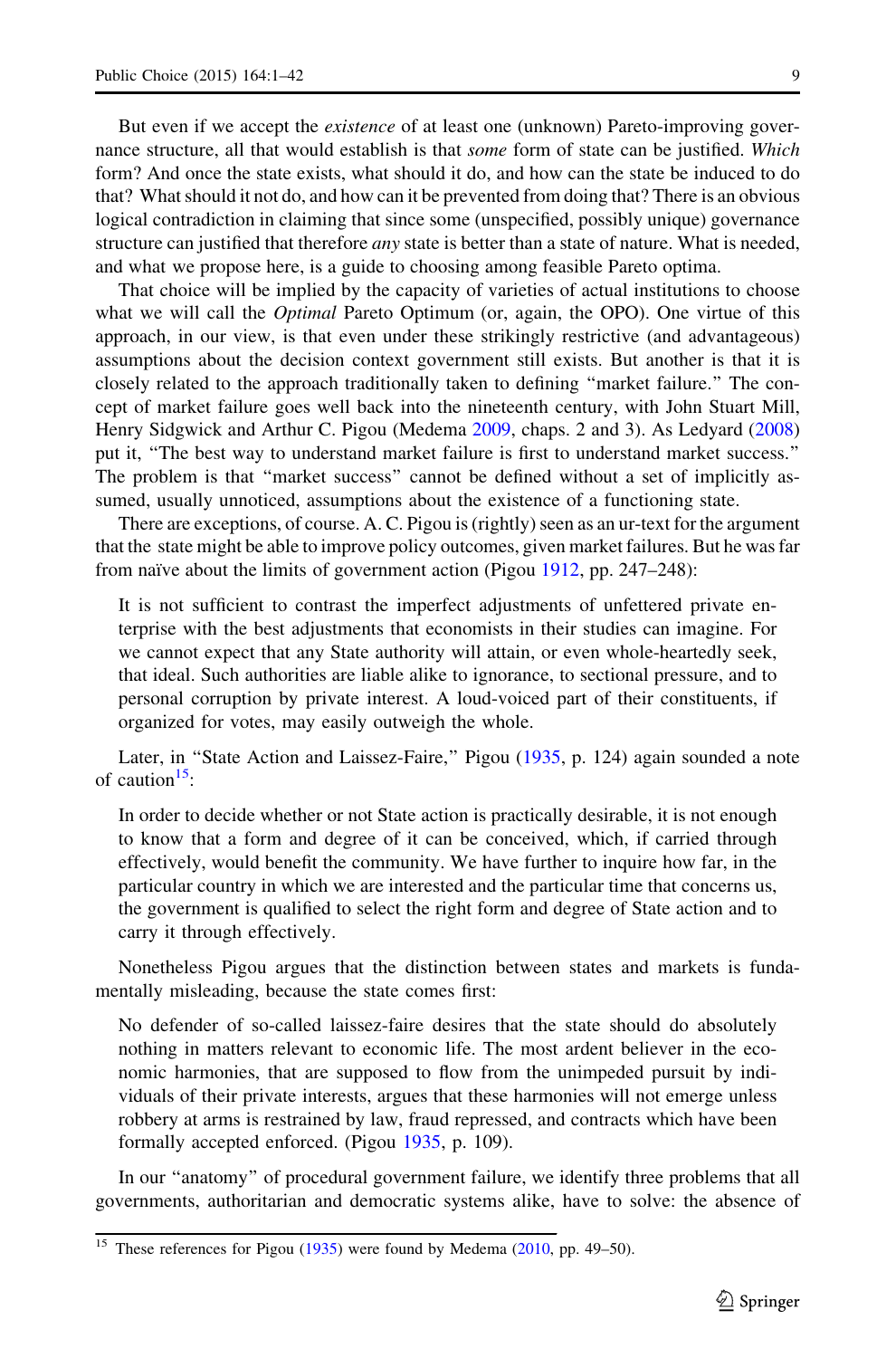order, abuse of the purse, and the failure to control transaction costs. Those in political power may or may not care whether their societies suffer these problems. But states that exhibit these failures will be weakened, and are more vulnerable to revolution or external threat than they would be otherwise. More importantly, for our purposes, such failures make states "failures," in the sense of failing to achieve the optimal Pareto optimum that justified their creation and continued existence.

#### 2.2 The absence of order

The logic of Hobbes ([1651](#page-39-0)) is that even a Leviathan state, an autocratic monarch with unlimited power, would be better than no government at all. In a similar vein, Huntington ([1968,](#page-39-0) p. 1, emphasis added) has said that:

The most important political distinction among countries concerns not their form of government but their degree of government. The differences between democracy and dictatorship are less than the differences between those countries whose politics embodies consensus, community, legitimacy, organization, effectiveness, stability, and those countries whose politics is deficient in these qualities

Huntington included the USSR with the United States in the former group, countries that are extensively governed by a kind of consensus. But he was wrong: The collapse of the Soviet Union suggests that repression masked severe deficiencies in ''consensus, community, legitimacy, organization, effectiveness and stability.'' The United States itself may not have the ''degree'' of government it seemed to have in 1968.

Nonetheless, we endorse Huntington's point: the absence or extreme weakness of government is a failure, a failure that has profound implications for the way people are able to live their lives. It may be possible, in principle and some cases in historical fact, for an anarchist group to govern itself through consensus on the obligations and limits of citizenship, to organize itself, and to maintain stability (Taylor [1982](#page-40-0) gives examples). Such situations are rare in the contemporary world, and—for whatever reason—have not survived long when they do exist.<sup>16</sup> Thus, when we say "governance" we will be considering government by state institutions, and when we say ''government failure'' we will mean the failure of state institutions.

It is common to argue whether the state is ''too strong'' or ''too weak.'' But this is a misleading dichotomy. The citizens have selected certain competencies or jurisdictions for the state to exercise power, usually a monopoly on the legitimate use of force. In that context, the state must be strong enough to carry out its functions within those competencies, but much too weak—because of institutional restraints—for its powers to metastasize outside the jurisdiction legitimated by citizen consent (in a democracy) or established custom and convention (in a stable autocracy). A state that lacks either institutional powers or practical capacity within its core jurisdictions suffers the most fundamental government failure: the absence of order. These are failed states.<sup>17</sup>

<sup>&</sup>lt;sup>16</sup> See, for background and examples, Friedman ([1989\)](#page-38-0), Hayek [\(1948](#page-38-0)), Narveson and Sanders [\(1996\)](#page-39-0), Rothbard ([1978\)](#page-40-0), and Scott ([2009\)](#page-40-0).

<sup>&</sup>lt;sup>17</sup> See <http://ffp.statesindex.org/indicators>. See Ezrow and Frantz [\(2013](#page-38-0), chap. 1) for a discussion of the concept of state failure, and a review of measures and their limitations. The Fund for Peace maintains an index of failed states at <http://www.failedstatesindex.org>, which is based on twelve indicators, four social (demographic pressures, refugees, group grievance, and human flight and brain drain), two economic (uneven economic development, and poverty and economic decline), and six political and military (state legitimacy, public services, human rights and rule of law, security agreements, and external intervention).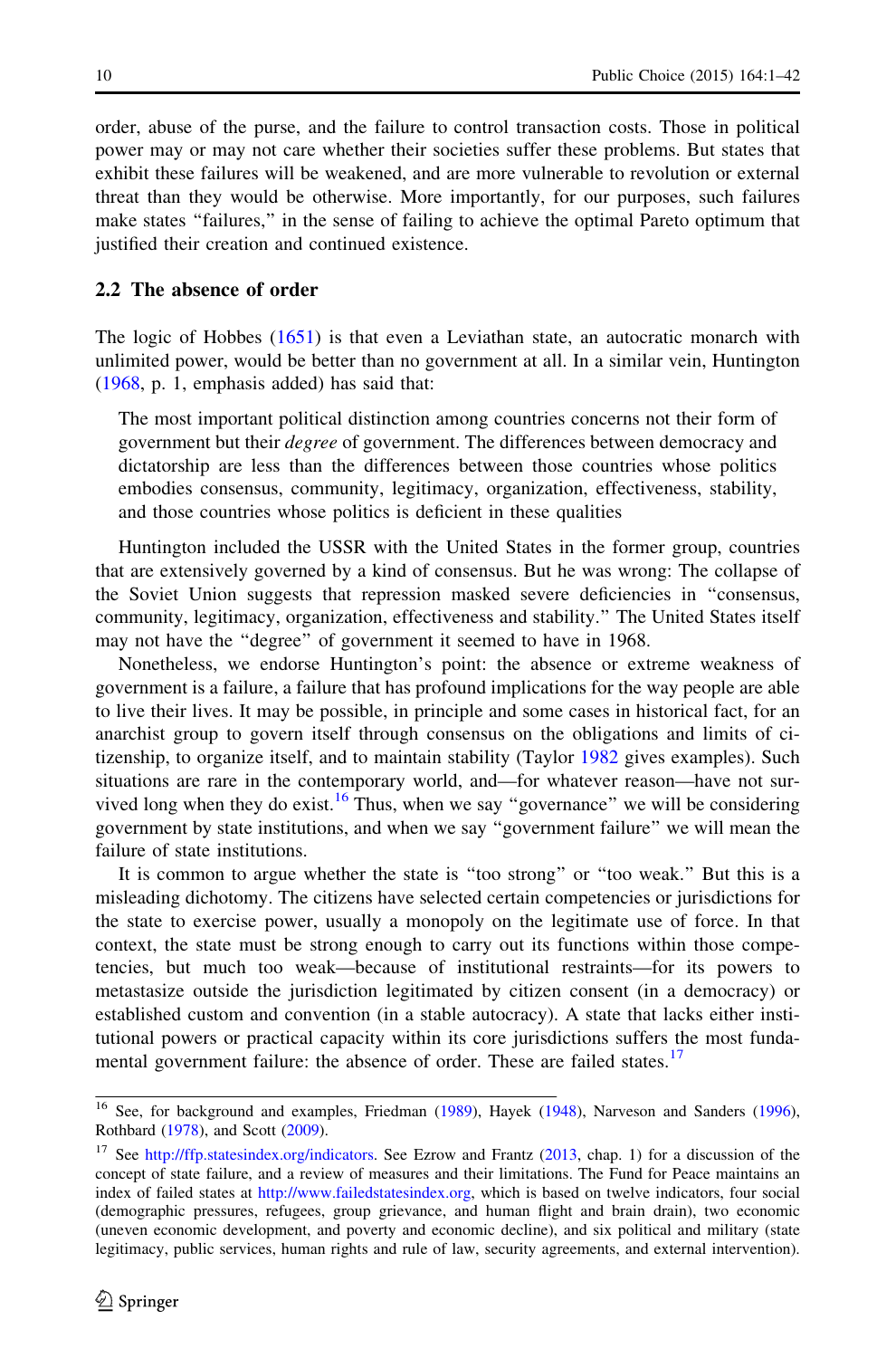In their book on Failed States and Institutional Decay [\(2013](#page-38-0)), Ezrow and Frantz advocate a focus on the quality of state institutions, which they classify as administrative, judicial, security, and political. Good institutions promote political stability and economic performance. For ''high quality'' administrative institutions they advocate meritocratic recruitment and promotion, and autonomy (among other things). For high quality judicial institutions, they advocate independence, integrity, and transparency. For high quality security institutions, they advocate professionalism and a centralized military command with professional norms of deference to civilian authority. Ezrow and Frantz ([2013,](#page-38-0) chaps. 4–7 and Conclusion) do not advocate any features as characteristic of high quality political institutions, because they suggest that no features of such institutions uniformly promote political stability and good economic performance.

An element of conventional wisdom in political economy is that limitations on government are a fundamental requirement for economic growth. Still, as Huntington [\(1968](#page-39-0), p. 8) put it, ''authority must exist before it can be limited.'' Hanson ([2014\)](#page-38-0) distinguishes investment-led growth, in which a strong state may be necessary for building an industrial base, from innovation-led growth, where institutional veto players may be more constructive. Hanson argues that at early stages of development, state authority is more important than constraints on rulers for promoting total factor productivity and growth than it is when states are closer to the technological frontier, when constraints become more important.

The absence of a government with the capacity to provide for the security and wellbeing of its citizens is the most basic government failure. And it is, to use the terminology of Weimer and Vining, a passive failure, but a passive failure so catastrophic as to make the state unsustainable as a distinct political and geographic entity.<sup>18</sup> As Weimer and Vining [\(2011](#page-41-0), p. 206) put it:

[Passive failure] can include outcomes that are attributable to the government not diagnosing market failures correctly as well as situations in which the lack of intervention derives from more concrete causes, such as the active influence of organized interest groups that successfully block efforts to correct market failure.

Some such failures to act may be sustainable, at least in the short run. For example, an effort at pollution control that is blocked by supporters of the emitting industry simply imposes net economic costs that could have been avoided by government action. But passive government failure can extend to a breakdown in the collection of taxes, the failure to pay for and organize police and military protection, and an inability to maintain basic infrastructure. Failed states have economic costs.

A number of theorists recently have addressed the problem of government failure at the level of systemic collapse. Diamond ([2005\)](#page-38-0) argues that what he calls ''collapse'' hinges on institutions that fail to solve collective actions, and may even create negative feedback loops. More recently, Acemoglu and Robinson ([2012](#page-37-0)) argue that a strong central

<sup>&</sup>lt;sup>18</sup> David Weimer and Aidan Vining have kept the existing theory of government failure alive through five editions of their successful textbook, with at least one chapter on government failure in each of the five editions from 1989 through 2011. They begin with the (perfectly standard) notion of ''a perfectly competitive economy'' (Weimer and Vining [2011,](#page-41-0) p. 54) as the benchmark, and then gauge government failures in terms of deviation from CET, a conception we have argued is too narrow. Nonetheless, it is important to recognize that Weimer and Vining's chapters on government failure are central to the way that academic policy analysts and economists have conceived the issue. For a broader review of academic treatments of government failure to date, see Eyzaguirre et al. ([2014\)](#page-38-0). An interesting view of the asymmetry of treatment of market versus government failure is Ferrarini et al. [\(2011](#page-38-0)).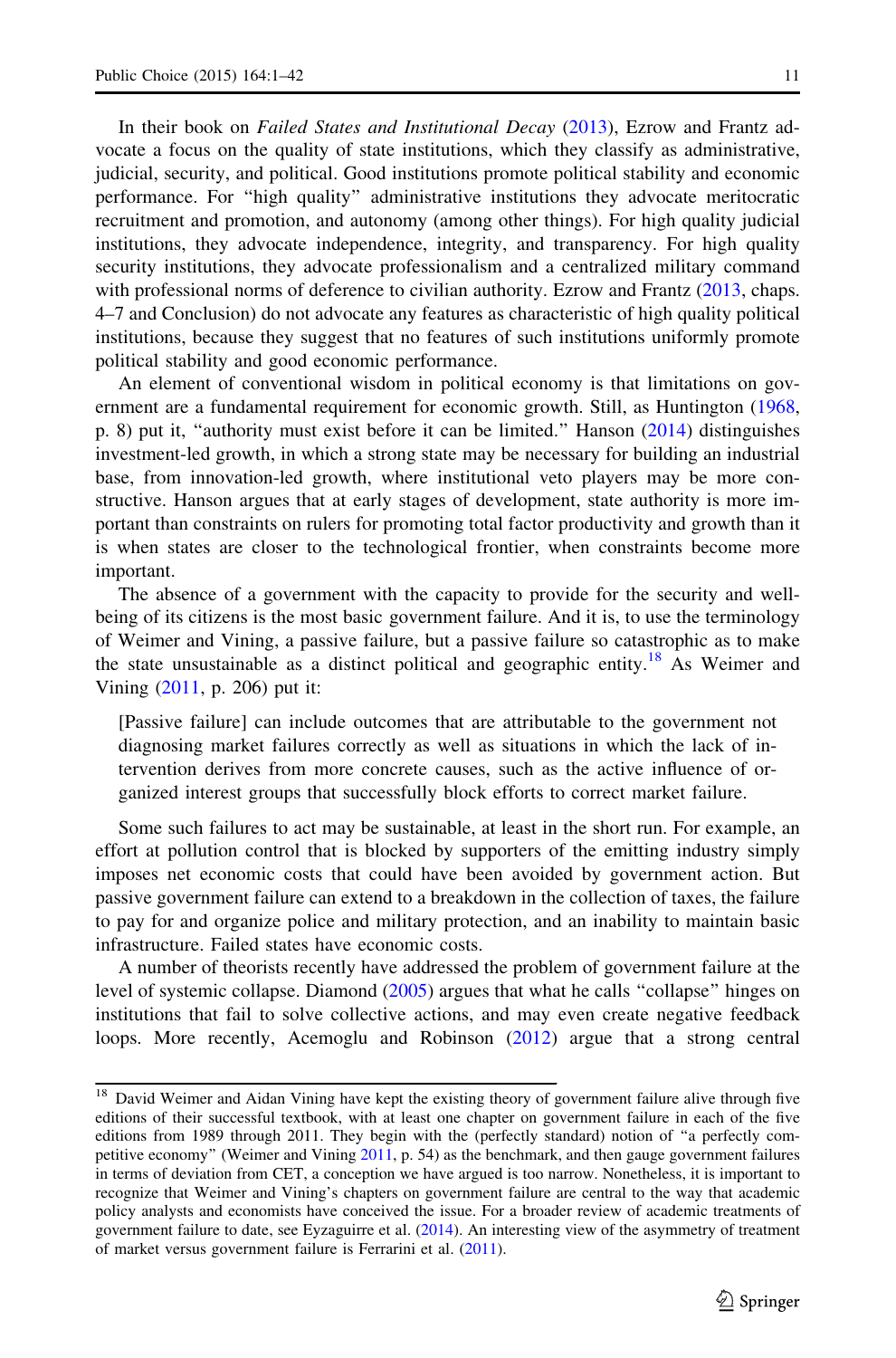government is a prerequisite for growth and prosperity. They put a nearly exclusive emphasis on institutions, with a focus on institutions that reward innovation and produce shared prosperity. They are skeptical of the ''geographic determinism'' explanations given by Diamond, and argue that the most important feature of institutions is whether they create sustainable prosperity and a shared sense of cultural success over long periods.

Scott ([1998,](#page-40-0) [2009](#page-40-0)) takes a more pessimistic view. He believes that two tendencies are evident in the pattern of state development over time. The first is the consolidation of power in the central government. The second is the general weakening and decline of highly centralized states, echoing in some ways Olson ([1982\)](#page-39-0). He claims that ''high modernist ideology'' focuses on centralizing state power at the expense of the factors that made societies grow and prosper in the first place. Scott ([1998](#page-40-0), pp. 88–89) argues that, to the extent that these two factors are observed in all governments over time, there is a focus on rules, procedures, and bureaucracy that suppresses what he calls ''the indispensable role of practical knowledge, informal processes, and improvisation in the face of unpredictability.''

#### 2.3 Abuse of the purse

Governments have spending obligations that can range from small to large, depending on the values and beliefs of those who control the government. Governments can cover the spending with taxes, borrowing, or monetization. Having a monopoly of legitimate force, governments can tax their citizens, and they can borrow from them as well as from other potential creditors outside their boundaries. Prudence and rule of law substantially reduce the interest rate required for borrowing, and the ability to raise taxes through voluntary compliance likewise makes it possible for states to borrow now against that implied revenue source in the future.<sup>19</sup>

Governments may or may not follow a ''fiscal constitution'' defining conditions under which it is appropriate to borrow rather than tax.<sup>20</sup> The risks of too much borrowing include "debt intolerance," which "is a syndrome in which weak institutional structures and a problematic political system make external borrowing a tempting device for governments to employ to avoid hard decisions about spending and taxing'' (Reinhart and Rogoff [2009](#page-40-0), p. 21). One possible result from this syndrome is default, and an inability to borrow in the future.

Of course, this discussion has presumed—implausibly—that the value of money remained constant over time. But the capacity of nations to depreciate their currencies is an additional danger. In fact, debasement of the currency is simply another means of indulging fiscal indiscipline. A government that inflates its currency can ''repay'' its debts with less actual value than what it borrowed originally. This was possible under metallic standards for example, a gold standard or silver standard—by reducing the amount of precious metal in the currency (Reinhart and Rogoff [2009\)](#page-40-0). Bernholz ([2003](#page-37-0)) shows that in general, inflation has been lowest in metallic regimes, and highest in fiat money regimes. Selgin and White ([1987\)](#page-40-0) give an even less optimistic view of the effects of fiat money.

But this historical fact–more fiat money, more inflation–confuses cause with effect. A scrupulously maintained gold standard indicates a commitment to sound money, not vice

<sup>&</sup>lt;sup>19</sup> North and Weingast [\(1989](#page-39-0)) argue that the fact that the English king was bound by legal obligations actually increased the capacity of the state to borrow, whereas the relatively greater power of the French monarch, unbound by such restrictions, prevented the French from having access to capital by selling bonds.

<sup>&</sup>lt;sup>20</sup> See White ( $2014$ ) for a description of the establishment and demise of an informal fiscal constitution in the United States. More generally, see Buchanan and Wagner [\(1977](#page-37-0)) and Wagner [\(1983](#page-41-0), [1989](#page-41-0)) for generic difficulties with using transfers and debt as policy tools.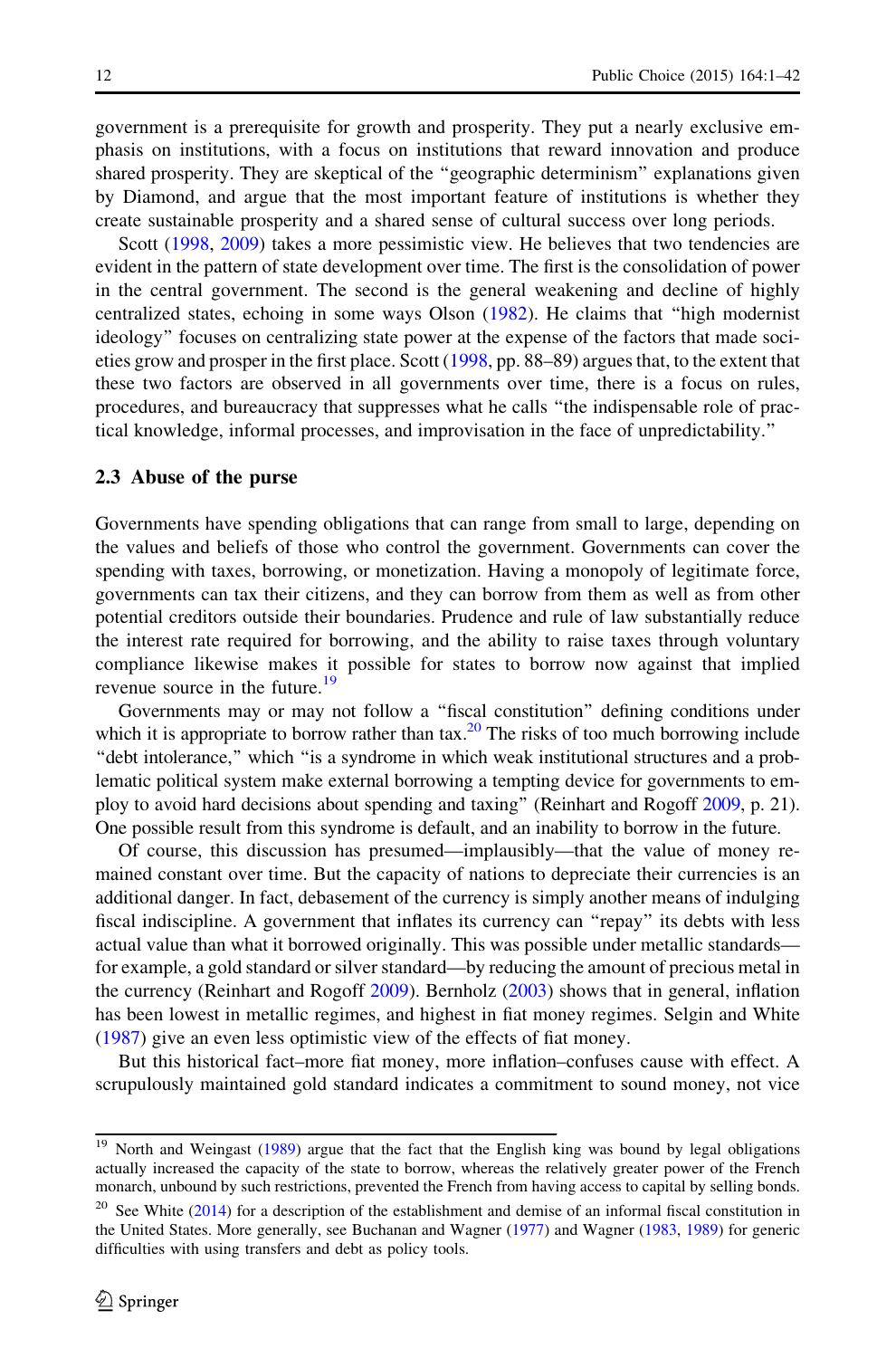versa. Exactly the same result could be obtained with fiat money system under a tightly enforced monetary constitution, if a monetary constitution could be tightly enforced. And lacking a commitment to a monetary constitution, a gold standard is no protection, because the value of gold, or—what amounts to the same thing—the amount of gold contained in or backing the currency, could be adulterated or manipulated. The key is not the composition of the currency, but the commitment of the government authority to sound money.

Failed states are unable to solve the time inconsistency problem, and either borrow excessively or monetize debt excessively in the short run in a way that ultimately denies access to loans at risk free interest rates. Abuse of the purse is more than a technical failing, implying a failure of the state to be able to finance basic services such as defense and enforcement of property rights.

#### 2.4 Transaction costs

There are many generic failures that can happen in either democratic or autocratic governments at the level of implementation and enforcement. Corruption, agency loss, and rent seeking are problems that involve transaction costs, extortion, or strategic contracting problems in one way or another. This problem highlights again our claim that governments are logically prior to markets, in the sense that institutions create the set of rights and the transaction costs involved in exchanging rights and the predictability of rewards that determine the vitality of a political economy.

The simplest of these failures is corruption, which, in a governmental context, is the private use of public resources by the government officials in control of those resources. Corruption can range from direct embezzlement of government funds to the solicitation of bribes in return for government contracts or public policies. Such corruption usually is unambiguously bad (because corruption is Pareto inferior to rule of law), and it is almost always—by definition—technically illegal, though it may be winked at or even encouraged by the authorities. $21$ 

Agency loss occurs in a governmental context when an agent substitutes his or her goals for those of the principal. Agency loss can range from simple shirking of duties to substitution of the preferences of the agent for the goals of the principal. An example of this is government regulation of industry, when the regulators become more sympathetic with the regulated industries than with the proponents of regulation (Stigler [1971\)](#page-40-0). But agency loss can also result from an unwillingness to devote effort or impose needed reforms, as with the problems the United States has recently has had with the Veteran's Administration hospital system, or with the failure of the Department of Health and Human Services to prepare adequately for the web interface problems in signing up for Obamacare. These problems may be a lack of capacity in some nations, but in the U.S. case, it appears that the failure primarily was a lack of implementation and political will. Benefits of progress that seem substantial in principle can be entirely consumed by agency costs.

The baseline for *rent seeking* is more subtle than that for corruption or agency loss, but at root it involves competing for a resource that already exists. Rents are defined as ''rewards and prizes not earned or not consistent with competitive market returns'' (Congleton et al. [2008](#page-38-0), p. 1). As Buchanan [\(1983](#page-37-0)) points out, the more government intrudes into directing resources in society rather than protecting individual rights and enforcing contracts, the more opportunities there will be for rent seeking. The point is that

 $21$  If the legal regime involves rent-seeking arrangements, a bribe to cut through red tape may be defensible on utilitarian grounds. See Wedeman [\(2012](#page-41-0), chap. 2).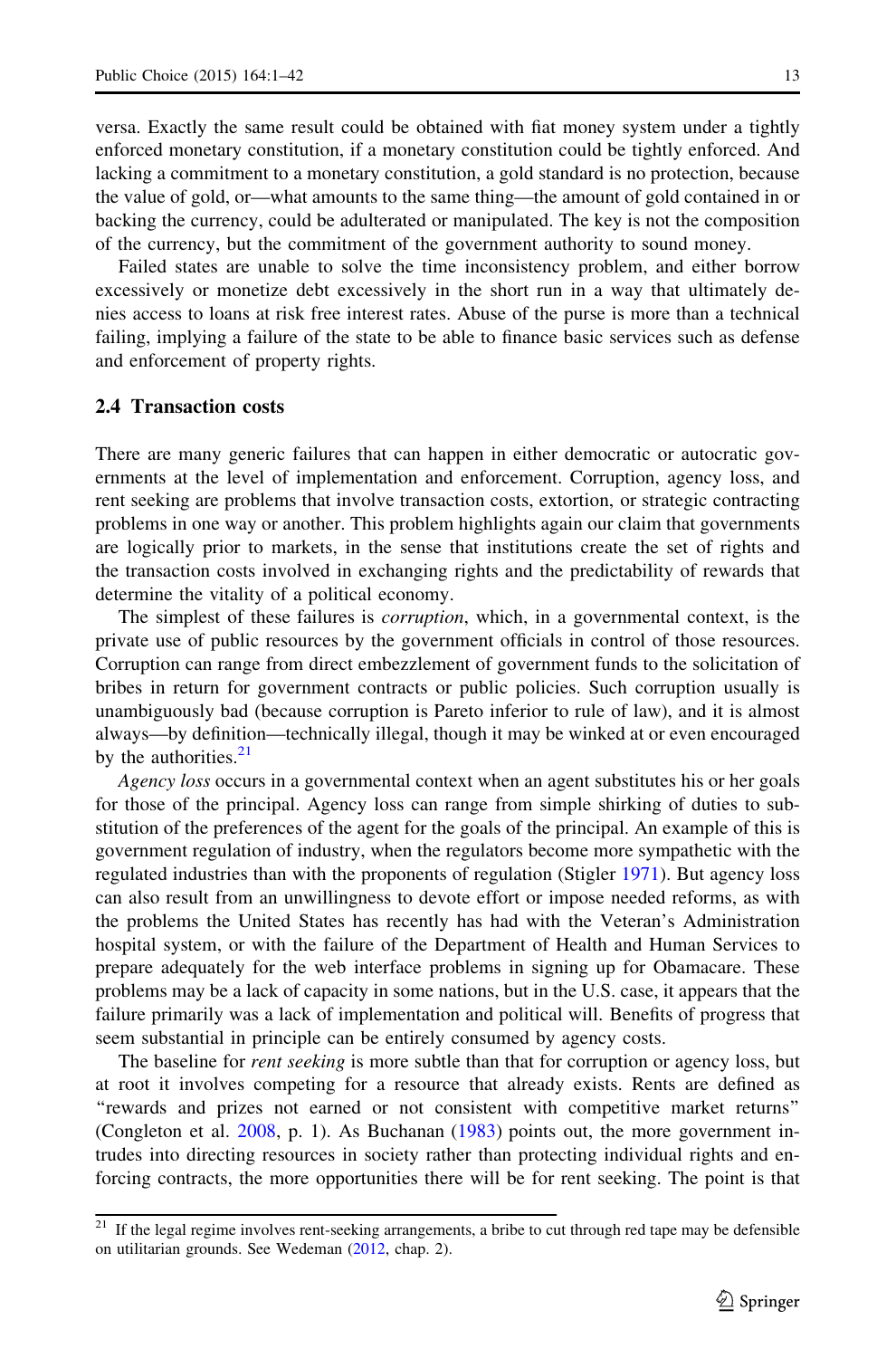<span id="page-13-0"></span>efforts to secure benefits that are defined by government in excess of the competitive market returns implied by the opportunity costs of the resources in question will fail to produce benefits, and can impose substantial net social costs.

### 2.5 Substantive government failure

The theme of the "failures" outlined in this section is the inability of actual states under some circumstances to achieve Pareto optimal solutions to problems of cooperation. The three large scale failures described here, the failure to maintain basic order, failure to manage the purse, and failure to manage institutions that reduce transaction costs of exchange, all prevent citizens from achieving feasible cooperative results.

To the extent that the facilitation of capturing the gains from cooperation is, in our account, the justification for the creation and existence of the state, the failure to achieve a Pareto optimum is the most fundamental kind of failure. In a sense, the difficulties we have discussed here are meta-problems, failures so fundamental that the very justification of political authority is impeached. In the next section, we take up the problem of procedure, assuming that the problems discussed here have been solved, or at least are controlled. Procedures are means for choosing among Pareto optima, when citizens disagree about which outcome is preferable. Choosing procedures is one of the fundamental problems of politics.

# 3 Procedural government failures

# 3.1 Theoretical problems of governance: five mechanisms for choosing and implementing policy in real states

Governments make choices for society using some collective choice rule. Democracies use some form of voting procedure, and authoritarian governments, even the narrowest dictatorships, are likely to use some system of weighting the welfare, productivity, and value of different segments of the population.<sup>22</sup> Then it is the nature of government choice that

 $\overline{22}$  One could object, as have James Buchanan and others, that this statement of the problem is simply incoherent. As Buchanan put it, ''There are obviously many reasons why the taxpayer may not evaluate alternative tax instruments in the same way that the applied welfare economist evaluates them'' Buchanan [\(1979](#page-37-0), p. 54). That would apply equally well to technocrats or politically appointed bureaucrats, of course. Another view, an extension, really, is Wagner [\(1985](#page-41-0), pp. 386, 388):

<sup>[</sup>It is a] curious piece of vocabulary that affixes the designation ''individualistic'' to an analytic construction in which people are manipulated as objects at the disposal of some type of despot, who is presumed to be benevolent by virtue of being named ''Social Welfare Function.'' [P]olicy outcomes are assessed against some transcendent criterion of goodness, independent of any consideration of what the participants might or might not work out among themselves.

The point is that since the values we place on things are subjective, no justification is available to expect that the way a benevolent dictator, or a public finance analyst working for the Army Corps of Engineers, will value either the costs or benefits of a public action the same way that any given individual will. This seems like an epistemological problem, perhaps an aspect of the ''knowledge problem,'' but the real objection is that it is literally impossible to ''know'' what people want at a high level of aggregation. This is the problem that the various "procedures" we outline must solve, by collecting information from individuals. If the dictator were not benevolent, of course, he could ignore what the people want. But we are assuming that the dictator is benevolent, but not omniscient. Thus, he has no way of figuring out how individuals (as opposed to a central technocrat) actually value costs and benefits. Similar discussion, though with some important differences, can be found in Dolfsma ([2013\)](#page-38-0), Shepsle and Weingast ([1984\)](#page-40-0), and Simmons [\(2011](#page-40-0)). We thank Georg Vanberg for helping us work out ways to try to address this difficulty.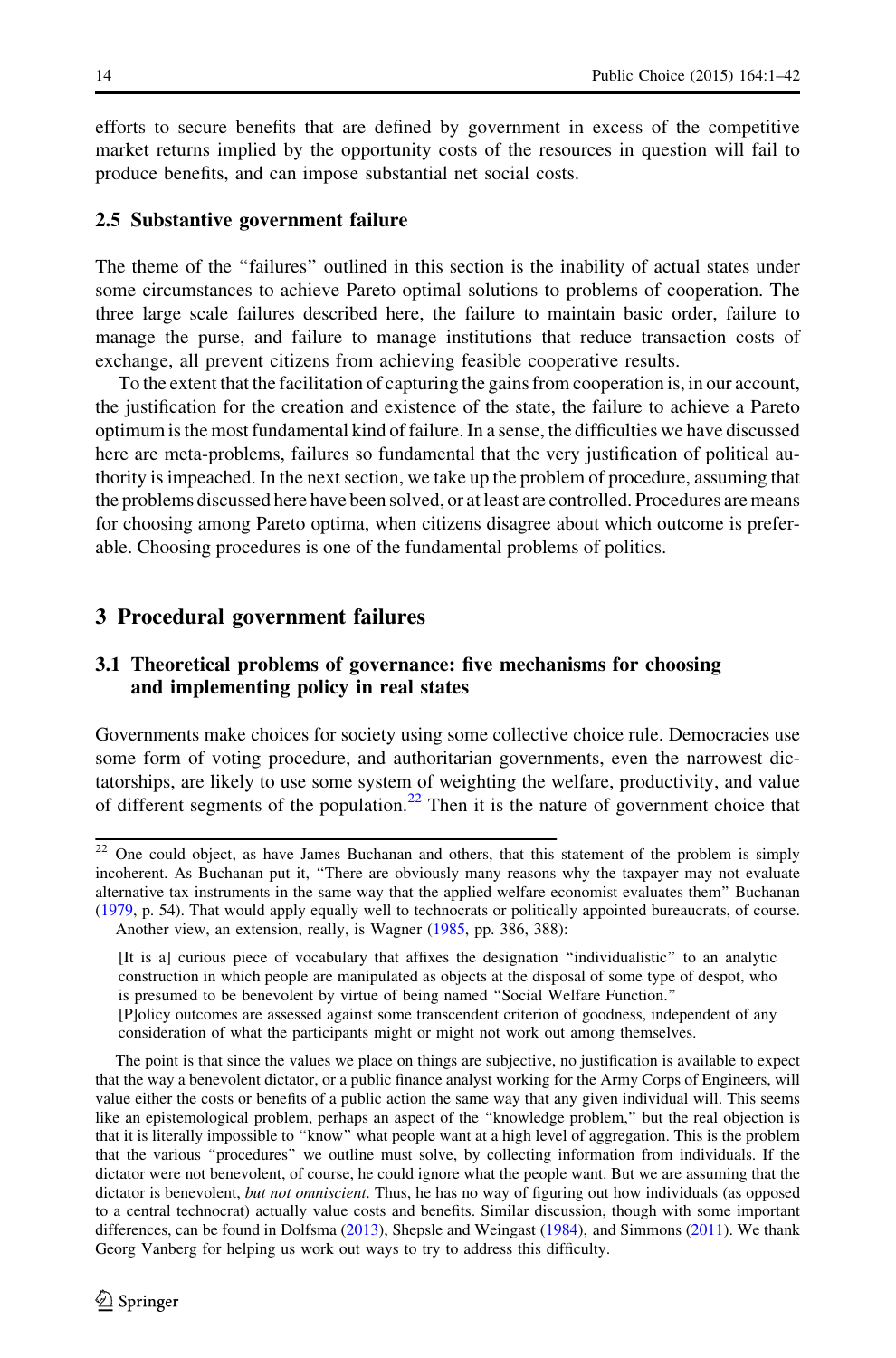Exceptions arise if rules or policies are segmented. In the case of federal systems, disjoint subsidiary units may have different rules; less benignly, government may discriminate among races, castes, or regions, selecting some subset of citizens to tax, or oppress, compared to others whom the rules privilege.

But these exceptions are complications of the general observation that governments must choose polices or budgets and that then this budget applies to the entire geographic area relevant to that choice. Discrimination based on morally arbitrary or purely invidious difference might be categorized as a separate kind of ''government failure'' on its own, but we will not discuss it further here. Our approach has been to place government institutions in the most favorable light possible, and then to make comparisons based on the Pareto criterion, assuming the ''dictator'' is not racist or evil.

So, ruling out purely harmful or discriminatory government actions, we describe five mechanisms or algorithms for making collective decisions. And, again, even authoritarian states may use at least one of these mechanisms, unless the state is ruled purely by the random whim of the autocrat. Still, rule by autocrats is likely to be idiosyncratic, almost by definition.

# 3.1.1 Democracy

Democracy, in our view, has two essential—and possibly conflicting—features: popular rule based on voting to elicit the "will of the people," and limitations on governments' ability to control or coerce individuals, even if that is the will of the people as revealed by the voting rule. In this sense, democracy is any of a broad class of institutions that allow groups of people to achieve a balance, avoiding both the absence of order and the government failures of excessive or coercive action listed in the previous section. Elections, for example, allow a group to choose a leader to achieve the gains of cooperation in providing public goods (Samuelson [1954](#page-40-0); Strotz [1958](#page-40-0); North et al. [2012\)](#page-39-0), while also affording an opportunity to get rid of bad leaders, without violence or revolution. Constitutional limitations on government block bad policies or the metastasis of coercive power into aspects of private lives to which citizens have not given their consent. Obviously, neither elections nor constitutions are foolproof.

The first two mechanisms or procedures we consider—voting and interest group pluralism—are standard political decision mechanisms of democracy. We consider these to be ''centralized'' mechanisms, because even though the unit of the choice—the individual voter or interest group—is capable of independent judgment and registers an independent preference, the result is a single choice for the entire group. In some cases, such as choosing a defense budget or a speed limit, this single choice for all citizens may make sense. In other cases, such as restaurant menus, reading or television viewing choices, or the decoration and layout of homes, decentralized and individual choices may be preferable.

# 3.1.2 Generic mechanisms

The next two procedures (decentralized price-signaling and bargaining) are generic ways in which a democratic or authoritarian society can make decisions that approximate Pareto improvement on a disaggregated basis, rather than making top–down decisions for the whole society. An autocratic government could choose—as appears to be the case now in Singapore, or for decades in Hong Kong, before the changeover, for example—to use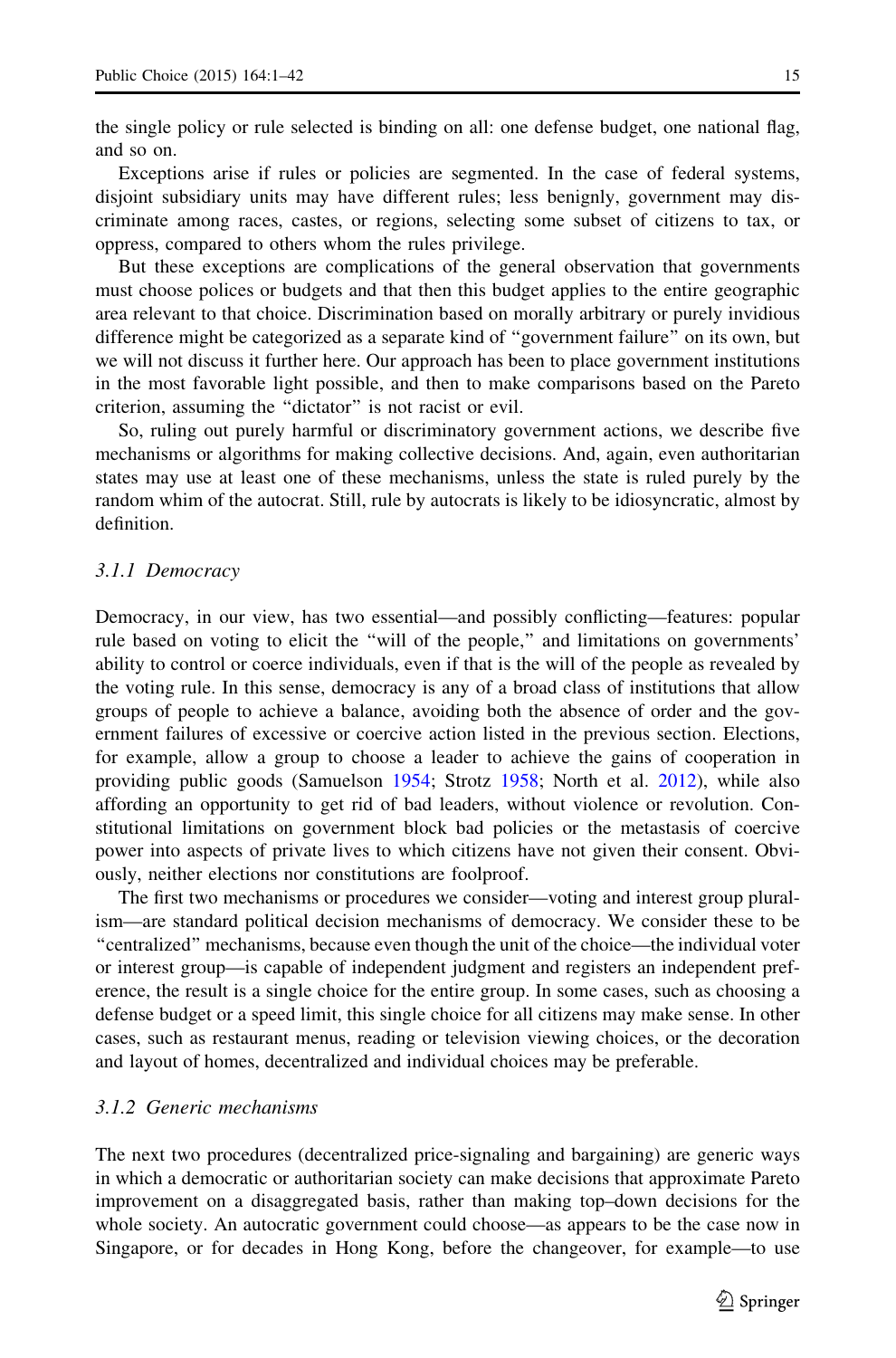market processes as the result of a conscious choice to protect property rights and control corruption. Alternatively, a system of ''bargaining'' among elites, either as members of a ''Politburo'' or aristocracy or among powerful warlords or barons, might either be chosen or simply emerge as a conventional means of making allocation decisions. One might argue that markets and bargaining ''just happen,'' of course. But the efficiency and stability of such a system depends heavily on the ability of the government to make credible commitments to respect the results and protect property rights.

We will also categorize as bargaining such small group reflective decision mechanisms as ''deliberative democracy.'' The style of bargaining differs, of course, in that participants are trying to persuade others to take account of other principles or ethical considerations, but the essence of bargaining is that participants change or at least adjust their positions in response to "offers" by others.<sup>23</sup>

# 3.1.3 Technocracy

The final mechanism, cost-benefit analysis, is a technocratic solution that cuts across economics and politics. The premise of cost-benefit as an approach to allocation decisions is to add up the total benefits to the gainers, and then subtract the total costs to the losers. Cost-benefit may well be observed in any bureaucratic setting, in either democracies or autocracies, privileging the (possibly flawed) estimates by experts over the (possibly flawed) judgments of individuals in decentralized settings or preference aggregation mechanisms such as voting.

#### 3.2 The nature of the comparison

### 3.2.1 Centralized, decentralized, and hybrid mechanisms

The comparison is conducted under artificially favorable conditions, as it is useful to ignore the classical problems of collective choice that arise with ordinal, subjective utilities and multiple alternatives. $24$  We limit the alternatives to two Pareto optimal choices, and assume cardinal, interpersonally comparable, utilities, not because these assumptions are plausible but because these assumptions allow us to focus on the intrinsic flaws in choice mechanisms even under artificially favorable conditions. More simply, what we illustrate is that government fails regardless of which of the five choice mechanisms is selected, even if the social choice problem is assumed away.

To clarify the nature of the comparison we wish to make among the five alternative mechanisms for choosing or organizing cooperative human activity, we present a Venn diagram in Fig. [1](#page-16-0).

We stipulate, as a starting point, from the previous section, the desirability of achieving Pareto optima. After all, if a social choice process selects an outcome that is *not* Pareto optimal then some or all members of the society can be made better off without harming anyone else. The real problem, which economists have tried to avoid, is the selection *among* 

<sup>&</sup>lt;sup>23</sup> The authors acknowledge the assistance of Thomas Schwartz for discussions clarifying our thinking on this point.

<sup>&</sup>lt;sup>24</sup> This is true not least because the usual criticism of social choice mechanisms, the "Arrow Theorem" and its variants, was originally directed at the conclusions reached about welfare results in *market* settings. Thus, there is little use in highlighting the inability of voting mechanisms to solve the social choice problem, since markets can't do it either. Arrow ([1963\)](#page-37-0), see Mueller [\(2003](#page-39-0)) for a review.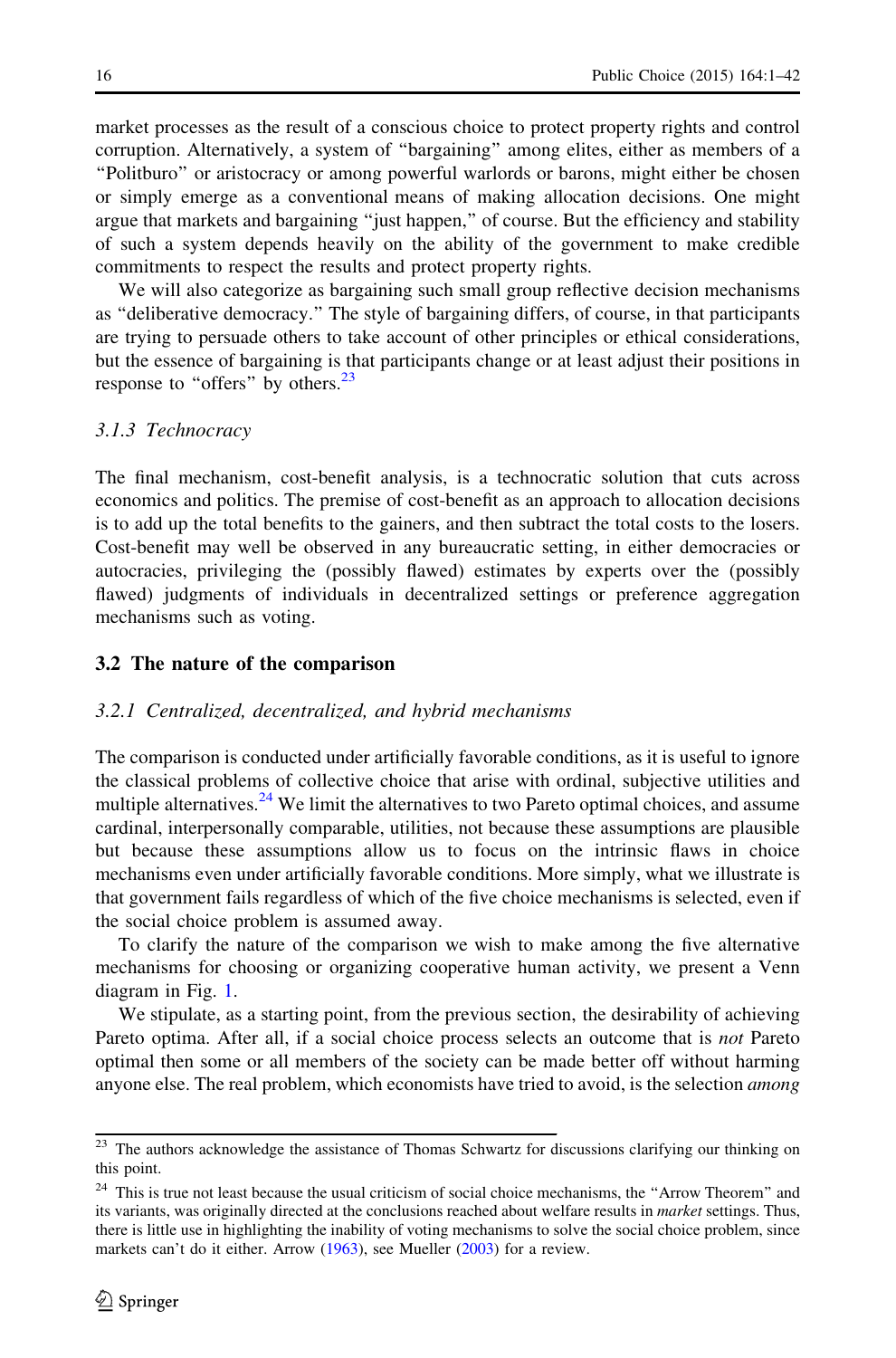<span id="page-16-0"></span>

Fig. 1 Centralized and decentralized mechanisms for organizing groups of humans

Pareto optima when people disagree about the ''best'' outcome. But this is a problem which has a solution, if one accepts the utilitarian calculus of adding up gains to the gainers and losses to the losers.<sup>25</sup>

Public or collective choice is characterized by processes that admit of only one choice from among many (such as a speed limit, a defense budget, a policy on same-sex marriage) which then must be obeyed by all in a given jurisdiction. Consequently, almost all choices involve (depending on the status quo or reversion point) an improvement for some people and harm for others. The Pareto criterion, as such, has nothing to say about such problems. But society has to choose *something*, and some ways of choosing are better than others, in particular circumstances.

In asking the question this way, we are connecting to a pre-Arrovian tradition in welfare economics. In some ways, the Arrow Impossibility result, and subsequent work in social choice, has been a diversion. The older debate in social science was over the relative performance of different collective choice mechanisms, given a benchmark for comparison. The best known work in this area was that by Bergson ([1938\)](#page-37-0) and Samuelson  $(1947)$  $(1947)$ .<sup>26</sup> The "market failure" (Bator [1958](#page-37-0)) view was on a parallel track, premised on a comparison with an optimal Pareto optimum. When market processes fell short of this, state regulatory action was required.

A second set of results, often simply ignored by ''market failure'' view, was the earlier ''socialist calculation'' debate of the 1930s and 1940s. Oskar Lange and Abba Lerner (among others, Lange and Taylor [1938;](#page-39-0) Lerner [1944](#page-39-0)) argued that it was possible to ''solve'' the problem of allocating resources so as to achieve a Pareto optimum. Further, since the government could also redistribute benefits, it was possible to achieve the optimal Pareto

 $25$  It is important to note, for now and later in the paper, that we cannot really mean fully utilitarian aggregation. Aside from the measurement problems, which would disqualify the utilitarian calculus on their own, there is also the problem of ''standing,'' or deciding which preferences (in effects, which pleasures and which pains to *count*. A person might honestly enjoy cannibalism, and want to pay a suicidal person (almost indifferent between life and death, and so willing to "sell" at a low price) to be eaten. We will simply rule out, by prior side constraint, all those Pareto improvements that are not allowed by the standards of morality and human rights in the society. Thanks to Keith Dougherty for pointing out the importance of restricting the extent of the application of the utilitarian claim.

<sup>&</sup>lt;sup>26</sup> For a review of the history, and intellectual development, of this concept see Mueller [\(2003,](#page-39-0) chap. 19).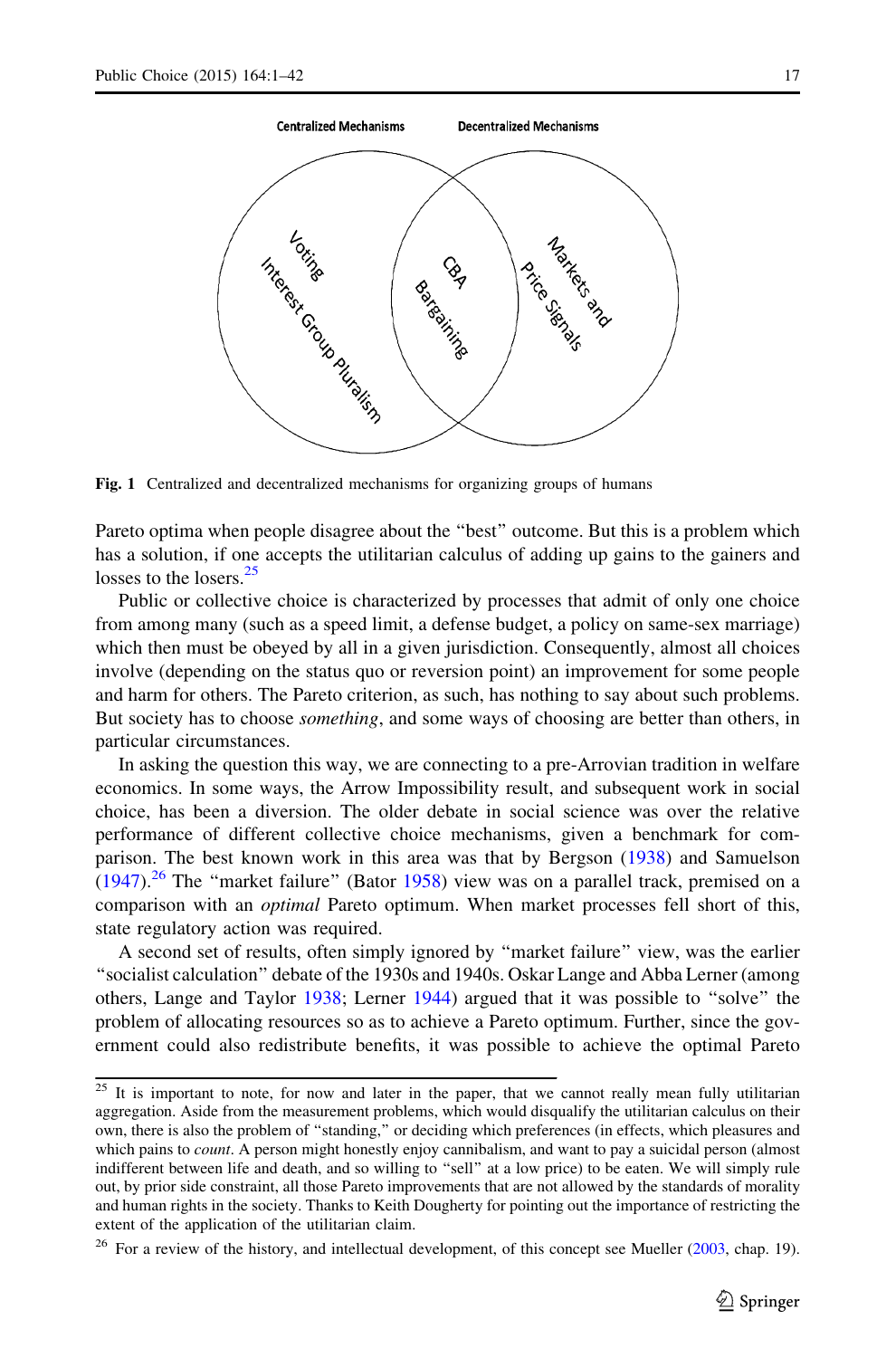optimum. Ludwig von Mises and F. A. Hayek (again, among others; von Mises [1920](#page-41-0); Hayek [1945\)](#page-38-0), argued that the problem was not just difficult, but actually unsolvable, without unrestricted market processes to give accurate and dynamically updated price signals.<sup>27</sup> These ''Austrian'' objections are shunted aside in an approach that focuses on ''market failure,'' but come back into focus when government failure is the object of analysis.

#### 3.2.2 Cardinal utilities, compensable choices

The approach we propose is restricted to policies that are compensable, or for which tradeoffs exist for the citizen. This is not always true, of course. If a person thinks abortion is morally wrong, it is unlikely she will accept side payments or compensation to drop this belief. This sort of ''all or nothing'' issue resists compromise, and is singularly ill-suited to treatment by the usual tools of economists.

It is possible to consider even incompensable policies in consequentialist terms, of course. Donohue and Levitt ([2001](#page-38-0)) argued that a substantial material benefit flowed from legalizing abortion, because crime rates fell quite sharply after Roe v. Wade in 1973. More importantly, crime rates fell most, cross-sectionally, in states that had the highest rates of abortion.

This "result," even if it is completely correct, is simply irrelevant to the concerns of abortion opponents. The objection to abortion is not that it has bad consequences for the society. The objection is that abortion has bad consequences for the fetus, and for the moral character of the mother and the health care workers committing the—as opponents see it—murder.

What activities might be compensable? We are thinking of mostly economic decisions: given that a road is going to be built, should we use route A or route B? In each case, eminent domain will be used to take property for a public purpose, and the owners will receive compensation, though less than they might demand to sell their property on the private market.

Alternatively, we might be thinking of basic regulations. Suppose the group is faced with a choice between two speed limits, again A and B. In this case, no compensation for the ''losers'' is usually offered. But it is possible to imagine achieving unanimous consent by *offering* compensation, provided the gains to the gainers exceed the losses to the losers in material terms. The problem is made more difficult by the necessity of specifying a status quo (the present policy, which if unchanged is preserved) or a *reversion point* (the

 $27$  The details of that debate are complex, but the core question was whether the state was capable of achieving the goal of selecting the optimal Pareto optimum. The difficulty faced by the state was aptly stated by—of all people—Leon Trotsky:

If a universal mind existed, of the kind that projected itself into the scientific fancy of Laplace—a mind that could register simultaneously all the processes of nature and society, that could measure the dynamics of their motion, that could forecast the results of their inter-reactions—such a mind, of course, could a priori draw up a faultless and exhaustive economic plan, beginning with the number of acres of wheat down to the last button for a vest. The bureaucracy often imagines that just such a mind is at its disposal; that is why it so easily frees itself from the control of the market and of Soviet democracy. But, in reality, the bureaucracy errs frightfully in its estimate of its spiritual resources...The innumerable living participants in the economy, state and private, collective and individual, must serve notice of their needs and of their relative strength not only through the statistical determinations of plan commissions but by the direct pressure of supply and demand. (Trotsky [1933](#page-40-0)).

Caplan ([2004\)](#page-37-0) asks whether the ''knowledge problem'' is really the unique, or even central, problem with socialist or other command economies. He claims—plausibly, in our view—that incentive problems are likely to be at least co-equal in hindering economic development. Zeckhauser [\(1973](#page-41-0)) raises the question of whether voting systems can solve the problem reliably, even with ''honest'' preferences.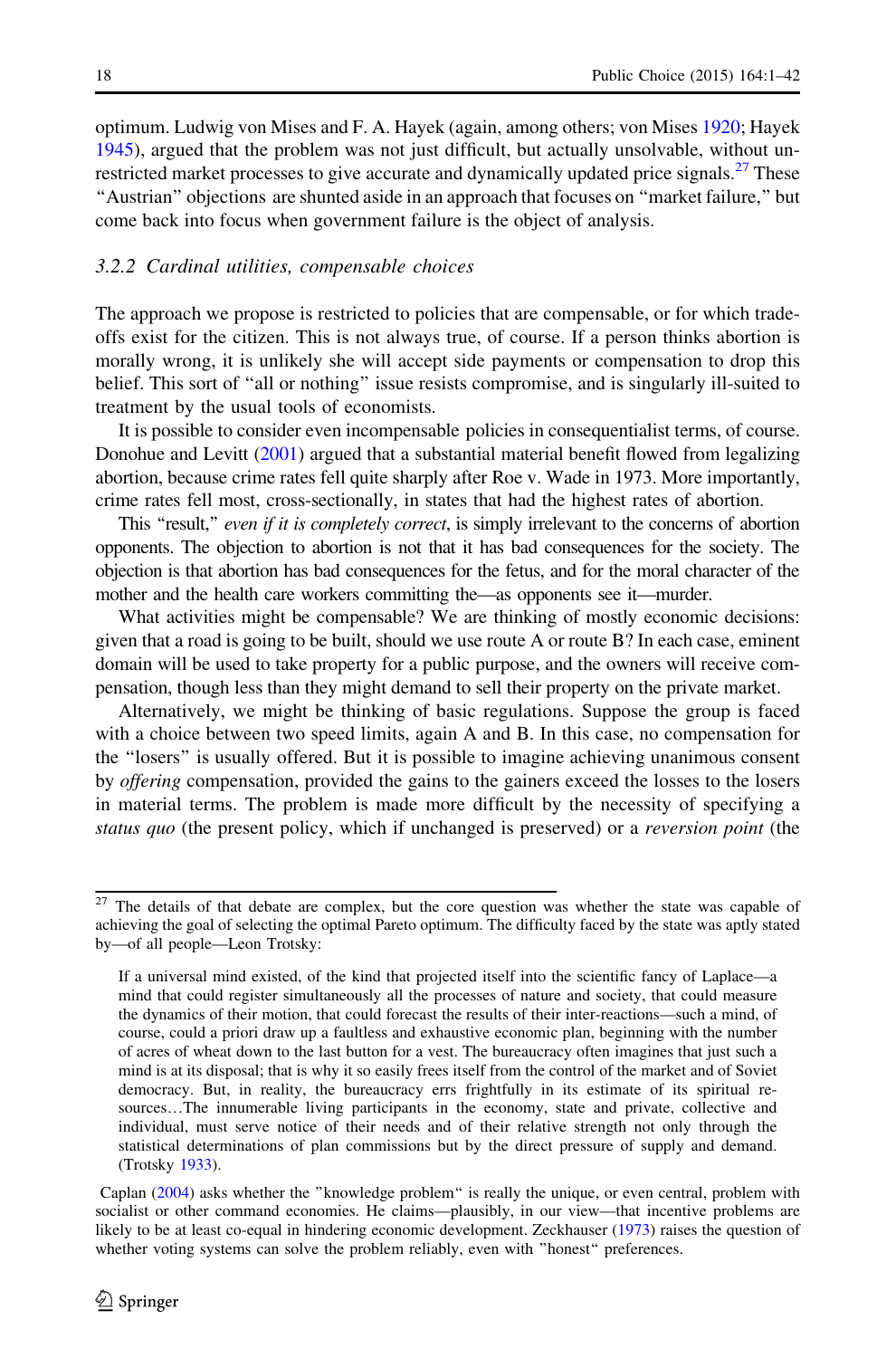alternative policy that will be selected if the groups fails to come to an agreement (Romer and Rosenthal [1978,](#page-40-0) [1979](#page-40-0)).

Economists generally have taken one of two approaches to solving the problem. First, they have assumed that the status quo is not a Pareto optimum, and then discussed means of moving to "the" Pareto optimum." In the case of speed limits, we might start with "Zero." That is, no cars are allowed to move. This is terribly inefficient. Then it is easy to imagine that someone proposes ''Thirty.'' Everyone prefers 30 to 0, and a Pareto improvement is achieved. It is quite likely that some choosers want a higher speed limit, but others may prefer a lower speed limit. Therefore, no other Pareto improvements are possible, compared to the new status quo point of 30 mph, and the choice is settled. But the same could be said for moving from zero to 25, or from zero to 40. Almost any collective decision is better than a bad reversion point. But that doesn't mean that any collective decision is an OPO.

The second approach is to specify something like a *social welfare function* (SWF). This approach—once discredited after the results published by Arrow [\(1963\)](#page-37-0) and others—is making a strong comeback. It is simply assumed that there is some coherent and mathematically tractable means of comparing alternatives on purely utilitarian grounds. Besley [\(2006](#page-37-0)), for example, cites Sen [\(1977\)](#page-40-0) as a justification for assuming that a SWF exists and is known by the state and will be used by the state to make choices. All that is necessary is utilitarianism: ''If interpersonal comparisons are allowed, social welfare functions can be derived which satisfy Arrow's axioms'' (Besley [2006,](#page-37-0) p. 21).

The claim is true, but the assumption of utilitarianism is not innocuous. What is meant is that if two alternatives A and B are available, then ''we'' know that A is better even though some people prefer B. Further, once "we" have the SWF, this knowledge is  $ex$  ante and objective; no additional information is required. Given two alternatives, one can be selected.

#### 3.3 An example: choosing among Pareto optima

To make the problem clear, we consider a ''toy'' example, a group of people choosing between two alternatives. We will consider a setting wherein the starting/reversion point is not Pareto optimal, and the group must choose between two Pareto optima, each better (by definition) than the starting point. Consider Fig. [2](#page-19-0), which depicts the situation, with the amount of Good 1 produced on the horizontal axis, the amount produced of Good 2 on the vertical axis, and the ''Production Possibilities Frontier'' marked in the heavy dashed line.

This familiar diagram ''shows'' that two alternatives, points A and B, are clearly better, for everyone, than Start. A third alternative, C, might be better than Start, but it would depend on how peopletrade off Good 1 against Good 2. Some people might preferthe extra Good 1, and would be willing to give up the amount of Good 2 required to move from A, or B, to C. But others might not. The SWF is used to choose for the society, because it can make interpersonal utility comparisons.

The SWF (actually the relevant indifference curve of the SWF) in Fig. [2](#page-19-0) is the heavy dotted line. The SWF—because it can make interpersonal utility comparison—summarizes all the individual tradeoffs faced by each member of the society, adds up all goods and the utilities, and reveals that alternative B is the best Pareto optimum. A is Pareto superior to Start, and B is Pareto superior to Start, but B is socially preferred to A, because the SWF says so.

The problem is that the SWF is oracular; it is not obvious how real institutions might generate values for this sort of interpersonal welfare comparison. To make this clearer, let's assume that the group has somehow already selected outcome ''A,'' which is on the production possibilities frontier for the society and is therefore Pareto optimal. Of the five citizens, some number prefer a move to ''B,'' and the rest prefer to remain at ''A'' (no one is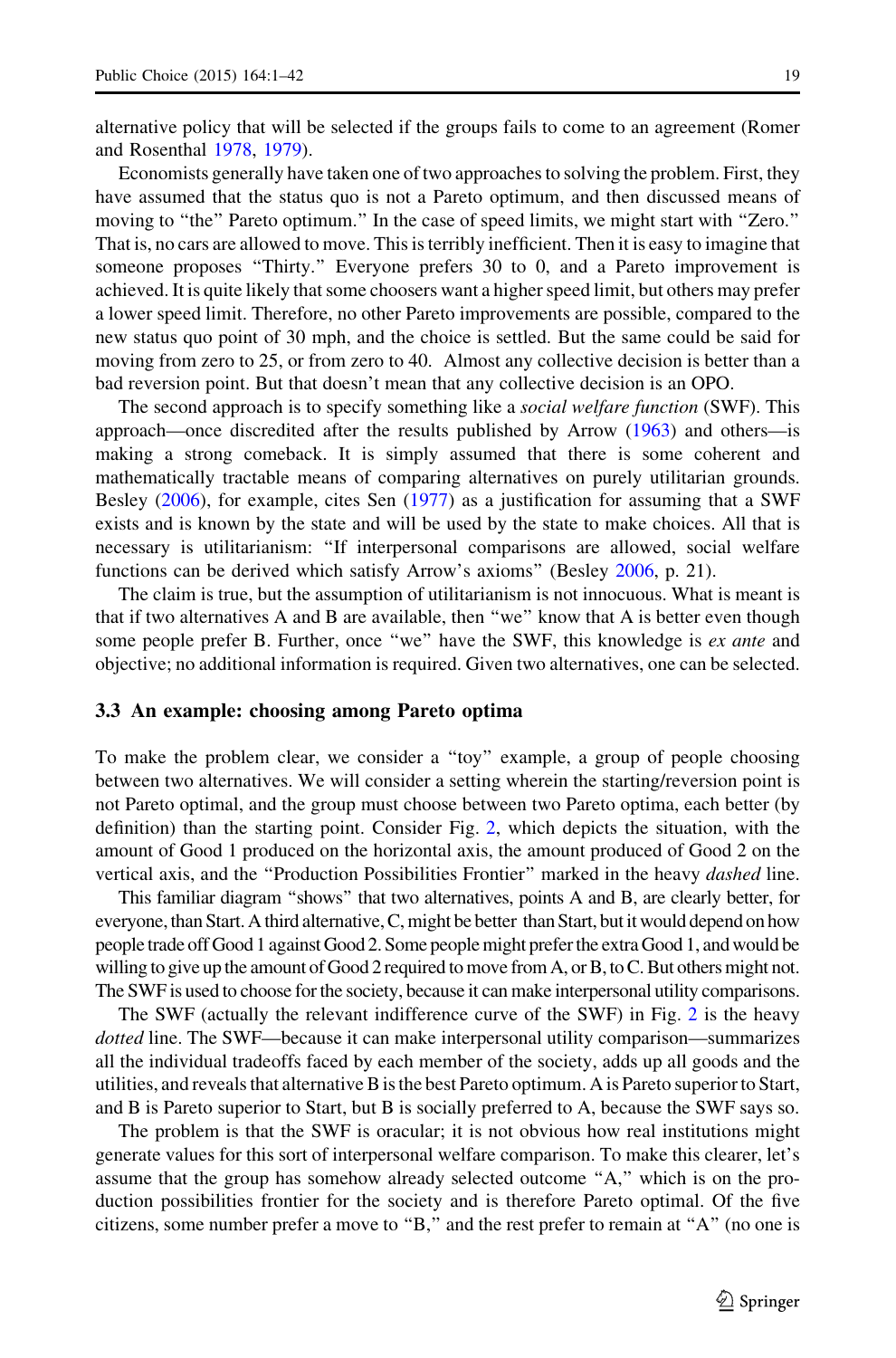<span id="page-19-0"></span>

Fig. 2 The analytical problem of choosing the optimal Pareto optimum

indifferent). What should they do? If they actually had a SWF, the answer would be ''move to B.'' But how might the information that could be used to reach such a conclusion be gathered?

The answer in the social choice literature is to assume (a) that ''we'' know all preferences, of all individuals, and (b) that—as Sen and Besley suggest—interpersonal utility comparisons are allowed. We do something like this all the time, in effect, by using public policies to answer ''needs'' using money taken in taxes from others. Or when we build roads or dams, or when we impose regulations requiring motorcycle riders to wear helmets. In every case, we are weighing the harms, and benefits to different people, and trying to choose the policy that maximizes the sum of the benefits after subtracting the sum of the harms.

The problem is that the first assumption—perfect information about preferences and the consequences of policies—is absurd. Rather than assuming a SWF as an input to the policy process, real policy processes are imperfect attempts to elicit the information that would make approximating a SWF possible, as an output. Information is the *result* of various (imperfect) discovery procedures, not something we can assume policymakers have at the outset.

This suggests a highly simplified SWF, one that uses a cardinal measure of interpersonally comparable utility. Economists use a variety of names for this concept: willingness to pay, consumer surplus, producer surplus, and so on. Consequently, we will define the units of satisfaction as ''dollar-utiles,'' based on the willingness to pay of the participants. For any two points A and B, an individual either prefers A, prefers B, or likes them equally well. And if A is preferred to B, then "willingness to pay" tells us by exactly how many dollars A is better, for that individual.  $^{28}$ 

<sup>&</sup>lt;sup>28</sup> A difficulty in this approach is that "willingness to pay" might depend on *ability* to pay, as is the case for Coasian bargaining in the following section. A very poor person can't ''want'' anything in a market setting, simply because she lacks money. At the other end of the scale, a very rich person ''wants'' everything. Our answer is that the approach requires assuming that all citizens have more or less the same wealth, since this translates to more or less equal weight in the SWF, regardless of their actual wealth position. Alternatively, if utility exhibits sharply diminishing returns in income differences in wealth would cause effects that would distort our conclusions. We rule out both of these considerations by assumption, but only to make the problem easier. Allowing for problems in payment and diminishing returns is akin to social choice problems in that the society may not be able to make a determinate choice in the first place. We are grateful to William Shughart for conversations on this point.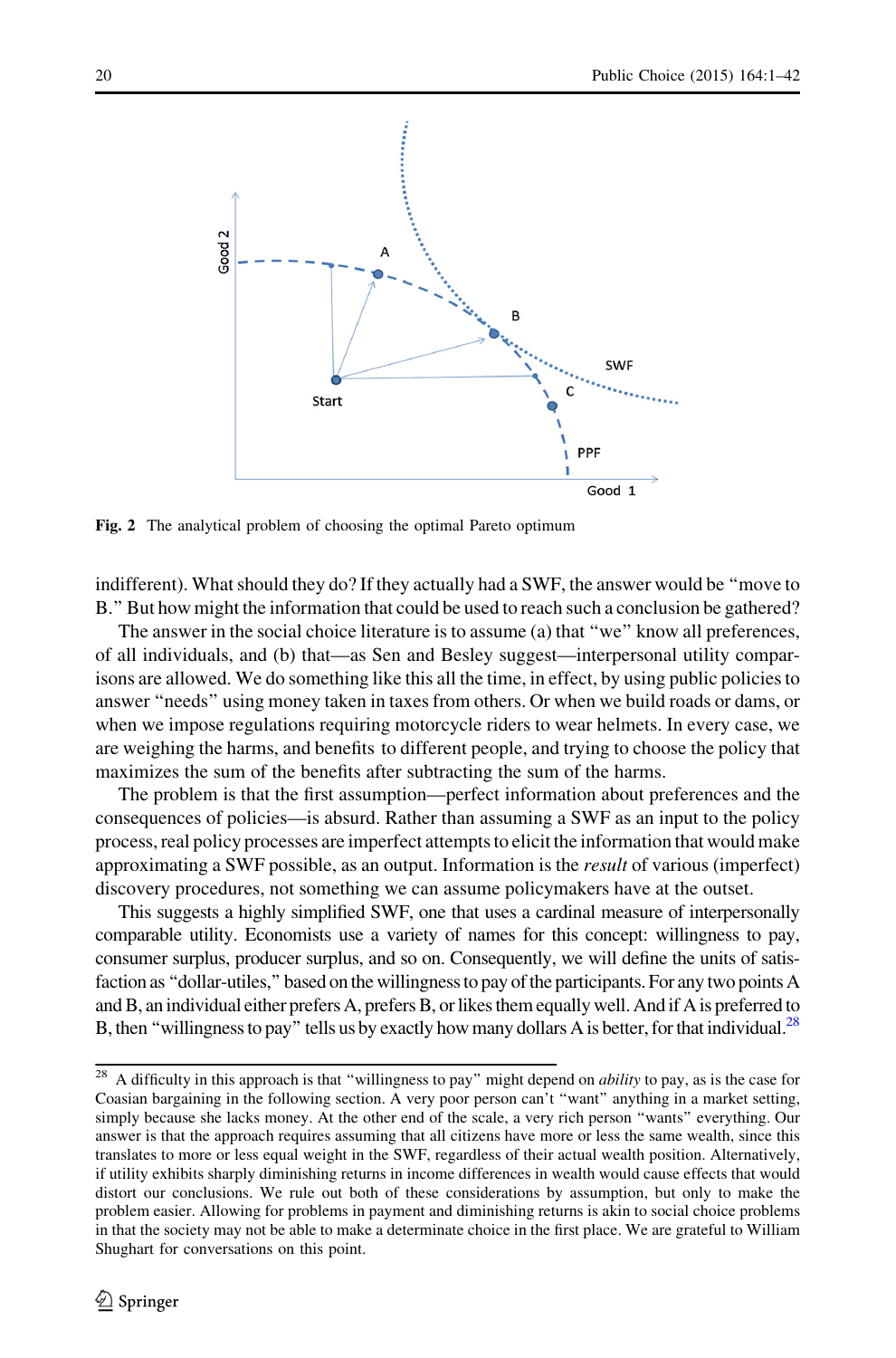# 3.4 Five alternative mechanisms

# 3.4.1 Overview

Barring the existence of a "utilitron," a Benthamite calculating machine (Bentham [1907](#page-37-0)) capable of adding up pain and pleasure, we are restricted to the five decision mechanisms already described as a means to discover the SWF:

- (a) elections or democratic voting,
- (b) interest group pluralism,
- (c) decentralized market processes, using prices,
- (d) bargaining (both Coasian and deliberative),
- (e) cost benefit analysis.

These five apparently ''different'' mechanisms differ only in how they count or weigh preferences and gather information about utilities. Returning to the social choice problem with just two alternatives, we ask: do the gains from moving to B benefit those who prefer B more than the losses of moving to B harm those who prefer to remain at A?

To extend the example, suppose that the group has five members, named Person 1 through Person 5. And suppose (again) that for some reason we have exact information on how each person values alternatives A and B, summarized in Table [1.](#page-21-0) Our example, then, starts with the answer, as if this were a Monte Carlo experiment in statistics: the group ''should'' move to B, assuming a utilitarian ethic and no other considerations, and requiring that all policy tradeoffs be compensable. The ''units'' in Table [1](#page-21-0) are arbitrary, but cardinal, ''utiles.'' Later we will treat them as if they were dollars, for ease of making comparisons and calculating side payments. But it is important to remember that these are actual utilities, and do not depend on willingness to pay based on wealth.<sup>29</sup>

Why does this choice process not run afoul of the Arrow problem, or the Condorcet problem? The answer is that we are assuming just two alternatives, cardinal utilities, full information, and side payments. Interpersonal utility comparisons are therefore possible, and easily implemented through bargains or calculations of total willingness to pay.

The same determinacy of the "best" choice would actually be true with arbitrarily many choosers. The utilitarian optimum is the alternative that produces net positive dollar-utiles, summed across all choosers in the society. We will call this the *optimal Pareto optimum* (OPO), and it is the dollar-utile maximizing Pareto optimum selected by the SWF. This is, to be sure, a highly restrictive assumption. But the assumption is useful because it reduces the complexity of the problem to one of implementation. It turns out that even if one can assume the Arrow problem away, and even if utilities are cardinal and interpersonally comparable, no mechanism can consistently and correctly select the OPO. Our claim in no way impeaches the importance of the Arrow [\(1963](#page-37-0)) result. Rather, this difficulty is stacked on top of Arrow as a barrier to the aspirations for ''perfect'' social choice. Even if utilities were cardinal and interpersonally comparable, the problem is intractable.

In the next section, we consider how each of the five decision mechanisms might fare in reaching the ''correct'' conclusion, with our quote marks around the word ''correct''

 $29$  Otherwise, the difficulty is that the person with the lowest "willingness to pay," person 1, may care a lot, but has a total wealth of only \$25. The person who seems to have the largest utility, in terms of willingness to pay, is person 5. But that might be Bill Gates, who doesn't really care at all about the choice between A and B, but never carries anything smaller than \$100 bills, and hates to make change. Thanks to Sean Ingham for pointing out the importance of the distinction.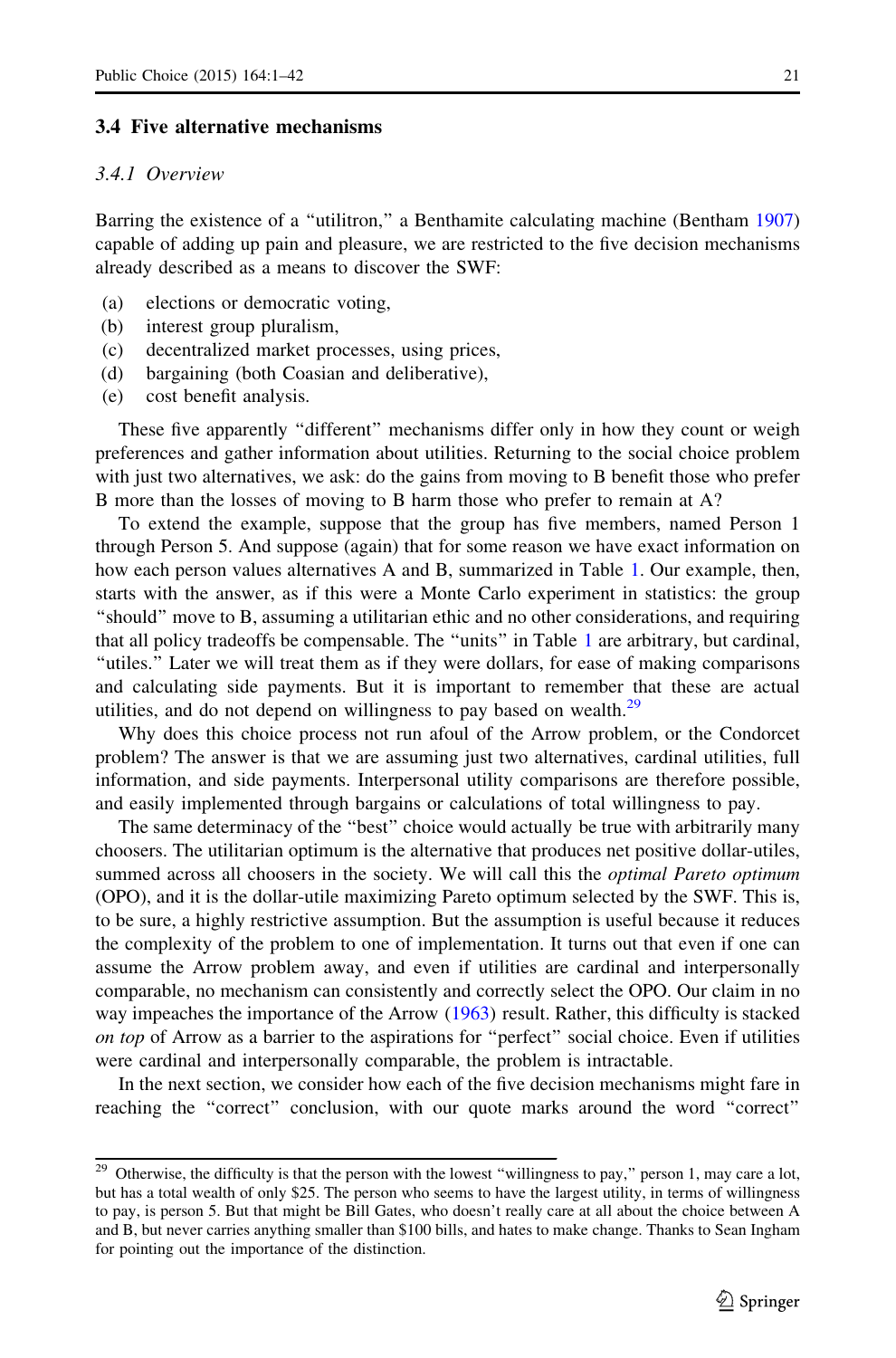<span id="page-21-0"></span>

|                           | Will pay to stay at A | Must be paid to move to B |
|---------------------------|-----------------------|---------------------------|
| Person 1: prefers A       | 100                   | $-100$                    |
| Person 2: prefers A       | 50                    | $-50$                     |
| Person 3: prefers A       | 25                    | $-25$                     |
| Person 4: prefers B       | $-250$                | 250                       |
| Person 5: prefers B       | $-300$                | 300                       |
| Total utilitarian "value" | $-375$ (inferior)     | $+375$ (superior)         |

serving as a warning that the problem is perhaps not as easily solved as we have pretended so far. But before we begin, it is important to note again that we have imposed enormous simplifications on the problem, eliminating many of the difficulties that usually confuse such proceedings. There is no proposal power, there are no additional alternatives to be proposed, and Arrow's ''Impossibility'' theorem does not apply, since there are only two alternatives and utilities are cardinal.

# 3.4.2 Elections or democratic voting

In this subsection, and in the other subsections of Sect. [3](#page-13-0), we refer to Table 1, with its five choosers (Persons 1–5) and two Pareto optimal alternatives (A and B). The example helps clarify the comparison, because all the social choice mechanisms are being evaluated in the same decision context.

Since only two alternatives are at hand, all voting systems (Borda, Condorcet, Approval, and so on) reduce to simple majority rule. Assuming that the only considerations are those listed in the utilitarian calculus in Table 1, then Persons 1, 2, and 3 vote for A, and Persons 4 and 5 vote for B.

One of the most famous arguments in favor of majority rule is May's Theorem (May [1952;](#page-39-0) Mueller [2003\)](#page-39-0). May showed that majority rule is the only decision rule that satisfies four (arguably) desirable conditions:

- Decisiveness: the implied SWF is single-valued for any given set of preferences, returning a result of A wins, B wins, or they tie.
- Anonymity: the identities of the voters can be hidden, and is in fact irrelevant to the outcome. Any permutation of the ballots, or random restacking, results in the same outcome.
- *Neutrality*: If one alternative W defeats (respectively, ties, loses to) another alternative V, and all voters have the same relative rankings of A and B that they have for W and V, then A defeats (ties, loses to) B.
- *Positive Responsiveness*: If the outcome is a tie, or is decided by a single vote, and one voter changes her mind, the outcome changes. Thus individual votes ''matter'' in close races.

May's Theorem is an important characterization of majority rule, but one of the positive ''features'' turns out to be a bug. The fact that majority is neutral and anonymous means that information about intensity of preference is blocked; all that choosers can record is the direction of their preference, in this case "stay at A" or "move to B." Consequently,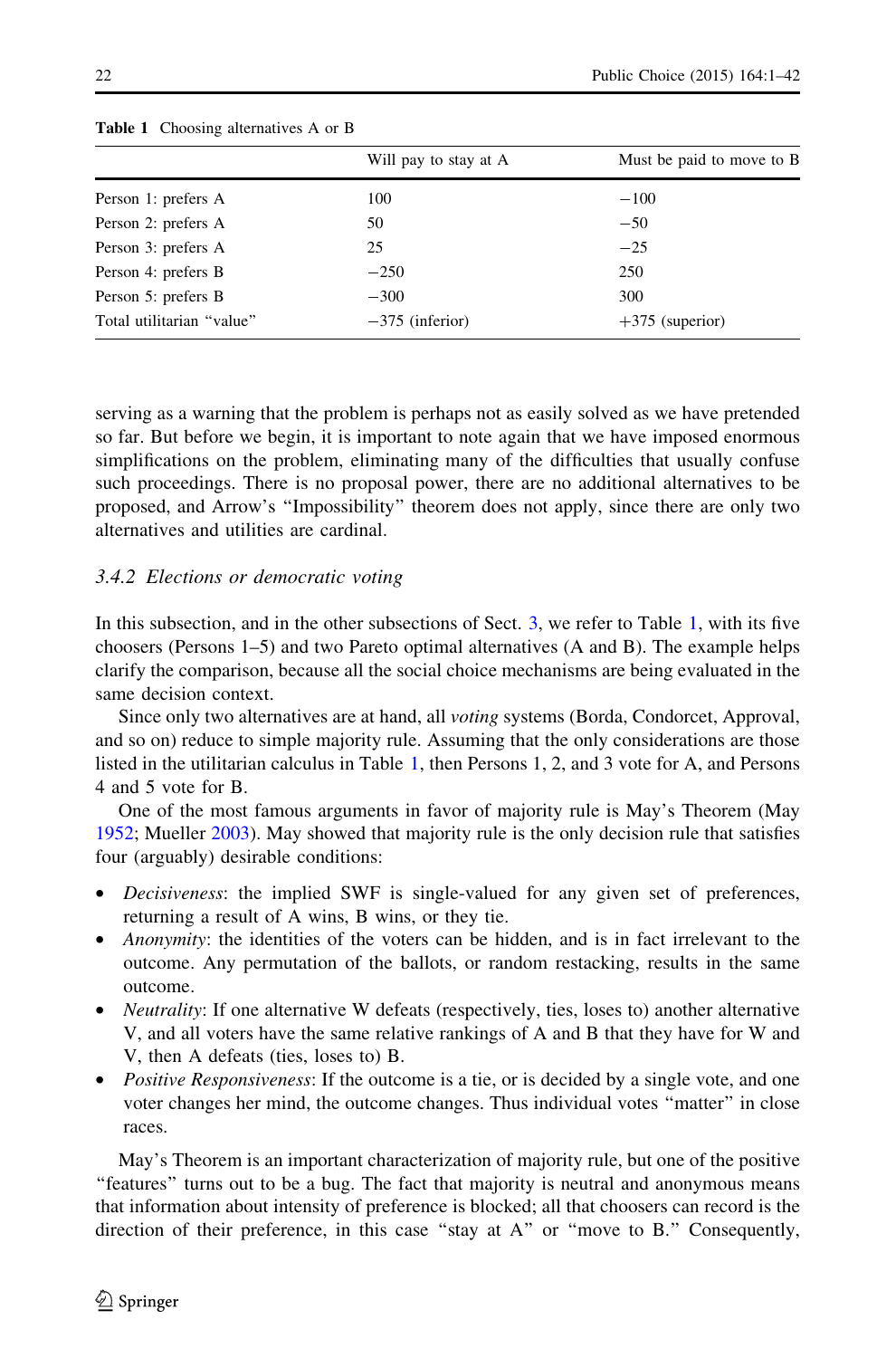majority rule ignores valuable information, information that would be crucial to solving the utilitarian problem of choosing among Pareto optima.<sup>30</sup> To illustrate the nature of the problem, suppose that a slight majority has a weak preference to enslave a minority (alternative A). The minority has an intense preference not to be enslaved (alternative B). Popular elections are a poor method to handle such issues, precisely because everyone's opinion counts the same, regardless of intensity.

# 3.4.3 Interest group pluralism

The interest group pluralism approach, as articulated in Bentley ([1908\)](#page-37-0) and Truman ([1951\)](#page-40-0), held out a promise of dealing with the intensity problem. These classical theorists actually had a very specific goal in mind: Describe the actual (as opposed to theoretical) process of decision-making in democracies, and evaluate its qualities compared to those claimed for abstract majority rule.

Bentley ([1908\)](#page-37-0) argued that a group is simply a distinct portion of society; any one person may be a ''member'' of many different groups. Further, as he famously claims in Chapter 7:

There is no group without its interest…The group and the interest are not separate…There is no political process that is not a balancing of quantity against quantity. There is not a law that is passed that is not the expression of force and force in tension (Bentley [1908](#page-37-0), p. 37).

To simplify greatly, the advantage of groups in Bentley's view is that groups allow intensity of preference to register in policy-making, whereas majoritarian institutions suppress information about intensity.

The difference is subtle, but the example in Table [1](#page-21-0) makes it clear. Three people prefer policy A; the remaining minority of two people would prefer B. As we saw in the previous section, A would win with 60  $%$  of the vote (3/5) if a vote is taken. But, in Bentley's view, it is better to think of the two groups in a kind of tug-of-war. Those who favor A are pulling at a force equal to their willingness to pay—\$100, \$50, \$25, respectively—for a total force of 175 in dollar-utiles. Those who favor B pull a force of \$250 and \$300, for a total force of 550 dollar utiles. Clearly, the team pulling for B wins the tug-of-war. To Bentley's credit, this is the ''correct'' answer, in utilitarian terms.

This is hardly surprising, because Bentley intentionally and explicitly invokes Jeremy Bentham's "greatest good for the greatest number" maxim. Bentley's claim is that only group competition can calculate this quantity exactly, because group action adds up utilities, whereas democracy adds up votes and that's wrong, as we saw in the previous section. More generally, Bentley's idea is to use  $W_i$  as the measure of the utility for the advocates for alternative A and  $W_i$  as the measure of utility for the advocates for B, where  $N_A$  and  $N_B$  are the numbers of supporters for each alternative:

$$
\sum_{i=1\text{to}N_A} W_i \gtrless \sum_{j=1\text{to}N_B} W_j.
$$

<sup>&</sup>lt;sup>30</sup> This insight is developed much more deeply by Saari [\(2008](#page-40-0)); for a review, see Penn ([2011\)](#page-40-0). Saari ([2008,](#page-40-0) p. 21) says of the Arrow result and other ''voting paradoxes'' that ''This ignored information, which by not being used…makes these negative conclusions obvious rather than surprising…''.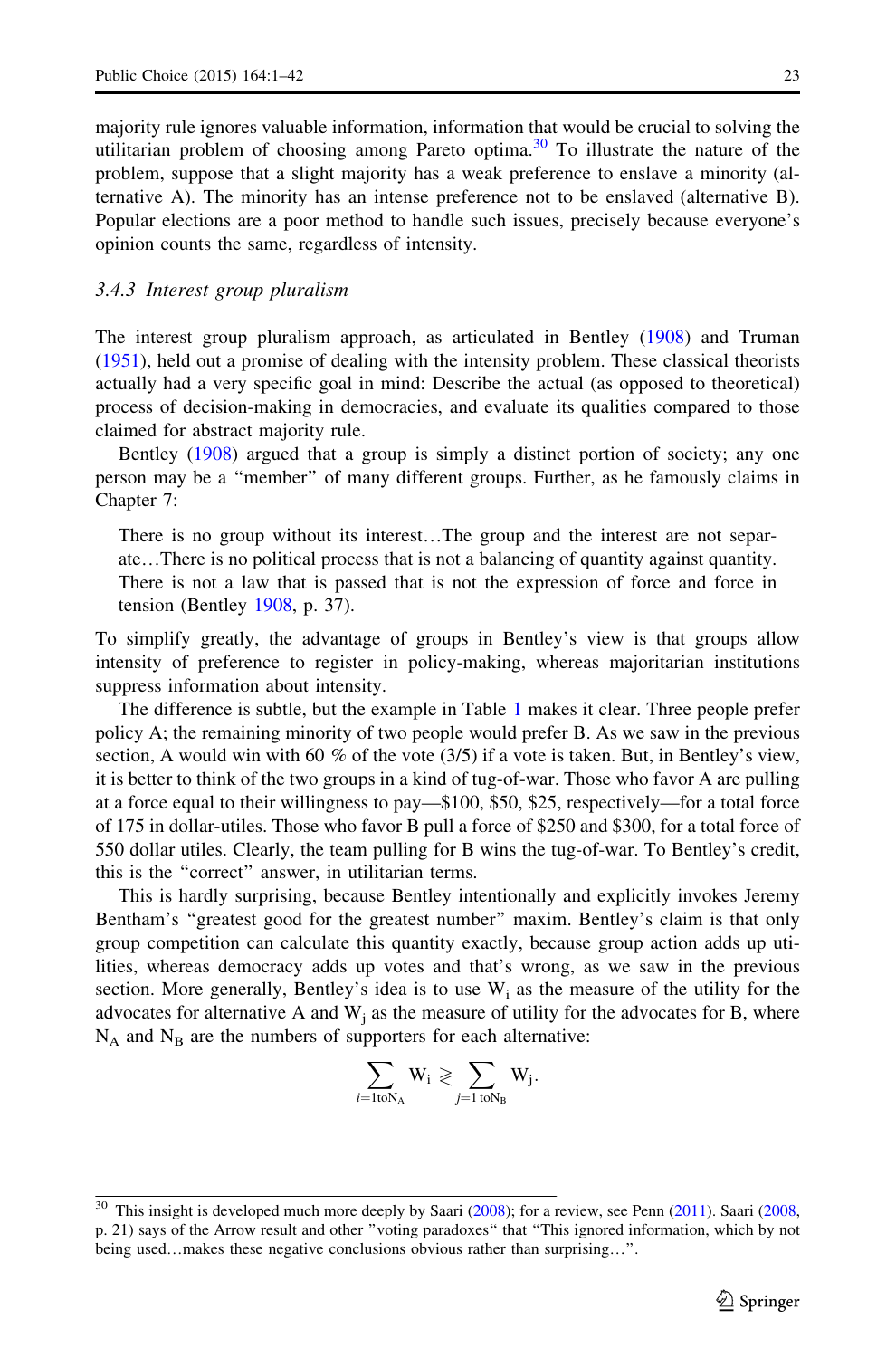In our example,  $N_A > N_B$  (3 > 2) but the sum of the "pulls" W<sub>i</sub> exerted by those who prefer B (\$550) exceeds the pulls  $W_i$  (\$175) exerted by those who favor A. So, B wins, as it should.

Truman ([1951\)](#page-40-0) articulated a process by which shared characteristics could be translated into organized groups. According to Truman, individual outlooks derive from their experiences in groups, and these group experiences are the primary ways that the individual knows the society. Shared characteristics plus interaction lead to the formation of groups. He writes of equilibrium in terms of stability and uniformity, but when this equilibrium is disturbed, new groups are formed and institutionalized in ways that make new claims on society. We may think of individuals with shared characteristics that are ''potential groups,'' subject to becoming organized in response to disturbances.

These ideas are presented in a descriptive framework, and no specific claims are made for Pareto optimality. But there is a kind of complacency, even optimism, in the identification of a mechanism by which shared attitudes, which constitute the interests, might be disturbed and then mobilized. Truman's disturbance/reequilibration process fills in the mechanism by which Arthur Bentley's vision of a process that reflects intensity of feeling might actually work.

Olson Jr. [\(1965](#page-39-0)) forever destroyed this complacency in The Logic of Collective Action, a book that argued that *group* costs and benefits are nearly irrelevant to the question of whether an effective group actually forms. Instead, Olson emphasized three factors that determine whether a group will form:

- Size.
- Concentration of benefits.
- Selective incentives.

Olson's critique of the classical group theorists, and anyone else who wants to rely on group rent-seeking for benefits to society, is truly fundamental. There is no necessary connection between the measured intensity of group preference and the underlying distribution of intensity of preference profiles in the population. Most "groups" don't form. But even worse, those groups that do manage to form are organized by an entrepreneurial rent-seeking leader, or around selective incentives that may have little to do with the group's putative public purpose. Consequently, politically powerful groups may simply be exploiting even their own members, as well as other citizens outside the group who are not organized. The total dollar gains by the ''winners'' may be far less than the total dollar loss by losers, and yet the will of the winners is implemented as public policy.

In a later book, The Rise and Decline of Nations. Olson [\(1982\)](#page-39-0) argued that the long term effects of an accretion of interest groups engaged in rent-seeking could be an actual decline of national productivity and efficiency. He suggested that the losers of World War II, such as Japan and West Germany, were doing better than some of the winners, such as Britain. The reason was that the losers saw their interest group structures wiped out by military defeat, which gave them an opportunity to start over.

### 3.4.4 Decentralized market processes, using prices

In a properly functioning market system, idealized to rule out externalities and public goods, individuals engage in fully informed euvoluntary $31$  exchanges. Exchange makes

For background on the conditions under which exchange is "truly," or euvoluntary, see Guzmán and Munger [\(2014](#page-38-0)).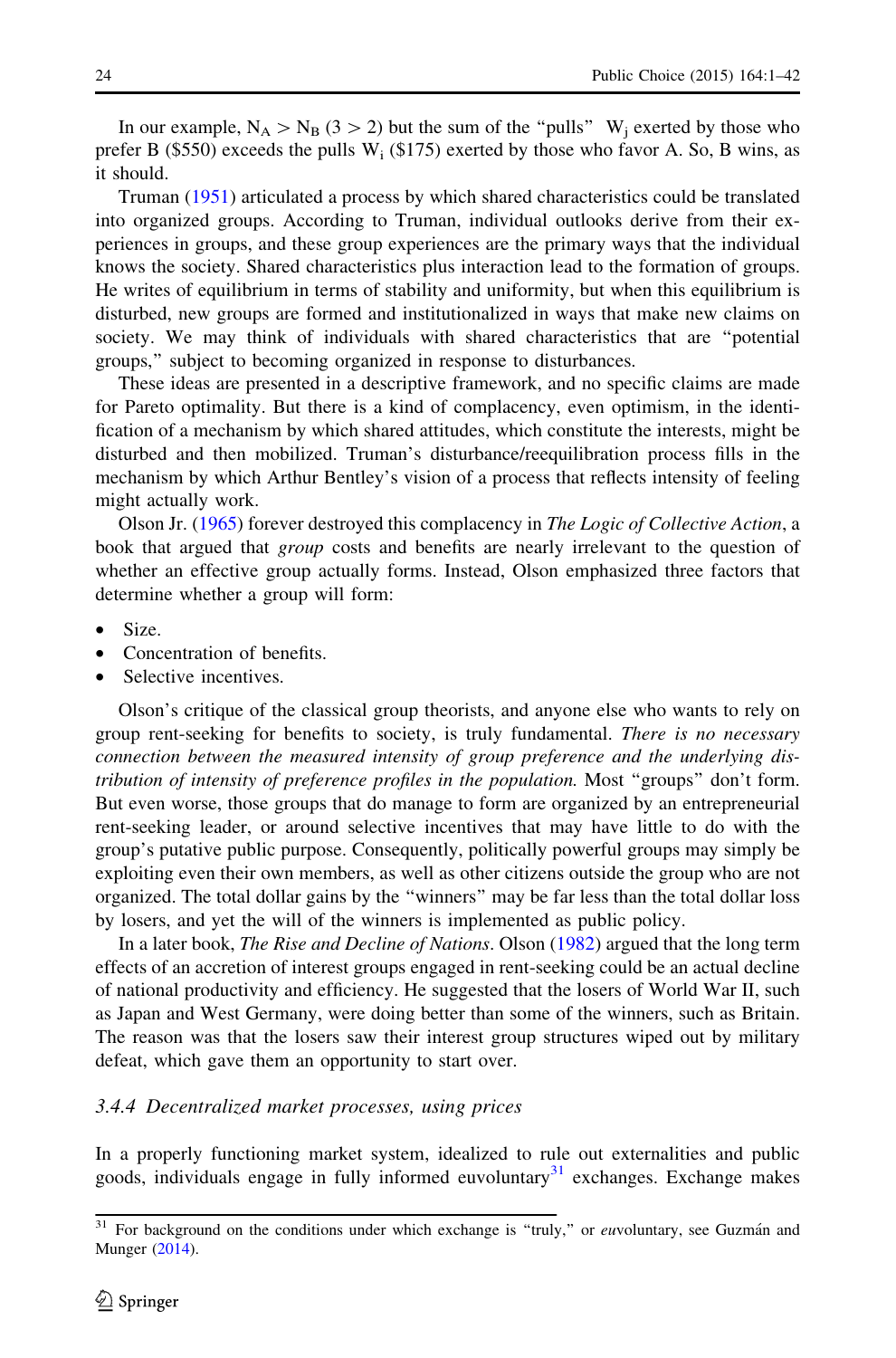both parties better off, by definition. If there are unexploited opportunities for exchanges the result is deadweight loss. In any Pareto optimum situation there is no deadweight loss, by definition.

If each member of society is free to buy and sell resources, the result is not only that utility will be maximized, but also that resources will move to higher valued uses in each exchange. A buyer may acquire a commodity intending to consume it, but then learns that another buyer values it even more highly. A single commodity item may be exchanged many times, in each case moving to a higher valued use, and increasing the utility of both the buyer and the seller at each stage.

Consequently—if exchanges are euvoluntary and transaction costs are negligible commodities move ultimately to their highest valued uses. Exchange does not stop so long as any unexploited mutually beneficial exchanges remain unconsummated. So, when no more voluntary exchanges are possible, all the choosers and the economy as a whole are in equilibrium. But this equilibrium must have two features: no more exchanges are left in the decentralized market system that could raise the total value of dollar-utiles for the society, and no resource could be reallocated so as to make anyone better off without making at least one person worse off. These conditions, stated and proved in more rigorous fashion, are called the First Welfare Theorem and the Second Welfare Theorem of general equilibrium economics.

This result, an equilibrium that satisfies the two welfare theorems, is exactly equivalent to the existence and selection of an OPO. The result assumes (as do the other results) that the pre-existing distribution of wealth and primary goods is in some sense just, and that the property ''owned'' by all of the choosers in the society is legitimately acquired and can be sold to capture utility gains. So, given the resources possessed by each chooser, and the consequent effects on ''willingness to pay'' for a move between A and B, the result would simply emerge. $32$ 

No formal negotiation of any kind would need to take place. The two citizens who prefer B would buy resources from the three citizens who would prefer A (and the bargaining space for doing so is non-empty, by definition, because of the surplus created by moving B), and everyone would wake up one morning and society would have ''chosen'' point B. If we could ask the three citizens would prefer A before if they wanted to return to A, they would answer, ''No!'' They were compensated in amounts greater than the amount of their dollar-utile preference for remaining at A. Moving back to A would harm not only Persons 4 and 5, but also Persons 1, 2, and 3.

This interpretation of the welfare theorems is quite old. Walras was interested in the problem in the 1870s, and a wide variety of attempts have been made to extend and clarify the meaning of the result (for a review, see Stiglitz [1991](#page-40-0)). Interestingly, this result also defines the standard of performance against which actual market processes are compared in the ''so-called market failure paradigm.'' The categories of market failure are simply the violations of the assumptions that together guarantee the existence of the general equilibrium. These are often described as

- Private goods only.
- No externalities.
- Perfect, common information sets.
- Agents are price-takers; no one can influence a price by bargaining.

<sup>&</sup>lt;sup>32</sup> This interpretation of equilibrium could be debated. See, for example, Arrow [\(1951\)](#page-37-0) and Debreu [\(1959\)](#page-38-0). For a clear interpretation of the intuitive meanings one might attach to equilibrium, see Düppe and Weintraub ([2010\)](#page-38-0).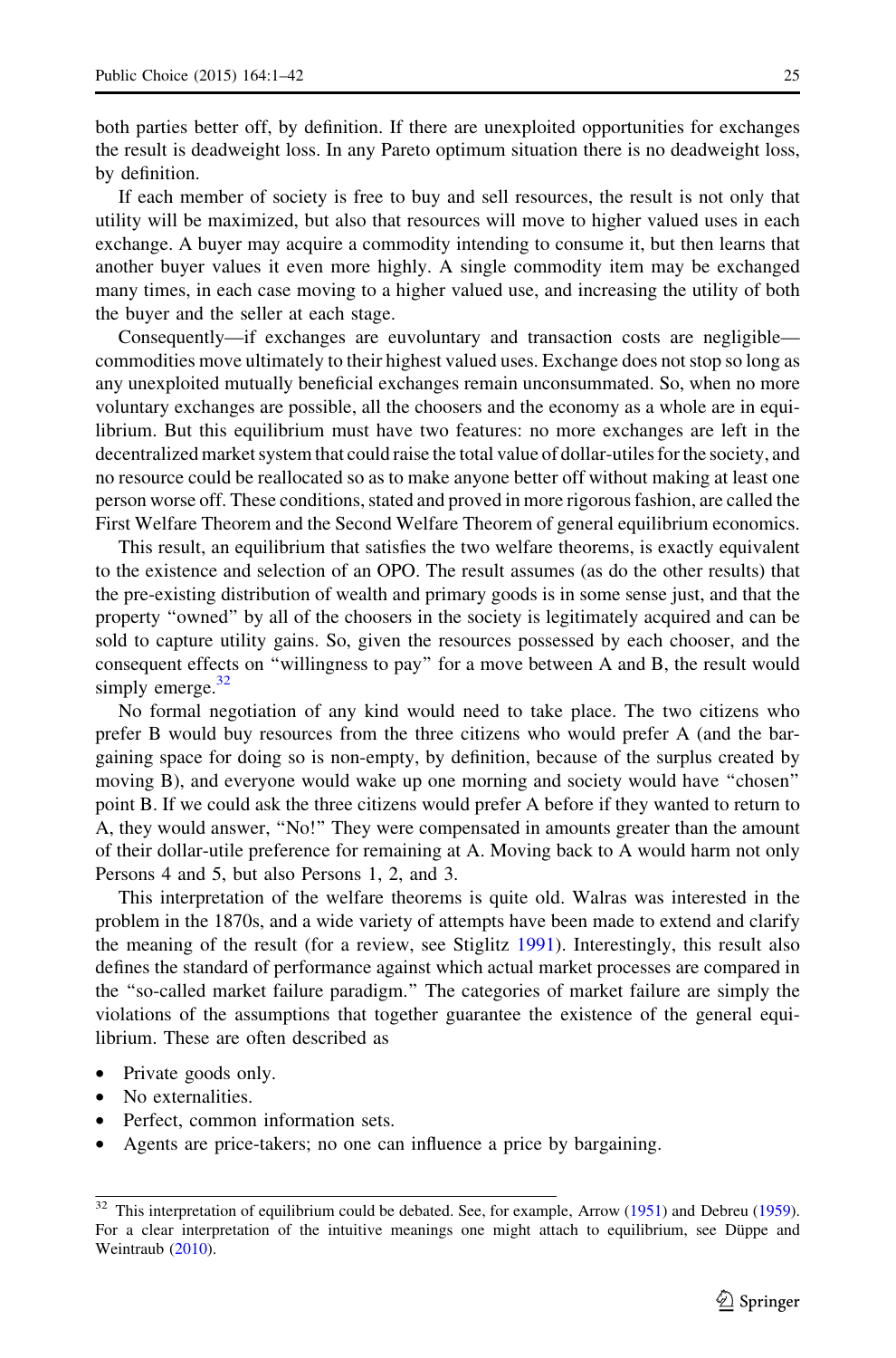If all of these conditions are met, market processes discover and implement the OPO (though see Fisher [1983](#page-38-0), for a cautionary note). But if any of the conditions is not met, market processes implement something other than the OPO, and may fail to choose any Pareto optimum, causing the economy to settle inside the production possibilities frontier.

# 3.4.5 Bargaining

Recalling our example of comparing A and B as outcomes, the problem is to find a way to move from A to B, because B is the OPO. The problem would be simple if only one person preferred B strongly, because that one person could simply pay off the damages caused to the other citizens, and still enjoy some or all of the surplus created in the move from A to B.

That logic is the essence of the ''Coasian Bargaining'' solution, usually conceived as a way of dealing with externalities or with assigning property rights. Coase's fundamental insight was summarized in Coase ([1960\)](#page-38-0), but what got Coase thinking along these lines was the problem of assigning rights to sections of the radio spectrum (Coase [1959\)](#page-38-0).

The public policy question being asked was how best to ensure that particular parts of the radio spectrum (''frequencies'') be awarded to the private entities (''stations'') that would value them most. The analysts at the Federal Communications Commission were treating the assignment of frequencies to stations as a complex matching problem, thinking about it as engineers. The amount of information required to solve the problem this way was enormous, and the information that could be obtained was likely to be unreliable.

Coase [\(1959](#page-38-0)) pointed out something that he thought was nearly self-evident, but which turned out to be (depending on one's viewpoint) either profound or controversial. Coase argued that the *initial* assignment of stations was almost irrelevant to the question of how to ensure that the stations were matched to frequencies in a pattern that maximized the total value of the entire arrangement. Of course, some stations would at first be assigned frequencies that later would turn out to be more valuable in someone else's hands. But if transaction costs are not high and it is possible to buy and sell frequencies freely, then over time the (re)assignment from bilateral bargaining and exchange would match the frequencies with the stations that valued them most.

The logic turns out to be quite general: if transaction cost are not prohibitive, the initial assignment is (nearly) irrelevant, because bargaining will ''find'' the highest valued solution, and implement it. In particular, this kind of bargaining works also in the cases of externalities, as Coase ([1960](#page-38-0)) more famously argued. One potential problem is that this ''invariance'' (regardless of the initial assignment of property rights, the final allocation is efficient) property depends on some additional assumptions.<sup>33</sup> Coase was analyzing business decisions, where rights create profits and can be borrowed against, but such claims may be less plausible for individuals.

The three most important assumptions about the Coasian bargaining process are (a) transactions costs are not prohibitive; (b) wealth effects do not prevent offers from being made, or force offers to be accepted; and (c) negotiations are not crippled by hold-up problems or bargaining asymmetries. We explicitly consider (a) below. Assumption (b) is a problem of the pre-existing distribution of wealth and power, rather than a problem with bargaining itself. As discussed earlier, our approach assumes that everyone has more or less the same wealth endowment. If that is not true, then there are *even more* problems with using government or market process. Finally, (c) is the condition we have been imposing from the outset. We thank David Weimer for helping to clarify our understanding of these problems, though he is not to blame for our interpretation.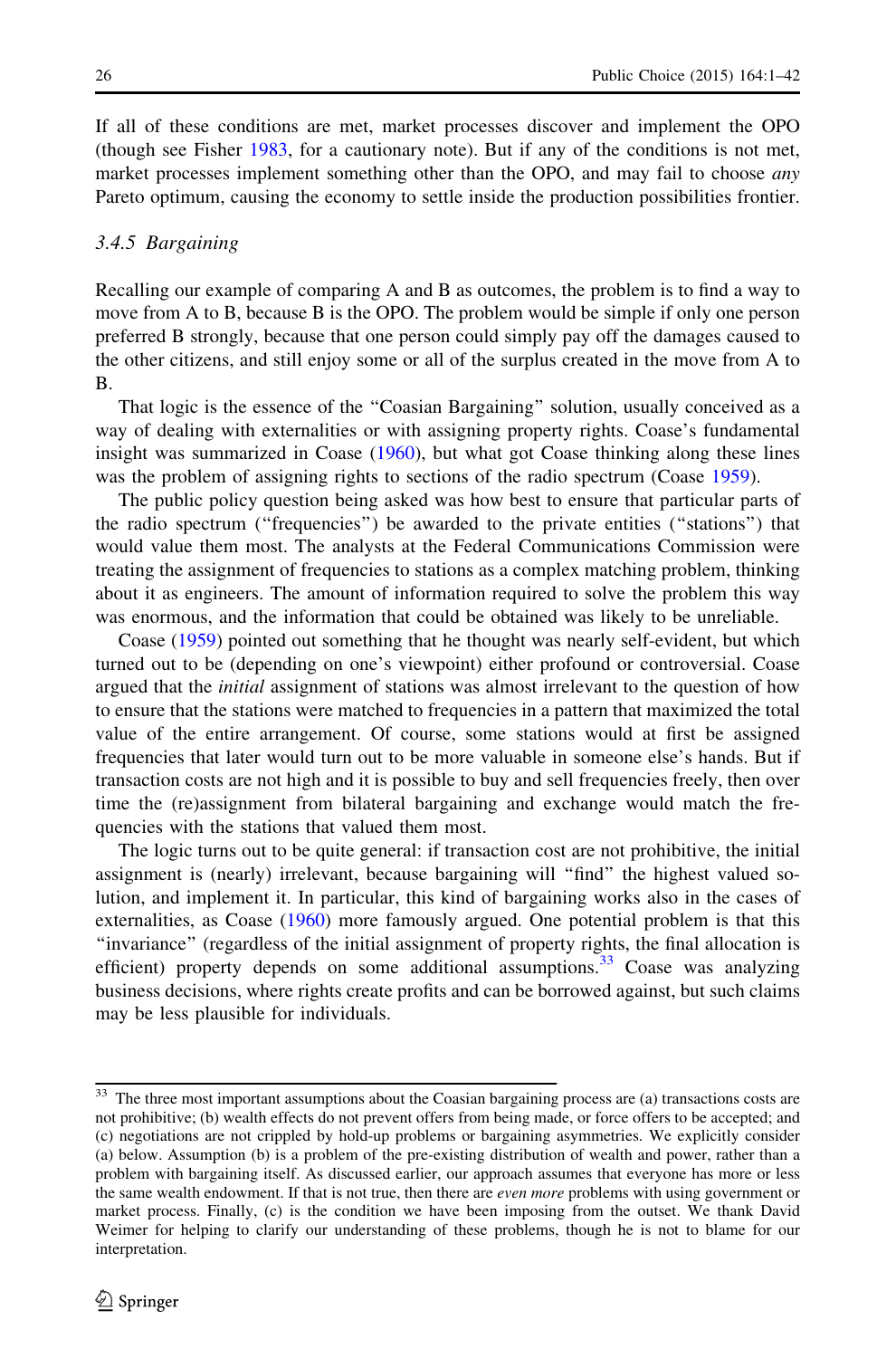For our example from Table [1,](#page-21-0) the "Coase Theorem" would work like this: Start at Point A, and suppose that transaction costs of organizing are not prohibitive. Then Person 4 and Person 5 will contract together to make compensating side payments to Persons 1, 2, and 3. Persons 1, 2, and 3 will therefore consent to move from Point A to Point B, which will in that case be a Pareto Improvement.

What exactly will be the side payments 4 and 5 offer to 1, 2, and 3? That cannot be predicted; the specific deal will be a product of the particular pattern of negotiations. But if for some reason we start with Point A as the status quo, we will move to Point B, the OPO.

Of course, we might start instead at Point B; what then? Persons 1, 2, and 3 will meet together, and make offers to 4 and 5 to try to persuade them to move to Point A. But given that Point B is worth \$275 more in total value than Point A, Persons 1, 2, and 3 will fail to sign a contract to move to Point A. So, if we start out at Point B, we remain at Point B.

Since Point B is (in our example) the OPO, that completes the ''proof'' of the Coase Theorem. The initial assignment of the status quo is irrelevant to the final outcome in the ''social choice'' problem, because—in the absence of prohibitive transaction costs— Coasian Bargaining will discover the OPO, and if it differs from the status quo the society will contract to move to the OPO. Where you start out only matters for the wealth positions of the participants, and has no effect on the overall distribution of productive resources.

The problem is the necessity that transaction costs not be prohibitive. In fairness to Coase, zero transaction costs was never an assumption he was remotely interested in. In fact, Coase ([1988\)](#page-38-0) argued that the effects of transaction costs were really his *primary* interest, when it came to the study of institutional arrangements.

Given what we know about group formation, and the Olson problem above, it seems dubious to conclude that a group (Persons 4 and 5) really could organize to persuade everyone else (Persons 1, 2, and 3) in the society to move to Point B, if for some reason we start at Point A as a status quo. If just two people were trying to persuade three people, using side payments, they might solve the problem.<sup>34</sup> If there were two thousand people, trying to negotiate with three thousand people, organizing to negotiate, collect, and disburse the side payments necessary to achieve unanimous consent seems much harder, and probably impossible. People on the side favoring B would try to free ride, and people on the side favoring A would hold out for larger payments. The genius of Coasian bargaining is that it achieves unanimous consent, and therefore euvoluntary exchange, simply by allowing the participants to discover a point in the bargaining space (which is nonempty, by assumption). The transaction costs associated with this bargaining are simply prohibitive in most cases wherein an actual 'social' choice is required.

Of course, we have also included deliberation under our heading of ''bargaining,'' but in that case the bargaining is much more about persuasion based on shared principles rather than side payments. Still, the principles are strikingly similar. A group of people gather. The group is small enough to be able to converse, hear claims, and respond to claims. Their goal is to reach unanimous agreement on the choice between two alternatives. Some authors (e.g., Dryzek [2010](#page-38-0); Thompson [2008;](#page-40-0) Fishkin [2011](#page-38-0); Gaus [2011;](#page-38-0) Steiner [2012\)](#page-40-0) have claimed that the groups can reach consensus if their members are allowed to deliberate at length and share information and persuasive normative arguments.

Note, however, that Coase's examples (Coase [1960\)](#page-38-0) generally are one-on-one, or at most among small groups, so that the group formation problem is simply finessed, although the bilateral monopoly that results is likewise indeterminate, though for different. An interesting extension of the "bargaining" or compensation solution is Groves ([1979\)](#page-38-0).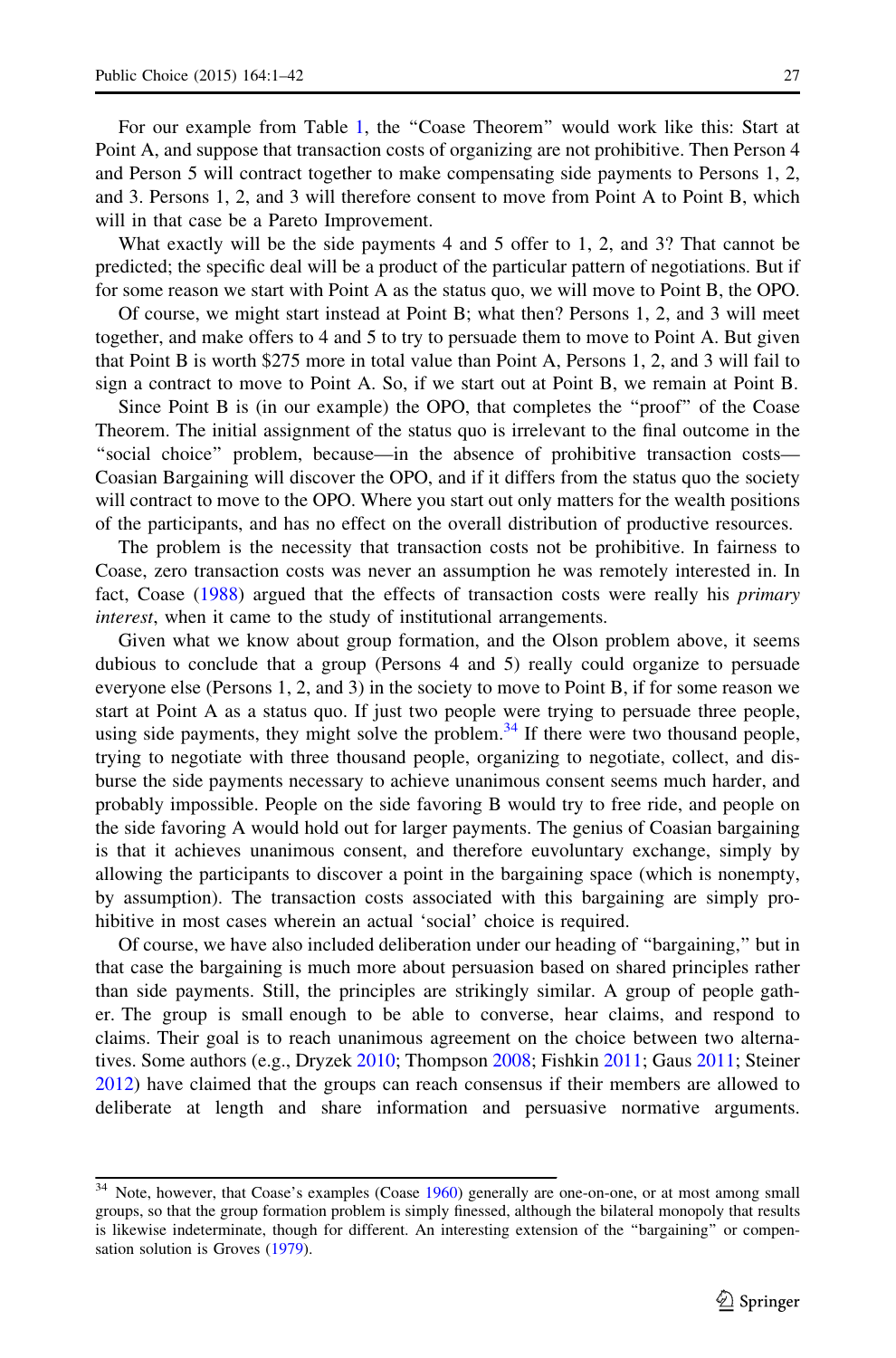Interestingly, however, the mechanism on which Coasian bargaining focuses, side payments or compensation, would not be allowed.

If the group is small, all speak the same language, and share cultural values in common, it is quite plausible that at least some choices could be made in just the way that deliberative theorists claim. But if the group is large, and the ''transaction costs'' of agreement are high, because of language skills or the inability to make side payments, then as an empirical matter bargaining fails.

As far as we know, this way of categorizing ''bargaining,'' and the shared transaction costs problems of reaching agreement, have not previously been recognized. But the problem is implicit in the ''decision costs'' calculus of Buchanan and Tullock ([1962\)](#page-37-0) and the ''transaction costs'' approach of North [\(1990](#page-39-0)).

#### 3.4.6 Cost-benefit analysis

The problem of CBA is, in terms of its conception of the problem, isomorphic with both Coasian bargaining and classical, Bentley-style interest group pluralism (Munger [2014](#page-39-0)). Specifically, the question is whether:

$$
\sum_{i=1\text{to}N_A} W_i \ \gtrless \sum_{j=1\text{to}N_B} W_j.
$$

The ethical foundations of the CBA approach were two papers (Kaldor [1939](#page-39-0); Hicks [1939\)](#page-39-0) that were in part a response to the intellectual cul de sac into which welfare economics had wandered. If in fact ''interpersonal utility comparisons'' were not allowed, as the subjectivist paradigm (Jevons [1871](#page-39-0); Menger [1871;](#page-39-0) Pareto [1927\)](#page-40-0) required, then how could economists say *anything* about choosing among Pareto optima? Just one year earlier, Harrod ([1938,](#page-38-0) pp. 396–397); quoted in Chipman and Moore ([1978,](#page-37-0) p. 547) asked the question this way:

Consider the Repeal of the Corn Laws. This tended to reduce the value of a specific factor of production—land. It can no doubt be shown that the gain to the community as a whole exceeded the loss to the landlords—but only if individuals are treated in some sense as equal. Otherwise how can the loss to some—and that there was a loss can hardly be denied—be compared with the general gain?

The defense that Kaldor and Hicks offered was that policy recommendations were generally impossible without some metric that goes beyond the simple Pareto criterion, because ultimately policy always has redistribute consequences.

This is exactly the same problem as choosing among Pareto optima, without compensation<sup>35</sup>: If society moves from A to B, some citizens benefit and others are harmed. In effect, utility is taken from the losers and transferred to the gainers. The transfer might take the form of actual redistribution, with physical money or assets being moved around. But the policy might also have gains and losses that are simply utility differences, with no visible transfers of any kind. What is required is that these utility differences can be converted into a cardinal dollar metric, using willingness to pay for the winners and the necessity of compensation to return the *losers* to the same indifference curve as before.

So, Kaldor–Hicks proposed that cost-benefit analysis, performed by an expert agent of the state or a bureaucracy, was the answer. Add up the net losses to the losers, and the net

<sup>&</sup>lt;sup>35</sup> For a discussion of this problem, see Stringham [\(2001](#page-40-0)) and Munger [\(2014](#page-39-0)).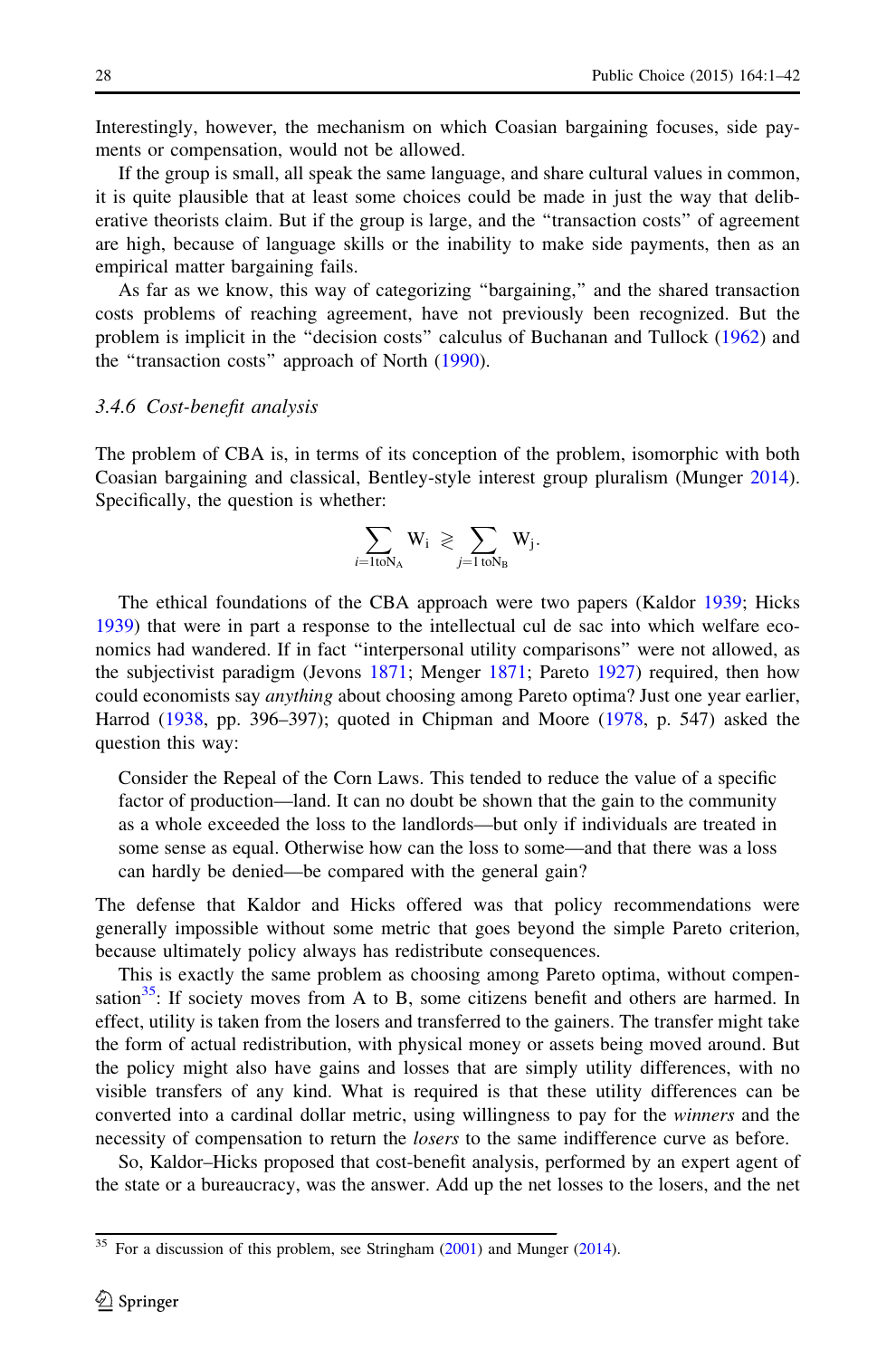gains to the winners. If the sum of the gains to the gainers exceeds the losses to the losers, then it is possible to transform the comparison of two Pareto optima to the standard Pareto improvement structure: the gainers gain more than enough to compensate the losers and still be better off after paying the compensation.

Overall, it is clear why CBA was taken to be a significant advance in welfare economics, particularly as a template for public project or program analysis. Requiring that economic experts be mute in any setting other than pure Pareto improvement leaves the passage of many potentially beneficial policy changes up to voting.

What is different about the Kaldor–Hicks approach to CBA is the mechanism by which the information about the values of gains and losses is acquired. Under Coasian bargaining, the participants speak for themselves, but the transaction costs of organizing all those participants makes a unanimous solution unlikely. In cost-benefit analysis, someone else always ''speaks'' for both the gainers and the losers. The process is centralized, greatly reducing the transaction costs of estimating a solution. Analyst-mandarins estimate measures of willingness to pay and desire for compensation. Further, analysts must decide whose gains and losses are allowed to "count," solving the problem of *standing*.<sup>36</sup> So, while Coasian bargaining failed on transaction costs grounds, Kaldor–Hicks faces the difficulty of obtaining information in the face of the absence of any ''discovery'' procedure that can rely on prices or sincere bidding.

Interestingly, this problem has been encountered in a variety of collective choice contexts, as the "preference revelation" problem.<sup>37</sup> The generic problem of measuring or discovering sincere valuation is connected to the fact that no compensation or payment scheme is incentive compatible (Myerson [1979,](#page-39-0) [2008\)](#page-39-0). Either survey responders know that the information they provide will determine their tax shares, in which case they free ride by under-reporting the value, or the information is unrelated to their tax shares, in which case they free ride by over-reporting the value. Consequently, just as with interest group pluralism, there is no reason to expect the intensity measures that derive from Kaldor–Hicks to match the true measures of utility on either side of the A versus B question. The reliance on experts, even if the experts are genuinely interested in neutral professionalism and the finding the right answer, is simply not justified by the results (Tetlock [2006\)](#page-40-0).

Kaldor–Hicks is isomorphic with interest group pluralism in another way: *distributive* consequences. The Kaldor–Hicks approach is often called the (potential) 'compensation principle' because there is no requirement that the compensation actually be effected. So long as net gains are positive, and compensation is *possible*, the policy action is indicated and the OPO is identified. As Stokey and Zeckhauser [\(1978](#page-40-0), p. 279) characterize this approach, ''Make a change when total income increases; don't worry about how it is distributed.'' But this means that the outcome is coercive, in the sense that no consent is obtained from those who lose from the ''improvement,'' even if the premise of the move to improve is that the surplus created is enough to allow compensation. Kaldor–Hicks ''improvements'' need not be Pareto improvements, though the outcomes selected by Kaldor– Hicks must make Pareto improvement, or unanimous consent, *possible*.

<sup>&</sup>lt;sup>36</sup> The issue of standing is quite complex. For a review of the issues, and some important arguments about who should "count," see Whittington and MacRae [\(1986](#page-41-0)). They note that entities may be given standing by participating directly in decisions, by having their preferences counted, by having their welfare counted, or by representation by others whom they do not choose. Putting locks on doors clearly hurts the earnings potential of robbers; should we credit this very real cost in choosing public policy?

See, for example, Tideman and Tullock [\(1976](#page-40-0)), Groves and Ledyard ([1977\)](#page-38-0). For a review, see Mueller [\(2003](#page-39-0), pp. 162–168).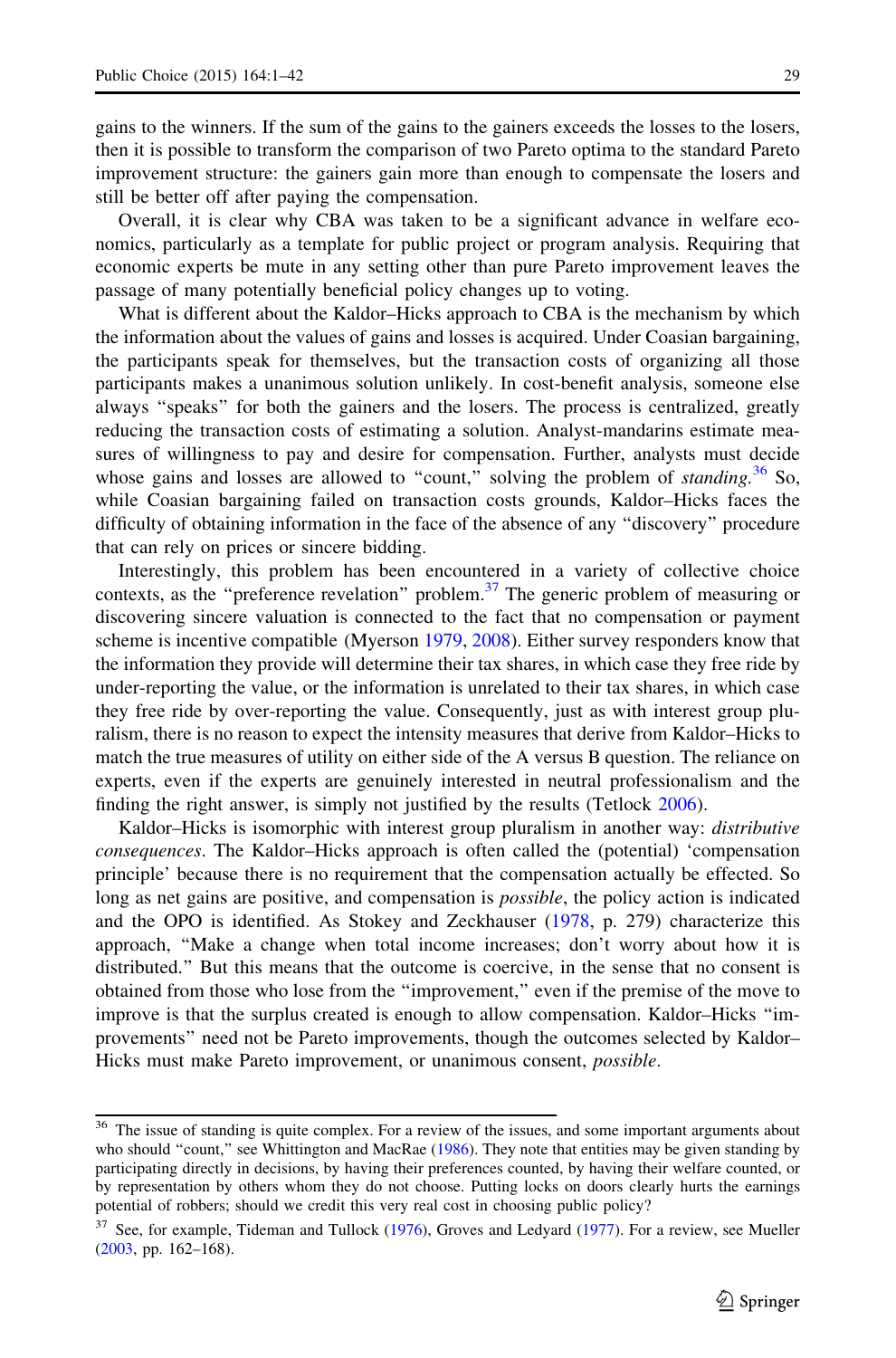<span id="page-29-0"></span>Overall, the CBA approach requires substantial compromises with both problems of information asymmetry (the authority doesn't know enough) and autonomy (the authority imposes what people should want, rather than what they do want, and they may all want different things). Nonetheless, CBA is the core procedure for centralized choice, and it is often indispensable if the choice has been made to use the state as the mechanism for delivering services or imposing regulations.

#### 3.5 Overview

This section has examined five procedures for choosing and implementing one rather than another Pareto optimum. Such procedures are partly ''discovery'' processes, since the correct answer may not be known in advance. But procedures are also themselves policy choices, because some are likely to perform more reliably than others in different circumstances.

What we have argued is that the five procedures (voting, pluralism, markets, bargaining, and CBA) each have fundamental flaws that prevent it from being a universal solution. More simply, government procedures fail, in the sense that outcomes deviate from the optimal Pareto optimum systematically. We have embedded ''markets'' as one possible choice of the government authority to give market failure its due place among procedures that are imperfect. But in making this comparison we highlight the fact that market failures derive from the same essential problems, and for analogous reasons, as other types of failures of procedures.

# 4 Realism in behavioral premises

#### 4.1 Beyond rationality

Until now, our ''anatomy of government failures'' has focused on aggregate entities. We looked first at substantive failures, or the fundamental problems of function and operation that face any state apparatus. We then turned to *procedural* failures, or the difficulties that collectivities face in trying to obtain information from, and organize the activities of, large groups of homines economici.

But people are not homines economici; they are people. Behavioral economics and psychology have raised important questions regarding the ability of citizens to apply rational decision theory to the problems they face as consumers and investors. And these are valid questions. The problem is the person who is too boundedly rational to decide what kind of car to buy does not become fully informed when he enters the voting booth. The corporate CEO who has a time horizon that is ''too short'' to invest for the future does not become more patient when she faces, as a member of the U.S. House of Representatives, an ''up or out'' election every 2 years. If anything, the problems of ignorance and bounded rationality limiting ''correct'' choices apply to political settings with even greater force.

Still, this work is only beginning to be developed, and models of human brain architecture and cognition are in their infancy. Consequently, we can do little more than plant a few signposts, perhaps highlighting some directions for further research and inquiry.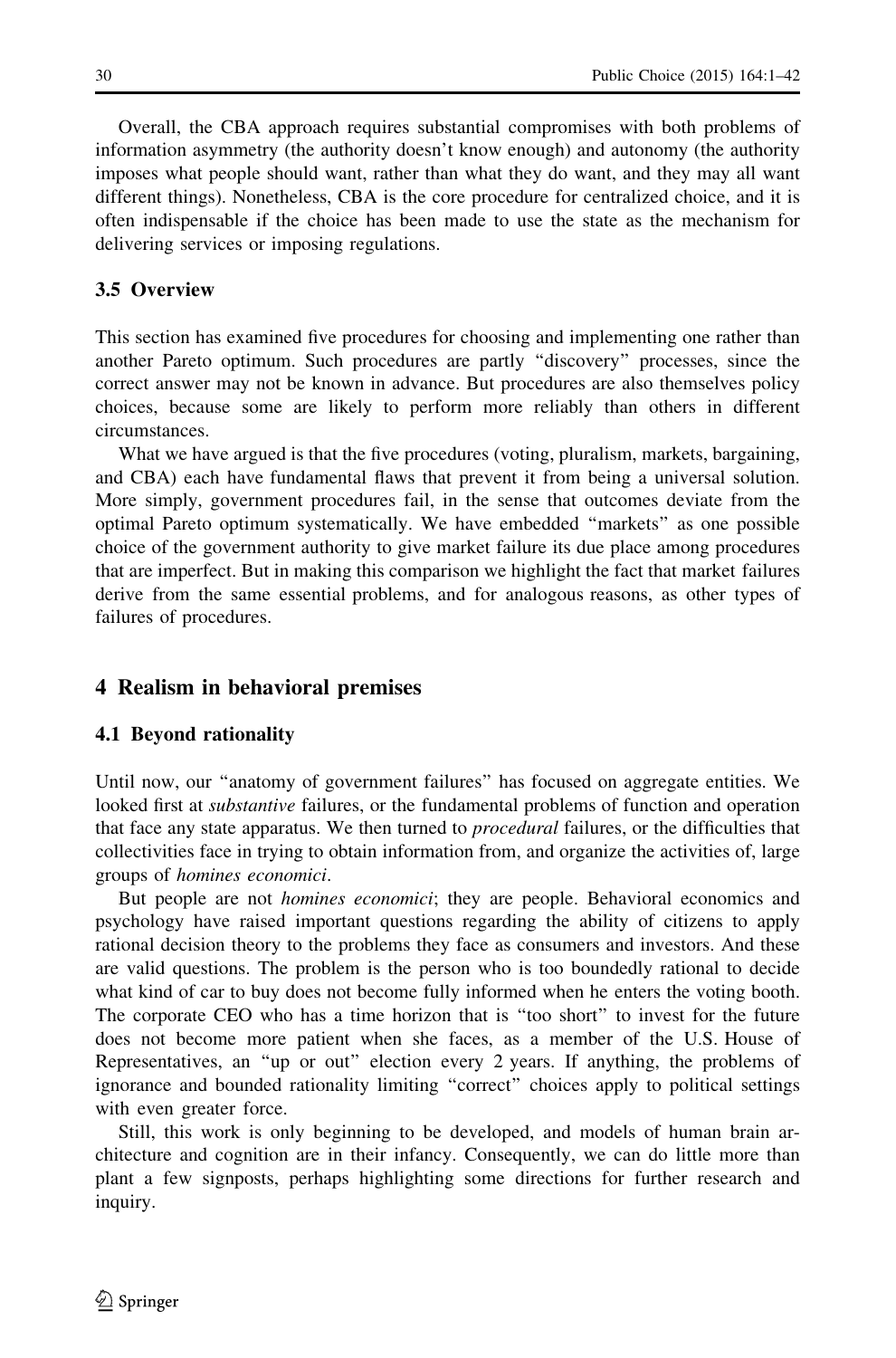#### 4.2 Cognition and decision

Daniel Kahneman, a psychologist who was awarded the Nobel Prize in Economic Sciences in 2002, argues that two modes of thinking are possible. "System 1 operates automatically and quickly, with little or no effort and no sense of voluntary control. System 2 allocates attention to the effortful mental activities that demand it, including complex computation. The operations of system 2 are often associated with the subjective experience of agency, choice and concentration'' (Kahneman [2011](#page-39-0), pp. 20–21).

These two systems correspond to what Haidt  $(2012, p, 53)$  $(2012, p, 53)$  calls the *rider* "(controlled processes and reasoning why)" and the *elephant* "(automatic processes, including emotion, intuition …).'' Haidt explicitly links his metaphor to Kahneman's ([2011](#page-39-0), p. 385) two systems: System 2 is the rider trying to control the elephant, and perhaps to rationalize and defend its behavior. System 1 is the elephant. Haidt suggests that—as the metaphor itself implies—the elephant is much more powerful than the rider. For our purposes, these considerations are important, but need to be raised as refinements of the more general problems we have discussed earlier in this paper. Institutions and procedures matter, and affect the way that elites act and citizens choose. But neither Kahneman nor Haidt distinguish elites and masses, or consider institutional contexts. This is appropriate for their purposes, because they are analyzing human judgment and decision making in general. Our purposes require that we consider the connections between institutional arrangements and procedures and the problems raised in the purely individual-level work of Ariely [\(2008](#page-37-0)), Lodge and Taber ([2013](#page-39-0)), Haidt, Kahneman, and others.

One of the key insights of Public Choice is that poorly informed and imperfect consumers do not become omniscient geniuses when they go to vote. They are essentially the same person, though since the institutional settings and incentives differ the actual behavior may be different. The question is, given the way real human beings think about choices, and choose, what can be said about correspondence between analysts' hopes for democratic processes and the actual outcomes we observe?

In a way, our inquiry echoes that of Riker ([1982](#page-40-0)). Riker asked whether the faith people have in democracy is justified, in the sense that "fair" decision rules must lead to "good" outcomes. He argued that this might not be so, though on procedural grounds like those we discussed in the previous section.

There is another potential problem with the ''fair decision rules lead to good outcomes'' paradigm, however, if the behavioral assumptions that underlie the claim are not borne out empirically. That is, if voters—acting in the way voters really act—choose alternatives that voters themselves, as a group, would not willingly select, then that is a government failure. The complicating, and possibly aggravating, factor is that elites may recognize voter frailties and foibles, and manipulate the outcome. In that case, the result may be worse than failing to select the best outcome. The ''best'' outcome may not even be available, because elites are able to restrict the set of alternatives for their own benefit.

As models of the behavior of mass publics, a more verisimilous view of human psychology raises important additional questions about democracy, which roots government policy in the consent of the governed, and about autocracy, which roots government in the desire and capacity of technocrats to make wise choices. Consequently, in the rest of this section we will restrict our attention to the implications of the behavioral psychology for the effectiveness of democratic government. Two major sets of complicating factors are considered: (A) Information problems, and (B) Loss aversion.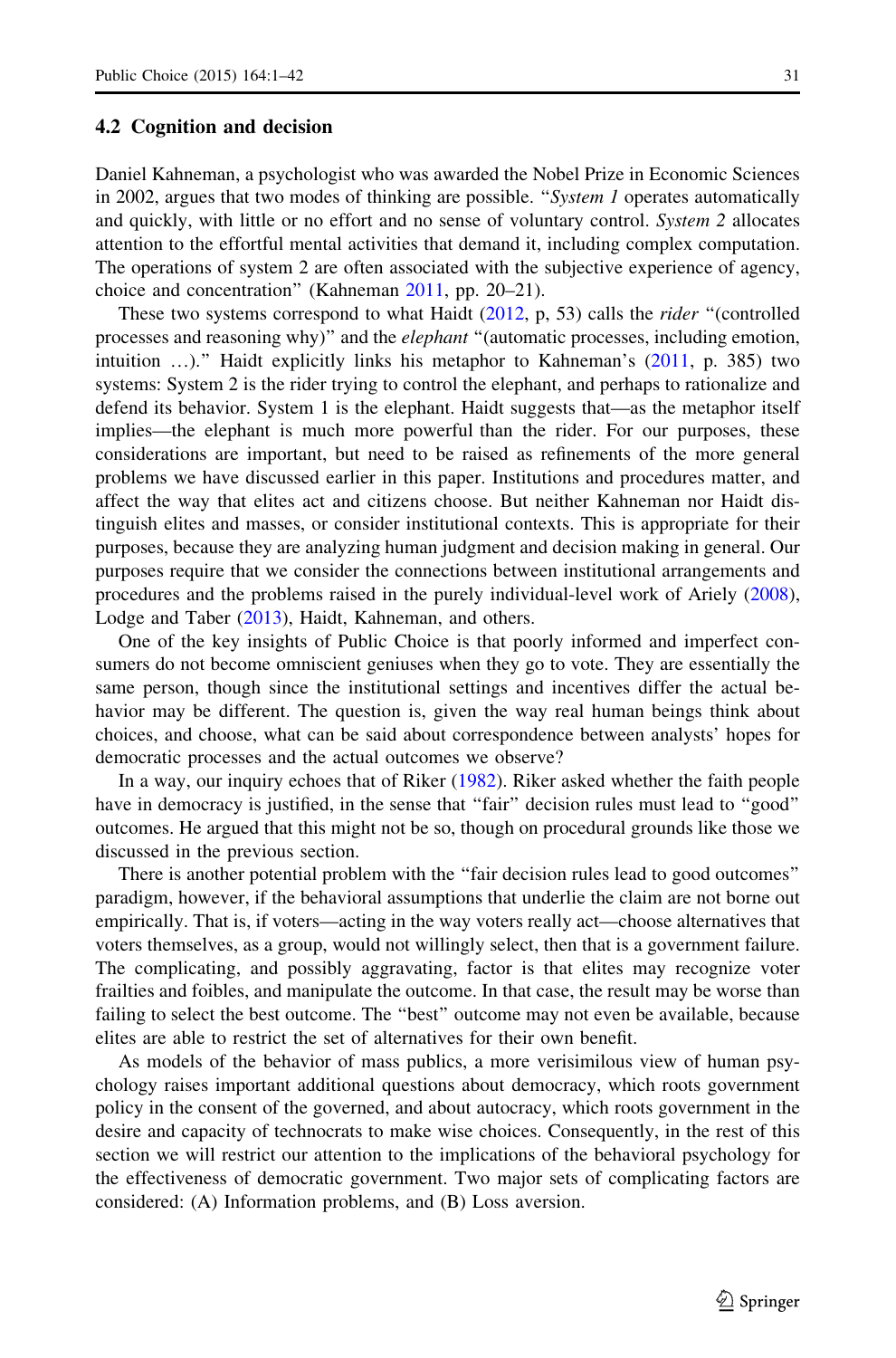#### 4.3 Information problems

Information problems are ubiquitous in human decision settings. In fact, ''information asymmetry'' is one of the key causes of ''market failure,'' and is used to justify government interventions such as the Food and Drug Administration, or occupational licensing for physicians or attorneys. Markets do have some responses to the value of information, of course, providing information about electronics or appliances in Consumer Reports or labels from Underwriters' Laboratories. And if you are not sure whether you will like a new movie, you can go to *Rotten Tomatoes* and find out what other people think.

The problem is that recognizing that consumers may be poorly informed and subject to manipulation, provides no cause for optimism that *voters*, who are after all the same people, will be informed and immune to manipulation. In fact, there are good reasons for believing that citizens-as-voters may be even less informed than citizens-as-consumers.

- The information required to make political choices is complex and aggregated, since candidates or parties are bundles of issues.
- The feedback mechanism for evaluating choice is murky, separated in time from the choices (elections happen long before policy effects are felt, and sometimes long after policy choices were made), and subject to ideological filtering.
- The act of acquiring accurate information is a ''public good,'' because knowing the right answer does not allow a voter to select an outcome, but merely to be one voice among many.
- The act of participating itself is a ''public good,'' because if a citizen becomes informed and votes the positive effects are available also to those who did not vote. When we consider that even the best informed vote counts no more than an ill-informed vote, and is not likely to affect the outcome of the election, it becomes clear that this public good, just as in a market setting and for the same reasons, is likely to be undersupplied. Even worse, perhaps, as Brennan [\(2011\)](#page-37-0) argues, the negative externality of uninformed voting will likely be overproduced.

The problem is clear: Markets underprovide public goods, and overprovide public bads, but so do democracies, and for the same reasons exactly: no individual has an incentive contribute to the public good, because (a) his *contribution* doesn't make the preferred outcome much *more* likely, and (b) *failing to contribute* doesn't make the preferred outcome much less likely.

Not surprisingly, conventions and institutions evolve to help solve these problems, but only imperfectly. The information problem is (partly) solved by heuristics or short-cuts, substituting a habit or reputation for cognitive wear and tear. In broad political contexts these heuristics are called ''ideologies,'' which may take the form of vague value statements (Downs [1957\)](#page-38-0) or more concrete but still amorphous reduced-dimensional spaces (Hinich and Munger [1994\)](#page-39-0). It is important to note that these are not ideologies in the integrated, cognition-intensive sense meant by Converse ([1964\)](#page-38-0), but rather connections to a vague left–right dimension that may ''fit'' the actual issue space quite imperfectly.

The turnout problem is (partly) solved by the institution of political parties, or ''teams'' of elites seeking elective office by endorsing candidates and organizing electoral mass infrastructures. As Aldrich ([2011\)](#page-37-0) points out, the connection between the ideological motivation and the partisan delivery of policy together constitute the psychological basis for the ''party identification'' felt, and acted on, by voters.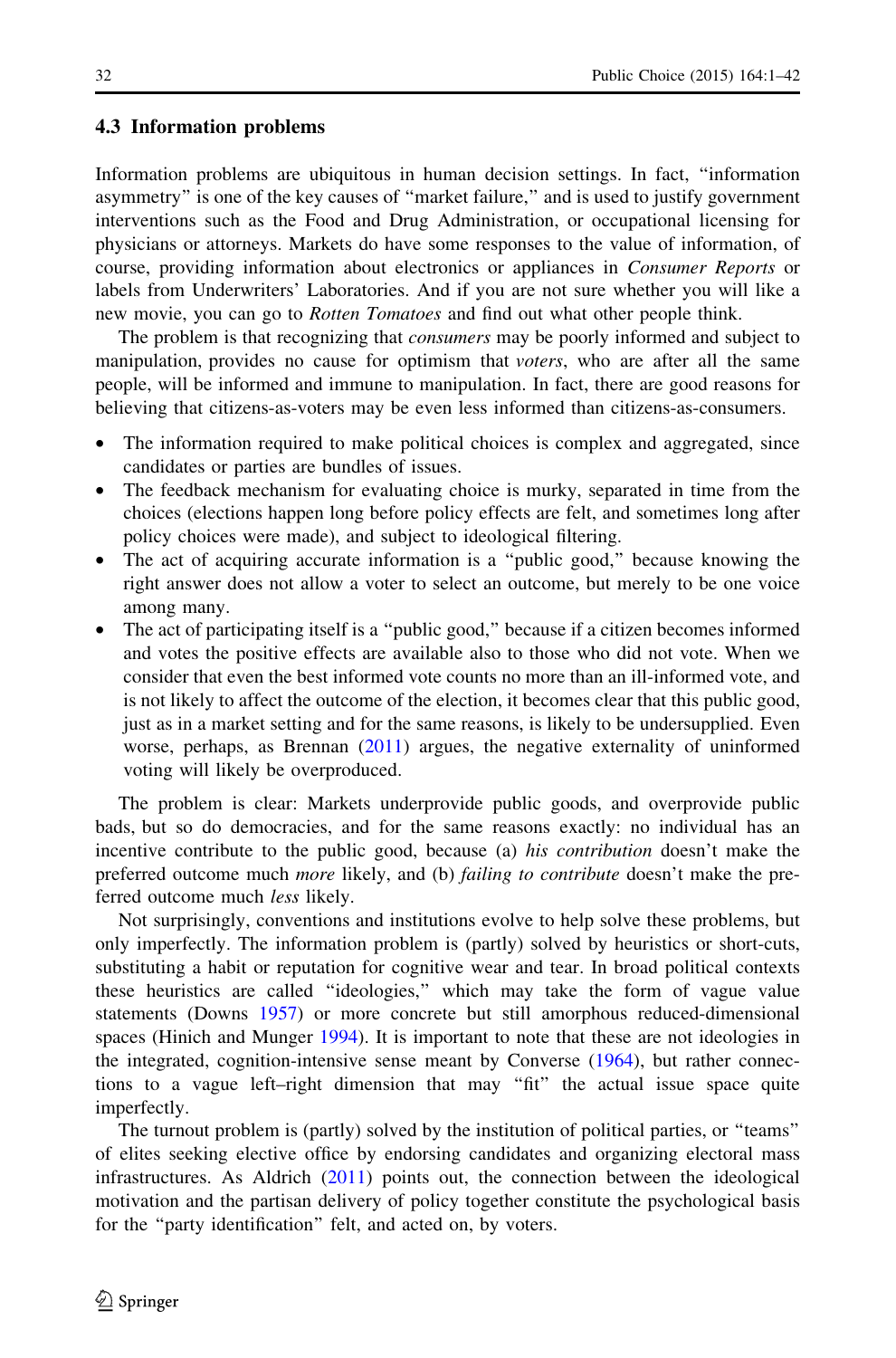The difficulty is that parties may not be very competitive, particularly in first-past-thepost or plurality systems. It may be difficult for candidates to gain access to the ballot, and without partisan endorsement outside candidates are prevented from competing effectively unless they have unlimited sources of funds, as was the case with Ross Perot in 1992. Given the slippage between the ability of voters to discipline candidates or parties they vote for and the actual policies implemented, there is no close connection between the results voters want—if voters even knew what that was—and the policies implemented and then carried out by political elites. Voter behavior may serve individual goals, but the collective outcome is different from what they want. And elites are able to manipulate this separation between promises (in elections) and informed feedback (in particular policy settings).

According to Downs [\(1957](#page-38-0), pp. 212–214), rationality requires that citizens choose selection principles that deliver (in expectation) their desired ends. Further, a rational voter—at least in the Downsian view—is willing to update selection principles when confronted with confounding evidence, even if this requires that he or she must revise core beliefs. But this claim is implausible, given the complexity of such information and the clear incentives of elites to obscure the process of evaluation. As North [\(1990\)](#page-39-0) put it:

the actors would always possess true models or if they initially possessed incorrect models the information feedback would correct them. But that version of the rational actor model has simply led us astray. The actors frequently must act on incomplete information and process the information that they do receive through mental constructs that can result in persistently inefficient paths.

The question is whether political institutions—meaning ideologies and parties—are capable of solving, or substantially mitigating, the information problem facing voters. Downs ([1957,](#page-38-0) p. 83) himself strikes a cautionary note:

As soon as uncertainty appears, the clear path from taste structure to voting decision becomes obscured by lack of knowledge… [Some voters] are highly uncertain about which party they prefer. They are not sure what is happening to them, or what would happen to them if another party were in power. They need more facts to establish a clear preference. By providing these facts, [politicians] find an opportunity to become effective.

[But political elites] are not interested per se in helping people who are uncertain become less so; they want certainty to produce a decision which aids their cause. Therefore they provide only those facts that are favorable to whatever group they are supporting…

This problem means that what Downs ([1957\)](#page-38-0) called ''persuaders'' may be different from neutral and disinterested informers, which would act more like news media and report (at most) facts. Persuaders are free to use all of the classical tricks of rhetoric and framing, portraying their candidates in the best possible light and selectively attacking their opponents. Candidates and campaign consultants can use advertising to prime projection (Conover and Feldman [1982\)](#page-38-0), framing (Tversky and Kahneman [1981\)](#page-41-0), or latent prejudices (Mendelberg [2001\)](#page-39-0) in ways that bear no resemblance to the ''rational'' model of voter choice.

This disconnect between voter information, voter choice, and political outcomes means that no anchor is available in policy discussions for voters to use to evaluate candidates. Worse, there may be no reason to expect that voter ignorance will even be ''rational,'' in the limited Downsian sense of updating when confronted with new information. This view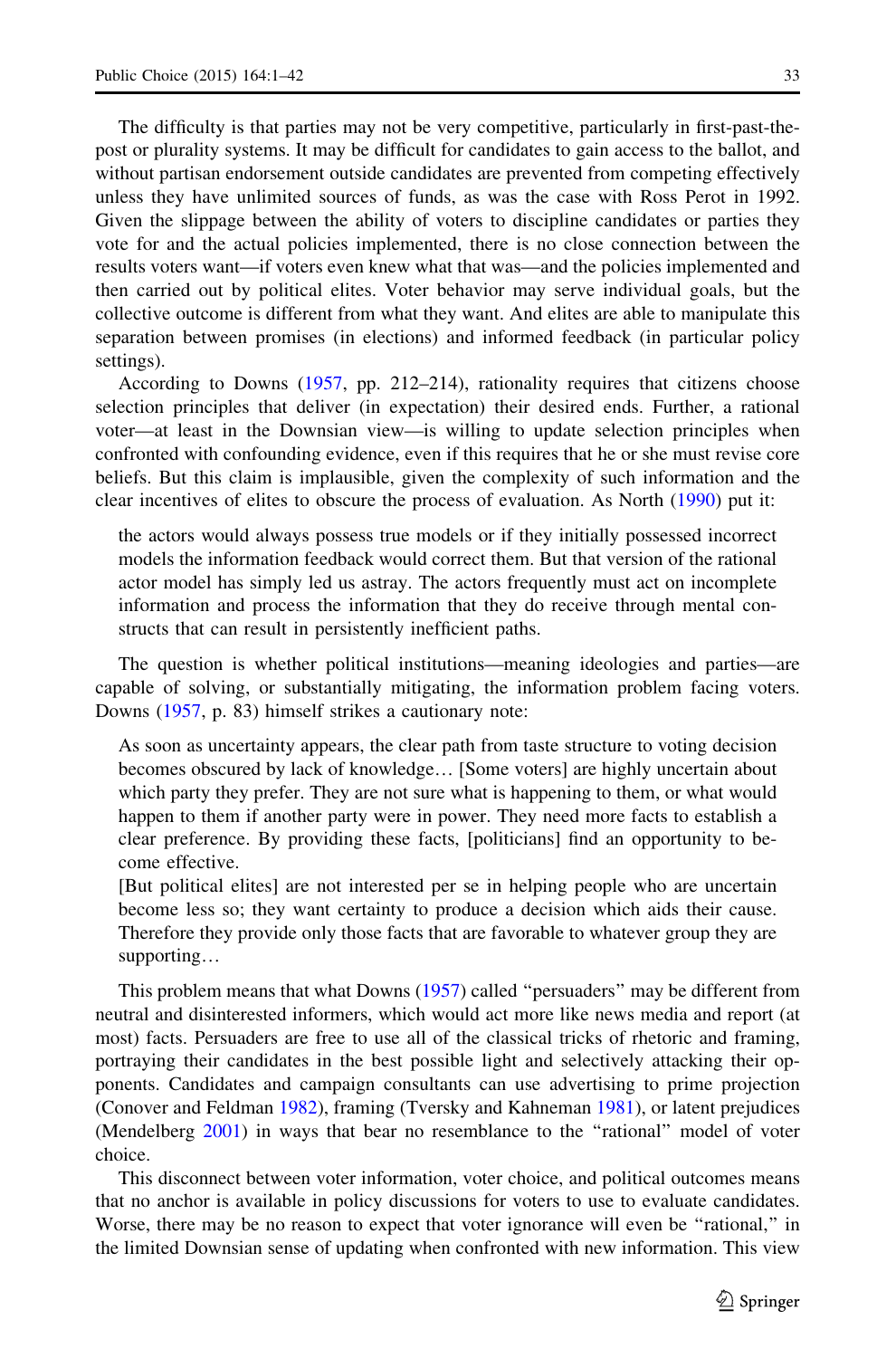was argued persuasively by Zaller ([1992\)](#page-41-0) in his "Receive, Accept, Sample" model. Elites are more likely to receive messages, but less likely to accept them if the message contradicts the views the person already holds. And less politically sophisticated voters either fail to receive information or else sample only very shallow and contradictory sources, preventing them from having accurate views of candidates or other political phenomena.

Johnston et al. ([2014\)](#page-39-0) distinguish between instrumental and identity politics. As the instrumentally oriented rational choice tradition makes clear, it is rational not to invest much energy in informing one's self about politics, because the chances that one's single vote will make a difference in the election is infinitesimal. However, politics is not just instrumental. It also is an expression of one's identity. Johnston et al. [\(2014,](#page-39-0) p. 75; see also Lenz [2012](#page-39-0)) say that "In mass politics, the quest for positive distinctiveness is displayed by a tendency to express partisan allegiance through the adoption of party-approved beliefs, attitudes, and behaviors.''

This view reverses the classical Downsian spatial model. Instead of voters' policy preferences driving the choice of candidates and parties, identity with candidates and parties drives policy preferences. If this view is correct, or even partially correct, it presents a serious challenge not just to full-information models of rational choice, but even to the ''rational ignorance'' view. Along these lines, Achen and Bartels ([2015\)](#page-37-0) undermine the common assumption that voters have policy preferences that drive candidate choice. They suggest that causality runs the other way, as well, with voters having policy preferences that are driven by partisan identity. If party drives policy preference instead of preferences driving partisan choice, the possibility of political agreement is undermined. Only if parties agree will voters agree in this context.

In the worst case, such ''ignorance'' can lead to persistent errors that depend more on voters' expressions of identity and ideological belonging than any kind of cognitive process. Brennan and Lomasky ([1997\)](#page-37-0) noted that the expression of preference is divorced from aggregation. So voters choose to express the viewpoint or moral value that brings them credit from people around them. The fact that this view is inconsistent with facts, or that the policy does not actually achieve its objectives, is a public goods problem. Each voter would prefer better policy, but each voter is better off individually expressing the popular and estimable view. Munger and Schaller [\(1997](#page-39-0)) used this model to explain the apparent paradox that most people opposed Prohibition privately but voted for it publicly, at least for the 18th Amendment the first time around.

This critique is pushed even further by Caplan ([2007\)](#page-37-0) and Somin [\(2013\)](#page-40-0). At best, in their view, voters might be "rationally irrational" (Caplan [2001,](#page-37-0) p. 4). Far from updating beliefs in response to evidence, voters are free to choose their beliefs in accord with what facts they would like to be true about the world. They pay no penalty for persistently believing and acting on absurdly false facts, and are rewarded by others in the group with which they identify for having "good" beliefs.

Thus, political affiliations are more like sports team loyalties than rationally held beliefs about good policies. If you identify with party A, then you adopt and defend the policy positions advocated by party A. This claim, if true (contra Aldrich [2011;](#page-37-0) Lupia and McCubbins [1998\)](#page-39-0), completely reverses the Downsian logic, in which partisanship is an information shortcut leading voters to choose parties that are closer to their policy preferences. Voters choose a party based on the attractiveness of its basic value statements, and then adopt the implied policy positions. The causal link assumed by democracy enthusiasts connecting choice and good policy is completely broken. There is no reason to expect democratic means to lead to good government, and there is no way to recognize or correct bad government when it happens.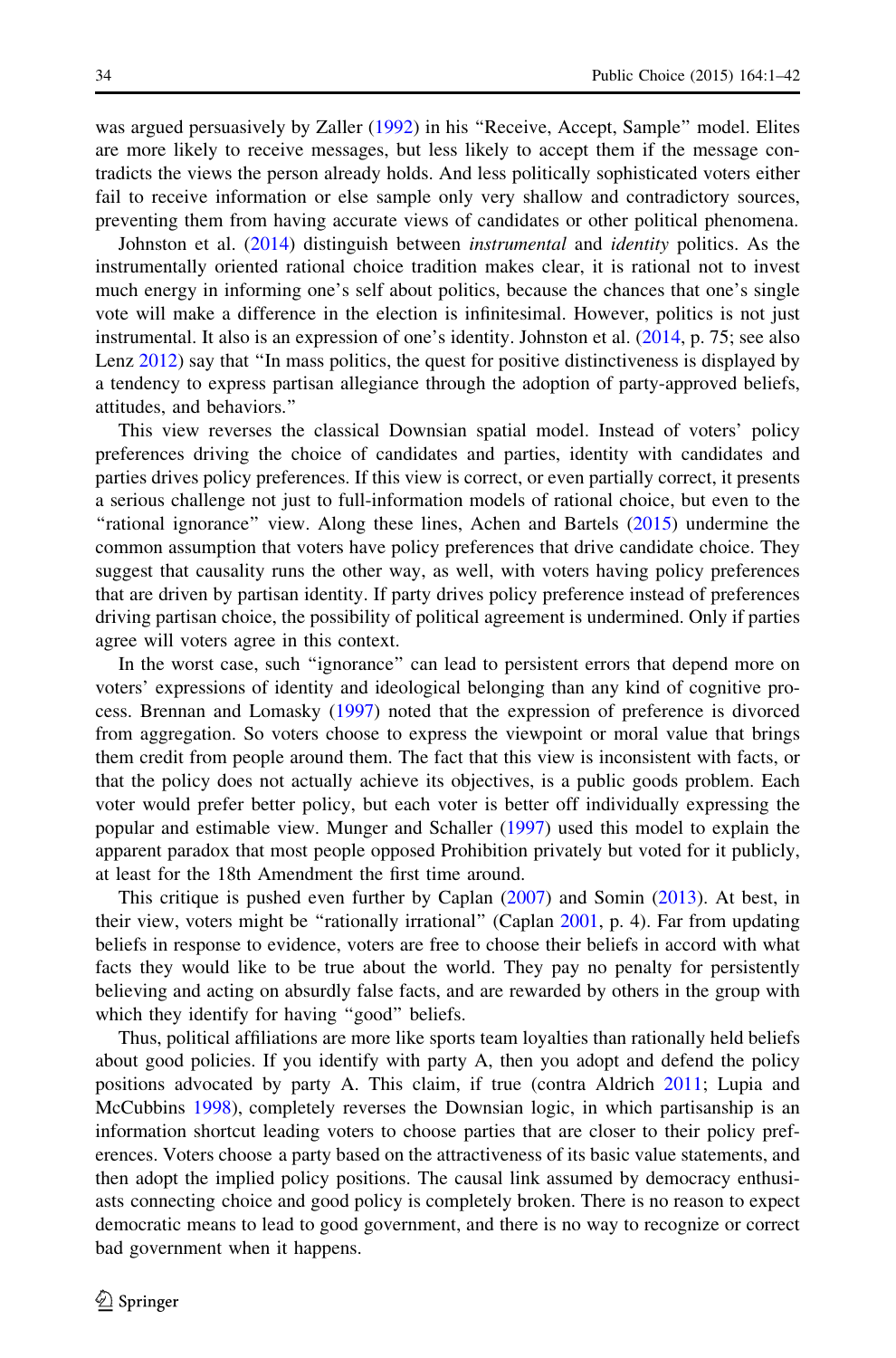#### 4.4 Loss aversion/endowment effects

An asymmetry arises between losing something one already has, and the prospect of gaining something new. A wide variety of experiments in human psychology show that if we are threatened with, or have suffered, a loss we will expend far more resources to recoup the loss than we would have spent to obtain an equivalent gain. This is different from simple ''diminishing marginal utility of income," where a given loss hurts more than the same gain would help. In this case, the endowment or sense of right to possession or control dominates our rational sense of calculation. What that means is that we will spend more effort, more resources, and suffer more risk, than recouping the loss is ''worth'' in simple material terms.

This effect, called ''the endowment effect'' (Kahneman et al. [1990;](#page-39-0) Kanheman [2011](#page-39-0), pp. 189–199) has been found to explain a wide variety of apparently ''irrational'' choices and behaviors, in different contexts. An interesting recent application is Berejikian and Early ([2013\)](#page-37-0), who use the endowment effect to explain "foreign policy resolve," or the willingness of nations to expend substantial resources to win back concessions, territory, or favorable policies that are perceived as belonging to the nation. They seem much less willing to expend resources or take risks to obtain equivalent new benefits of comparable or even larger size.

This raises an important point: rather than satisfying the rationalist, ''realist'' conception of foreign policy, national choices are driven by domestic political considerations. And voters, being homines politici, vote based on loss aversion. It is unacceptable for a national leader, or a party, to give up territory or favorable treatment from another nation without great loss of face.

Perhaps even more importantly, the problem of loss aversion connects with Olson's ([1965\)](#page-39-0) collective action problem. Olson claimed that policy asymmetry emerges because small groups enjoying concentrated benefits would find it much easier, in transaction costs terms, to organize for benefits. But a surprising asymmetry emerges after the fact, also, one which Olson later (Olson [1982\)](#page-39-0) called "institutional sclerosis."

It is a truism that a program, once started, is very hard to get rid of. The explanation often given is that the benefits are concentrated and the costs are diffuse. But more importantly, the loss of rent (public works pensions in California cities, farm price supports, and so forth ad infinitum) is opposed fiercely by those who have come to count on it as part of their income, and promoted only weakly by those who might expect to gain.

To oversimplify, suppose that four people now enjoy a rent, and two people would benefit from ending the program. Imagine that the cost of the rent is larger than the amount of the gain or benefit it creates. The standard ''logic of collective action'' might dictate that the smaller group would win: there are only two of them, and the gains are larger than the losses. On purely ''collective action'' grounds we would expect the program to be ended.

But the ''endowment effect'' would imply that the four people who already ''owned'' the rent would fight hard to preserve the program, dissipating much of the value of the rent every year. The two who would benefit from ending the program would only have a conjectural, and not yet achieved, benefit. Consequently, the sizes of the groups and their abilities to solve collective action problems are no longer central, once the program is in place. For this reason, we expect institutional sclerosis to be a very severe and intractable problem, even if it imposes large deadweight losses, and even if it cuts against the usual ''logic of collective action.''

Loss aversion thus exhibits a key connection with rent-seeking, which was discussed earlier. A group that succeeds in obtaining for itself a rent, through political action or the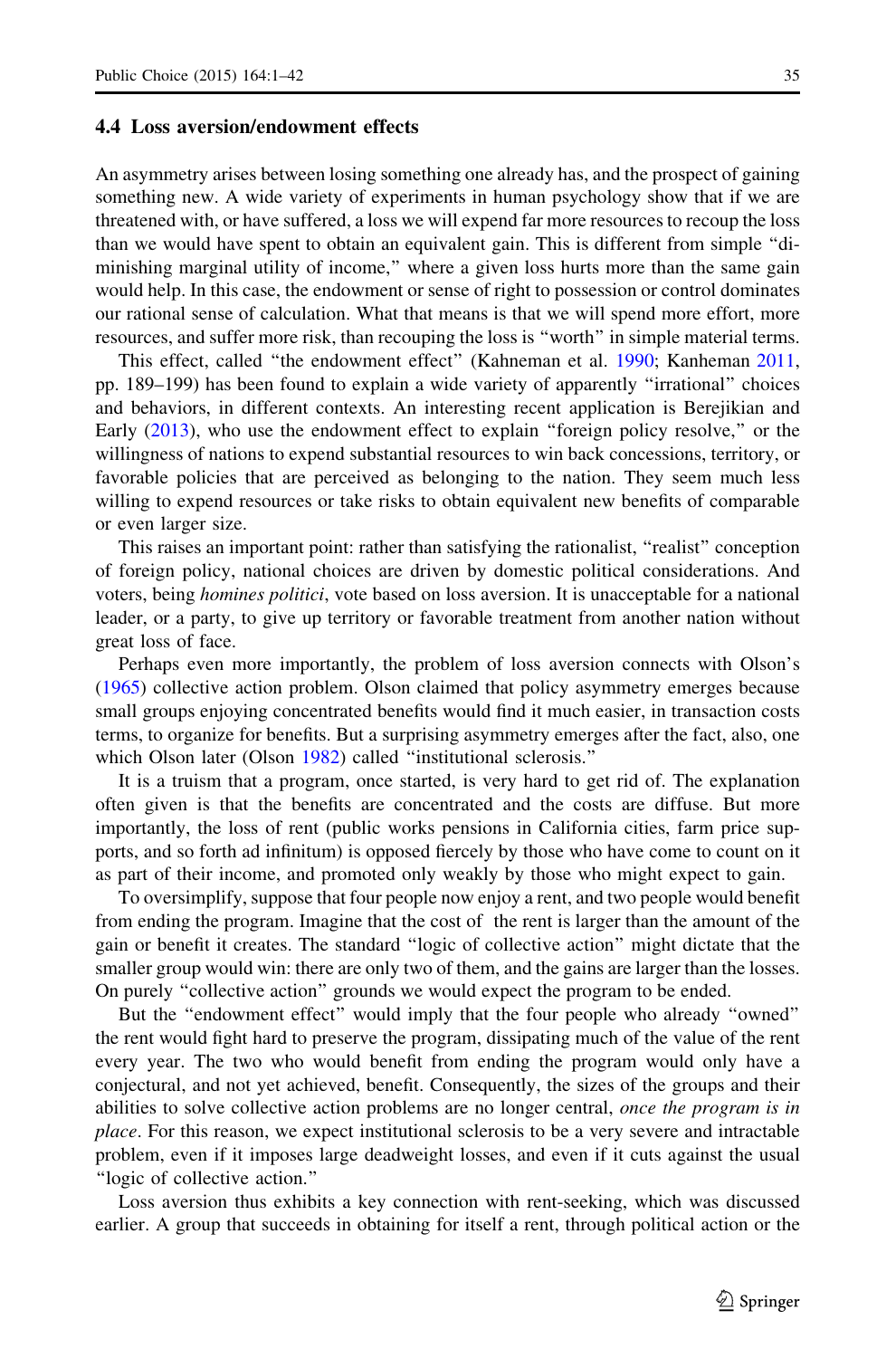award of a property right, comes to perceive that rent and the returns it attracts as part of their endowment. Farm price supports, taxi medallions, and public pensions far in excess of what municipal governments can afford all persist longer than appears "rational," given the size of the costs to the public. But the groups that ''won'' these rents would suffer a loss, the prospect of which leads them to organize feverishly, and with much more energy and purpose than the impulse to organize on the other side, which would stand to receive a benefit they do not yet possess or perceive to be part of their endowment.

In this section we have examined some additional possible causes of government failure. A large part of the democratic tradition focuses on the willingness and capacity of the state to act on ''the will of the people.'' We have tried to simplify the problem of identifying the will of the people in previous sections by eliminating fundamental problems of social choice.

But two difficulties remain, and we have discussed each of them in this section. The first problem is information: can voters learn what they need to know? And does any reason exist to expect that voters will voluntarily provide the public goods of becoming informed and participating in politics? The answer is at least a qualified ''no.'' Voters' reasons for choosing one alternative have more to do with identity, projection, and framing than with any understanding of the effects of policy on their welfare, or of the connections of outcomes with their moral values. Instead, their moral values are used to select identities and parties; those policies then are the one the voter ''supports.'' The connection between good voter choice and good policy outcomes is disrupted, and there is no reason for optimism as polities grow larger and less connected by traditional social ties.

The second problem is loss aversion or the endowment effect. This result from behavioral psychology would be important enough in and of itself, because it explains much of the foreign policy and domestic paradoxes that seem like simple stubbornness or irrationality. But when combined with the collective action problem, loss aversion becomes a powerful tool for explaining institutional sclerosis and the persistence of programs that are, from a rational perspective, wasteful, inefficient, or obsolete.

# 5 Final words

The concept of government failure is a much bigger problem than its contemporary treatment has admitted. The concept has been trapped in the cocoon of competitive equilibrium theory. CET is one of the greatest achievements of the social sciences, but ''failures'' using CET as a benchmark do not do justice to either the damage that unconstrained government can do, or the importance of effective government for well-working markets, not to speak of general well-being. Whether the cocoon produces a beautiful butterfly or a destructive moth, we hope that we can now move beyond a simplistic ''government failure is the failure to correct market failures'' approach.

We began by asserting that many of the greatest catastrophes of human history have been government failures. While our examples were illustrative rather than comprehensive, our point is that government failure is a sufficiently important problem to be considered in its own right, rather than as derivative of, and secondary to a theory of perfect markets.

We have laid the groundwork in three steps for a conception of government failure that does not depend on even the theoretical existence of market perfection. The first step was a basic list of *substantive* failures that all governments may yield to if they do not cultivate and maintain appropriate institutions. These institutions can be formal, written rules, or unwritten practices that constitute the ''rules of the game.'' Their purpose is to assure that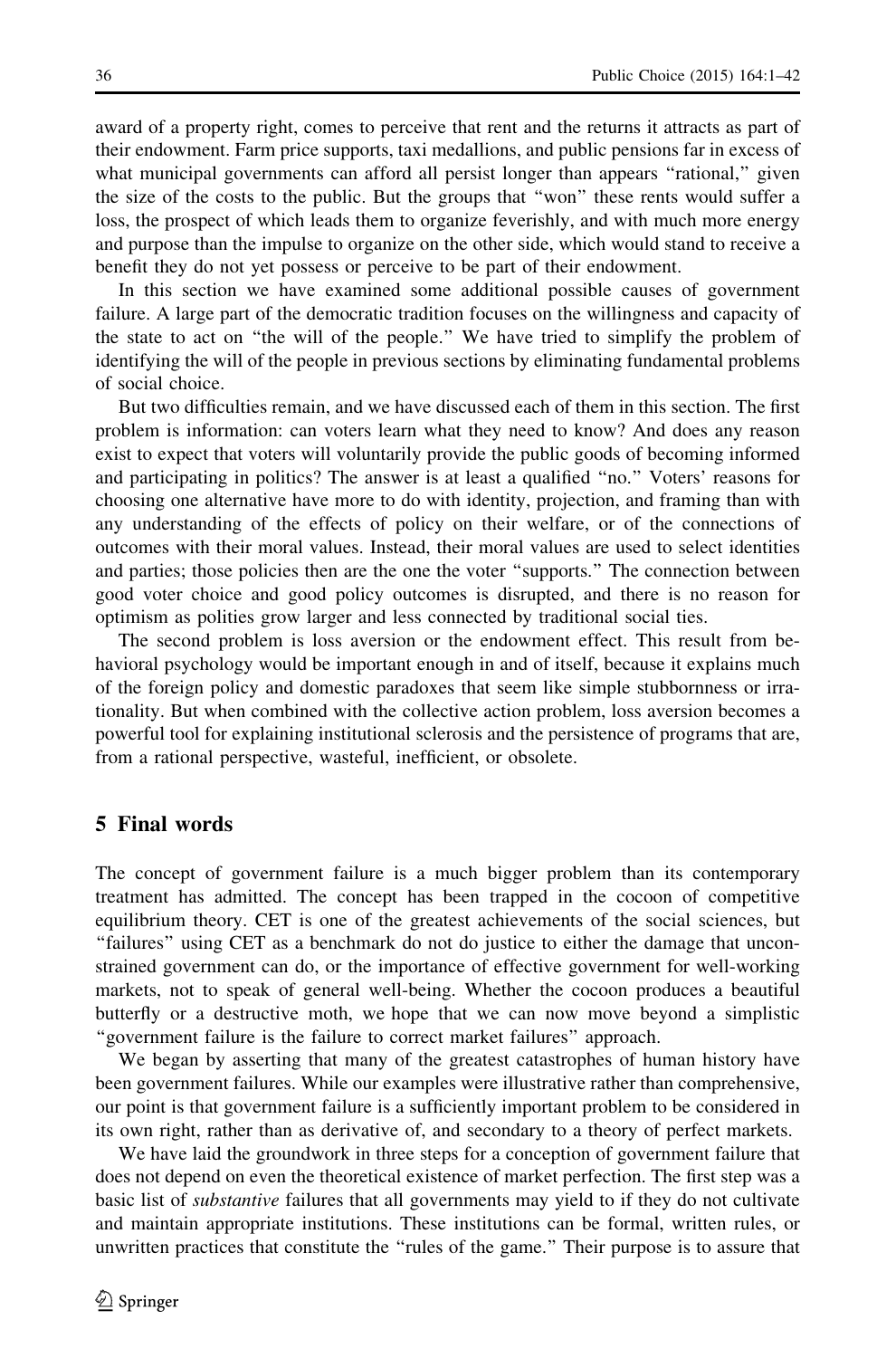government is strong enough to preserve order and liberty, to discipline the temptations to have an irresponsible and unsustainable fiscal and monetary policy, or to use public power for private purposes. This list is not exhaustive, and it concentrates on risks that are systematic and continuing rather than situational.

The second step was to show the limitations of a comprehensive set of *procedural* alternatives for making collective decisions. We extended Arrow's basic distinction between government and markets into five more precise procedures for choosing among alternatives: voting, interest groups, markets, bargaining, and cost-benefit analysis. We assumed away two major problems of social choice: the problem of cyclical majorities, by narrowing the alternatives to two, and the problem of interpersonal comparison of utility, by assigning cardinal utilities. With these unrealistic assumptions, we showed that all five mechanisms still had crippling limitations. They either arbitrary outcomes or they break down with the participation of large numbers.

Third, we have acknowledged the validity of the critique of the classical model of consumer choice and markets process arising from new work in behavioral economics and psychology. Human beings are only partly rational, in the literal sense that only parts of our brains, and only a segment of our decisions, fit that model. The calculating and reasoning part of us coexists with another part that is more instinctive and emotional. Moreover, there is reason to believe that the rational side of human behavior and choice is influenced if not driven by the more instinctive and emotional side. These basic facts, along with some more narrowly defined patterns of behavior like loss aversion and vulnerability to heuristics and framing, make individual choices and decisions less dependable and more manipulable than has commonly been assumed in fields influenced by rational choice models. But our answer is that this critique, while valid, applies with equal and probably greater force to models of ''rational'' choice in politics. If consumers are too limited cognitively to choose toasters, why are voters able to choose detailed programs for picking winners and losers in the economy of the future? If markets are flawed, politics is flawed for the same reasons, and with more risky consequences.

Ultimately, the conclusion one might draw from the work we have reviewed here is that it is a mistake to think of questions of policy and regulation as ''more'' government versus ''less'' government. It is possible for government to fail either by doing too little or by doing the wrong things with great energy and efficiency. Given the possible permutations of the varieties of problems we have identified, it may seem surprising that government does not fail more than it does. But that suggests a more optimistic note: like market failures, the problems we have identified are potential problems, and in many cases the ''problems'' we have talked about are simply answers to questions such as ''Why does a particular institutional arrangement exist, and not some other arrangement?'' Government institutions, like market institutions, may well be solutions to problems that no one understands until decades later. Our hope is that a more complete anatomy of the potential failures of governments in the abstract will spur a deeper understanding of political institutions in the real world of political economy.

Acknowledgments With apologies to Francis M. Bator [\(1958](#page-37-0)) regarding the title. Earlier versions of this paper were presented at the 2012 meetings of the Public Choice Society, the 2014 meetings of the Association for Public Economic Theory, the 2014 meetings of the American Political Science Association, and faculty seminars at the University of Georgia, Stanford Law School, Instituo Bruno Leoni, Milan, Italy, Australian National University in Sydney, and Masaryk University in Brno, Czech Republic. We acknowledge helpful comments of Christopher Achen, Scott Ainsworth, Jonathan Anomaly, Larry Bartels, Michael Becher, Peter Boettke, Geoffrey Brennan, Brett Carter, Keith Dougherty, Robert Grafstein, Sean Ingham, Libby Jenke, Christopher Johnston, David Levy, Leonidas Montes, Sam Peltzman, Richard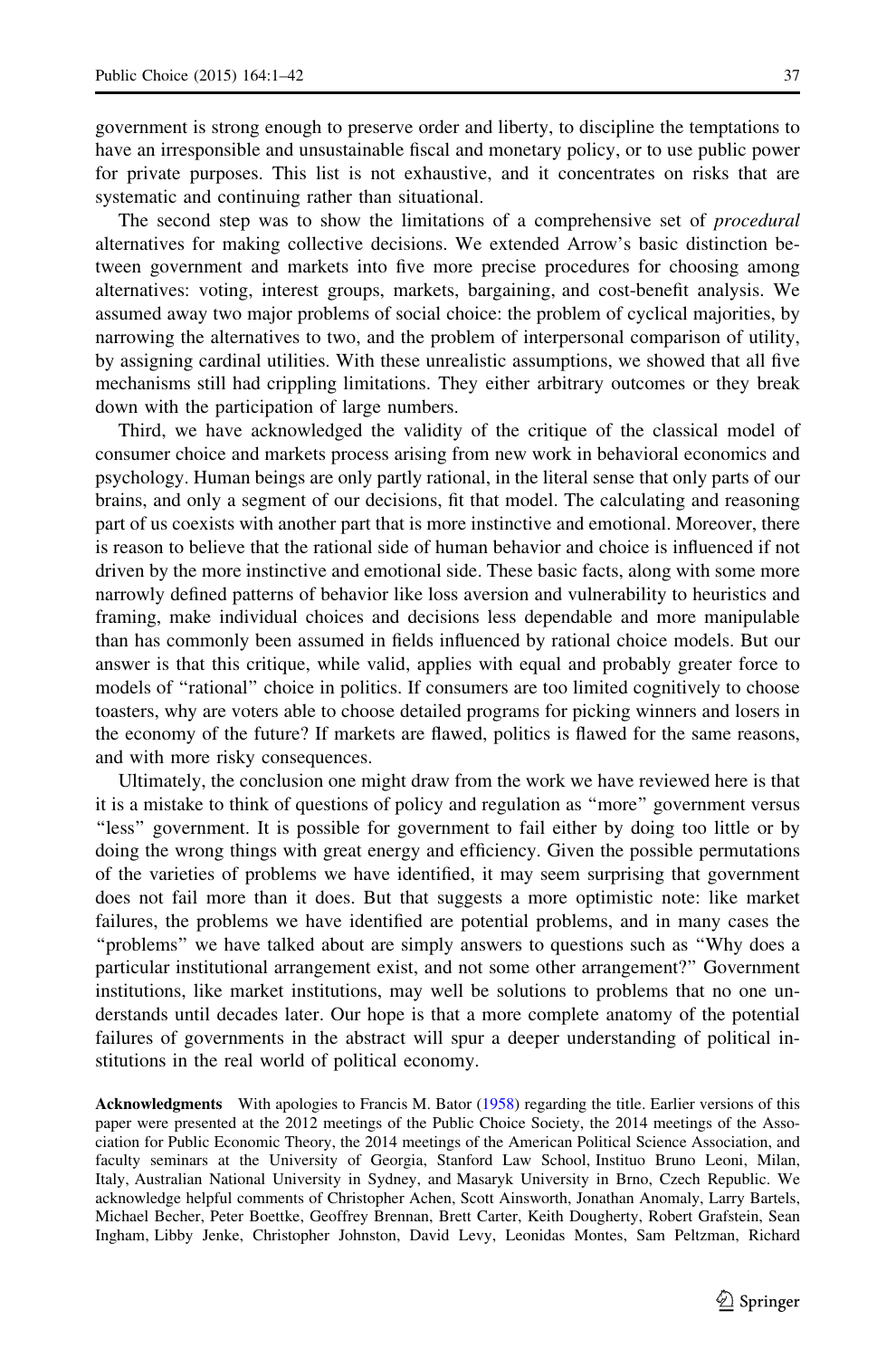<span id="page-37-0"></span>Salsman, Thomas Schwartz, William Shughart, Georg Vanberg, David Weimer, Barry Weingast, Samuel Wilson, Stanley Winer, and Leonidas Zelmanovitz on previous drafts or in useful discussions. We offer particular thanks to Carl Simon, who spent hours listening to early versions and helping us make more sense. But the interpretations offered here, as well as the errors, are the authors' alone.

# **References**

- Acemoglu, D., & Robinson, J. (2012). Why nations fail: The origins of power, prosperity, and poverty. New York: Crown Business Publishing.
- Achen, C. H., & Bartels, L. M. (2015). Democracy for realists (draft manuscript).
- Aldrich, J. (2011). Why parties? A second look. Chicago: University of Chicago Press.
- Ariely, D. (2008). Predictably irrational: The hidden forces that shape our decisions. New York: Harper-Collins Publishers.
- Arrow, K. J. (1963). Social choice and individual values, 2nd edn. New York: Wiley.
- Arrow, K. J. (1951). An extension of the basic theorems of classical welfare economics. In Proceedings of the second Berkeley symposium. Berkeley: University of California Press.
- Backhouse, R. E., & Medema, S. G. (2012). Economists and the analysis of government failure: Fallacies in the Chicago and Virginia interpretations of Cambridge welfare economics. Cambridge Journal of Economics, 36, 981–994.
- Bator, F. M. (1958). The anatomy of market failure. *Quarterly Journal of Economics*, 72(3), 351–379.
- Becker, G. (1983). A theory of competition among pressure groups for political influence. Quarterly Journal of Economics, 98, 371–400.
- Bentham, J. (1907). Introduction to the principles of morals and legislation. Oxford: Oxford University Press.
- Bentley, A. (1908). The process of government. Chicago: University of Chicago Press.
- Berejikian, J., & Early, B. R. (2013). Loss aversion and foreign policy resolve. Political Psychology, 34(5), 649–671.
- Bergson, A. (1938). A reformulation of certain aspects of welfare economics. Quarterly Journal of Economics, 52, 314–344.
- Bernholz, P. (2003). Monetary regimes and inflation: History, economic and political relationships. Northampton, MA: Edward Elgar Publishing.
- Besley, T. (2006). Principled agents? The political economy of good government. Oxford: Oxford University Press.
- Boettke, P., Coyne, C., & Leeson, P. (2007). Saving government failure theory from itself: recasting political economy from an Austrian perspective. Constitutional Political Economy, 18, 127–143.
- Brennan, H. G., & Buchanan, J. M. (1985). The reason of rules: Constitutional political economy. New York: Cambridge University Press.
- Brennan, H. G., & Lomasky, L. (1997). Democracy and decision: The pure theory of electoral preference. New York: Cambridge University Press.
- Brennan, J. (2011). The ethics of voting. Princeton: Princeton University Press.
- Buchanan, J. M. (1979). Cost and choice: An inquiry in economic theory. Chicago: University of Chicago Press.
- Buchanan, J. M. (1983). The achievement and the limits of public choice in diagnosing government failure and in offering bases for constructive reform. In H. Hanusch (Ed.), Anatomy of government deficiencies (pp. 15–25). Berlin: Springer-Verlag.
- Buchanan, J. M. (1987). The constitution of economic policy. *Science*, 236(June), 1433–1436.
- Buchanan, J. M. (2001). The intellectual portrait series: A conversation with James M. Buchanan. Interviewed by H. Geoffrey Brennan. Indianapolis: Liberty Fund. Retrieved from [http://oll.libertyfund.org/](http://oll.libertyfund.org/titles/1030) [titles/1030](http://oll.libertyfund.org/titles/1030).
- Buchanan, J., & Tullock, G. (1962). The calculus of consent. Ann Arbor: University of Michigan Press.
- Buchanan, J., & Wagner, R. (1977). Democracy in deficit: The political legacy of Lord Keynes. New York: Academic Press.
- Caplan, B. (2001). Rational ignorance vs. rational irrationality. Kyklos,  $54(1)$ , 3–26.
- Caplan, B. (2004). Is socialism really ''impossible''? Critical Review, 16, 33–52.
- Caplan, B. (2007). The myth of the rational voter: Why democracies choose bad policies. Princeton: Princeton University Press.
- Chipman, J., & Moore, J. (1978). The new welfare economics. International Economic Review, 19, 547–584.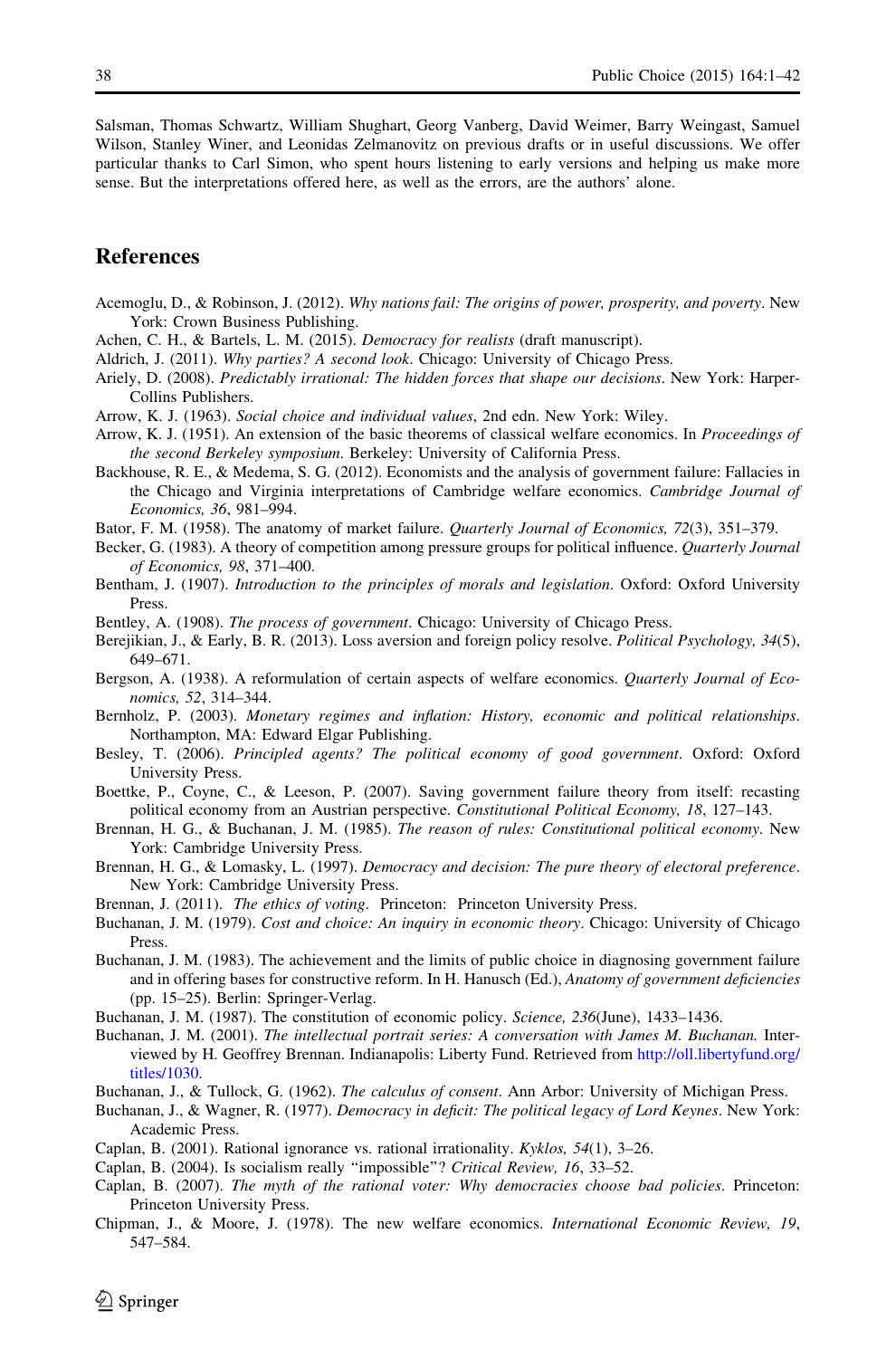- <span id="page-38-0"></span>Coase, R. H. (1959). The federal communications commission. Journal of Law and Economics, 2, 1–40.
- Coase, R. H. (1960). The problem of social cost. Journal of Law and Economics, 3, 1–44.
- Coase, R. H. (1964). The regulated industries: Discussion. American Economic Review, 54(2), 192–197.
- Coase, R. H. (1988). The firm, the market, and the law. Chicago: University of Chicago Press.
- Congleton, R., Hillman, A., & Konrad, K. (Eds.). (2008). Forty years of research on rent seeking. New York: Springer-Verlag Academic Publishers.
- Conover, P. J., & Feldman, S. (1982). Projection and the perception of candidates. Western Political Quarterly, 35, 228–244.
- Converse, P. E. (1964). The nature of belief systems in mass publics. In David Apter (Ed.), Ideology and discontent (pp. 219–241). New York: Free Press.
- Cooter, R., & Siegel, N. (2010). Collective action federalism: A general theory of Article I, Section 8. Stanford Law Review, 63, 115–186.
- Das, I. (1999). A preference ordering among various Pareto optimal alternatives. Structural and Multidisciplinary Optimization, 18(1), 30–35.
- de Mariana, J. (1839). Historia general de España (Vol. 3). Barcelona: D. Francisco Oliva.
- Debreu, G. (1959). Theory of value: An axiomatic analysis of economic equilibrium. New Haven, CT: Cowles Foundation/Yale University Press.
- Defoe, D. (1968). The life and adventures of Robinson Crusoe. Boston: Houghton Mifflin.
- Demsetz, H. (1969). Information and efficiency: Another viewpoint. Journal of Law and Economics, 12(1), 1–22.
- Diamond, J. (2005). Collapse: How societies choose to fail or succeed. New York: Penguin Books.
- Dixit, A. K., & Stiglitz, J. E. (1977). Monopolistic competition and optimum product diversity. American Economic Review, 67(3), 297–308.
- Dolfsma, W. (2013). Government failure: Society, markets and rules. Cheltenham: Edward Elgar.
- Donohue, J. J., & Levitt, S. D. (2001). The impact of legalized abortion on crime. Quarterly Journal of Economics, 119, 249–275.
- Downs, A. (1957). An economic theory of democracy. New York: Harper and Row.
- Dryzek, J. (2010). Foundations and frontiers of deliberative governance. New York: Oxford University Press.
- Düppe, T., & Weintraub, E. R. (2010). Finding equilibrium: Arrow, Debreu, McKenzie and the problem of scientific credit. Princeton, NJ: Princeton University Press.
- Eyzaguirre, H., Ferrarini, T., & O'Roark, J. B. (2014). Textbook confessions: Government failure. Journal of Private Enterprise, 29(3), 159–175.
- Ezrow, N., & Frantz, E. (2013). Failed states and institutional decay: Understanding instability and poverty in the developing world. New York: Bloomsbury Academic Press.
- Ferrarini, T., Gwartney, J. D., & Morton, J. S. (2011). Advanced placement economics: The good, the bad, and the ugly. Econ Journal Watch, 8(1), 57–75.
- Fisher, F. M. (1983). Disequilibrium foundations of equilibrium economics, Econometric Society Monographs in pure Theory. New York: Cambridge University Press.
- Fishkin, J. (2011). When the people speak. New York: Oxford University Press.
- Friedman, D. (1989). The machinery of freedom: Guide to a radical capitalism. LaSalle, IL: Open Court Publishing.
- Gaus, G. F. (2005). The place of autonomy within liberalism. In J. Christman & J. Anderson (Eds.), Autonomy and the challenges to liberalism (pp. 271–306). New York: Cambridge University Press.
- Gaus, G. F. (2011). The order of public reason: A theory of freedom and morality in a diverse and bounded world. New York: Cambridge University Press.
- Groves, T. (1979). Efficient collective choice when compensation is possible. Review of Economic Studies, 46, 227–241.
- Groves, T., & Ledyard, J. (1977). Some limitations of demand-revealing processes. Public Choice, 29, 107–124.
- Guzma´n, R. A., & Munger, M. C. (2014). Euvoluntariness and just market exchange: Moral dilemmas from Locke's Venditio. Public Choice, 158(1–2), 39–49.
- Haidt, J. (2012). The righteous mind: Why good people are divided by politics and religion. New York: Pantheon Books.
- Hanson, J. (2014). Forging and taming Leviathan: State capacity, constraints on rulers, and development. International Studies Quarterly, 58(2), 380–392.
- Hardin, R. (1990). Rationally justifying political coercion. Journal of Philosophical Research, 15, 79-91. Harrod, R. F. (1938). Scope and methods of economics. Economic Journal, 48, 383–412.
- Hayek, F. A. (1945). The use of knowledge in society. American Economic Review, 35(4), 519–530.
- Hayek, F. A. (1948). Individualism and economic order. Chicago: University of Chicago Press.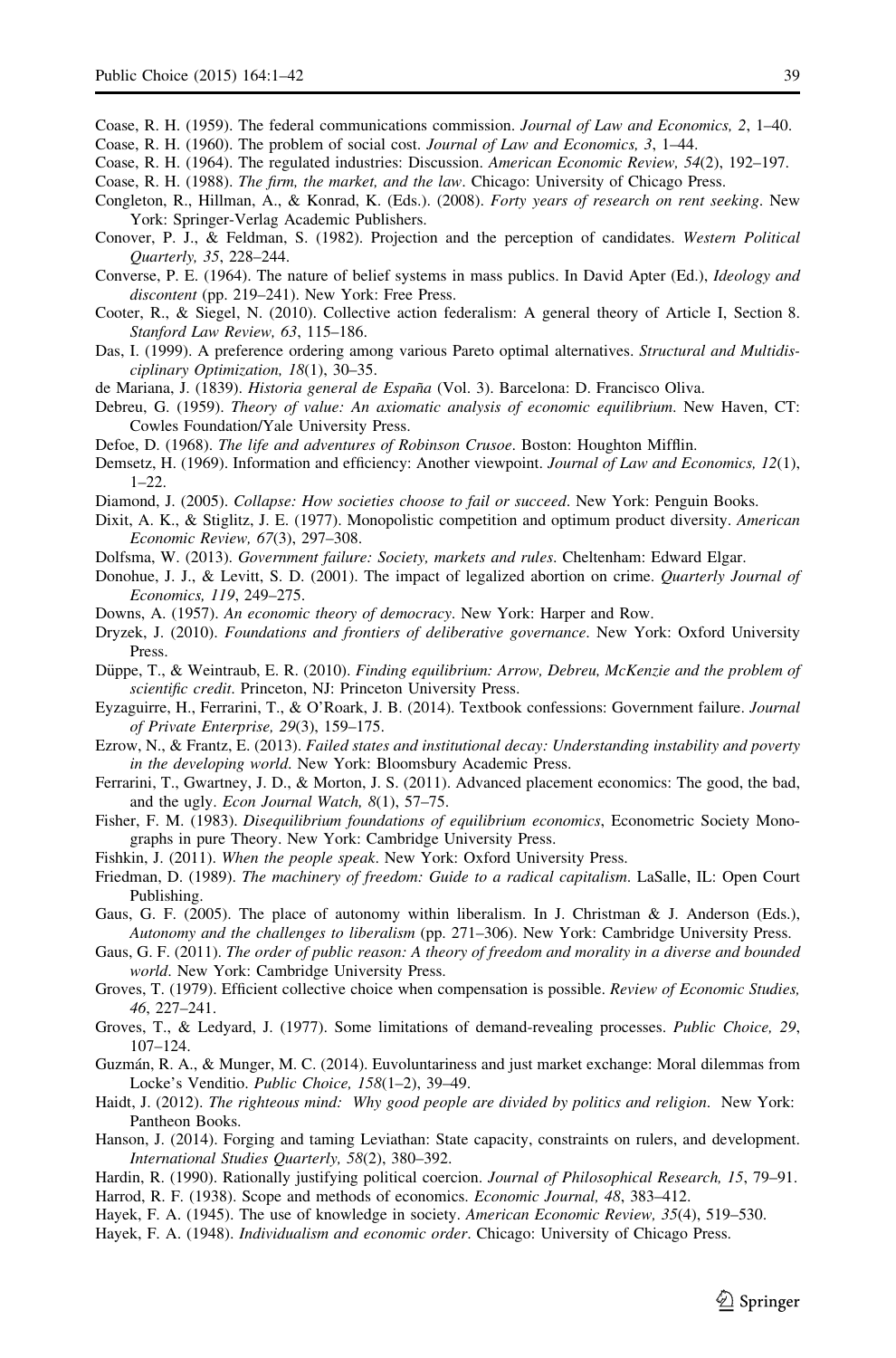<span id="page-39-0"></span>Hayek, F. A. (1973). Law, legislation, and liberty. Chicago: University of Chicago Press.

- Hicks, J. (1939). The foundations of welfare economics. Economic Journal, 49(196), 696–712.
- Hinich, M., & Munger, M. C. (1994). Ideology and the theory of political choice. Ann Arbor: University of Michigan Press.
- Hobbes, T. (1651, 2012). Leviathan. Oxford: The Clarendon Press.
- Huntington, S. P. (1968). *Political order in changing societies*. New Haven: Yale University Press.
- Jevons, W. S. (1871, 2013). The theory of political economy. Houndmills: Palgrave Macmillan.
- Johnston, C. D., Lavine, H., & Federico, C. M. (2014). Personality, parties and the foundations of economic opinion. Unpublished manuscript, Duke University Department of Political Science.
- Kahneman, D. (2011). Thinking: Fast and slow. Farrar, Straus and Giroux: New York.
- Kahneman, D., Knetsch, J., & Thaler, R. (1990). Experimental test of the endowment effect and the Coase theorem. Journal of Political Economy, 98(6), 1325–1348.
- Kaldor, N. (1939). Welfare propositions in economics and interpersonal comparisons of utility. *Economic* Journal, 49(195), 549–552.
- Keeney, R. L., & Kirkwood, C. W. (1975). Group decision making using cardinal social welfare functions. Management Science, 22(4), 430–437.
- Lange, O., & Taylor, F. M. (1938). On the economic theory of socialism. Minneapolis: University of Minnesota Press.
- Ledyard, J. O. (2008). Market failure. In S. N. Durlauf & L. E. Blume (Eds.), The new Palgrave dictionary of economics (2nd ed.). New York: Palgrave Macmillan.
- Lenz, G. (2012). Follow the leader? How voters respond to politicians' policies and performance. Chicago: University of Chicago Press.
- Lerner, A. (1944). The economics of control: Principles of welfare economics. New York: Macmillan.
- Lodge, M., & Taber, C. S. (2013). The rationalizing voter. New York: Cambridge University Press.
- Lupia, A., & McCubbins, M. (1998). The democratic dilemma: Can voters learn what they need to know? New York: Cambridge University Press.
- May, K. O. (1952). A set of independent, necessary, and sufficient conditions for simple majority decision. Econometrica, 20, 680–684.
- McKean, R. N. (1965). The unseen hand in government. American Economic Review, 55(3), 496–506.
- Medema, S. G. (2009). The hesitant hand: Taming self-interest in the history of economic ideas. Princeton: Princeton University Press.
- Medema, S. G. (2010). Pigou's ''Prima Facie Case'': Market failure in theory and practice. In R. E. Backhouse & T. Nishizawa (Eds.), No wealth but life: Welfare economics and the welfare state in Britain, 1880-1945. New York: Cambridge University Press.
- Mendelberg, T. (2001). The race card: Campaign strategy, implicit messages, and the norm of equality. Princeton, NJ: Princeton University Press.
- Menger, C. (1871, 1981). Grundsätze der Volkwirtschaftslehre (Principles of Economics). New York: New York University Press.
- Mill, J. S. (2002, 1859). On liberty. New York: Dover Publications.
- Mueller, D. (2003). Public choice III. New York: Cambridge University Press.

Munger, M. C. (2014). Kaldor-Hicks coercion, Coasian bargaining, and the state. In J. Martinez & S. Winer (Eds.), Coercion and social welfare in public finance: Economic and political dimensions (pp. 117–135). New York: Cambridge University Press.

- Munger, M. C., & Schaller, T. (1997). The prohibition-repeal amendments: A natural experiment in interest group influence. Public Choice, 90(4), 139–163.
- Myerson, R. (1991). Game theory: Analysis of conflict. Cambridge: Harvard University Press.
- Myerson, R. B. (1979). Incentive compatibility and the bargaining problem. *Econometrica*, 47(1), 61–74.
- Myerson, R. B. (2008). Mechanism design. In: S. N. Durlauf & L. E. Blume (Eds.), The New Palgrave Dictionary of Economics, 2nd edn. New York: Palgrave.
- Narveson, J., & Sanders, J. (Eds.). (1996). For and against the state. Lanham, MD: Rowman & Littlefield.
- North, D. (1990). Institutions, institutional change, and economic growth. Cambridge: Cambridge University Press.
- North, D. (1994). Economic performance through time. American Economic Review, 84(3), 359-378.
- North, D., Wallis, J., & Weingast, B. (2012). Violence and social orders: A conceptual framework for interpreting recorded human history. New York: Cambridge University Press.
- North, D., & Weingast, B. (1989). Constitutions and commitment: The evolution of institutions governing public choice in seventeenth century England. Journal of Economic History, 49, 803–832.
- Olson, M, Jr. (1965). The logic of collective action. Cambridge: Harvard University Press.
- Olson, M, Jr. (1982). The rise and decline of nations. New Haven: Yale University Press.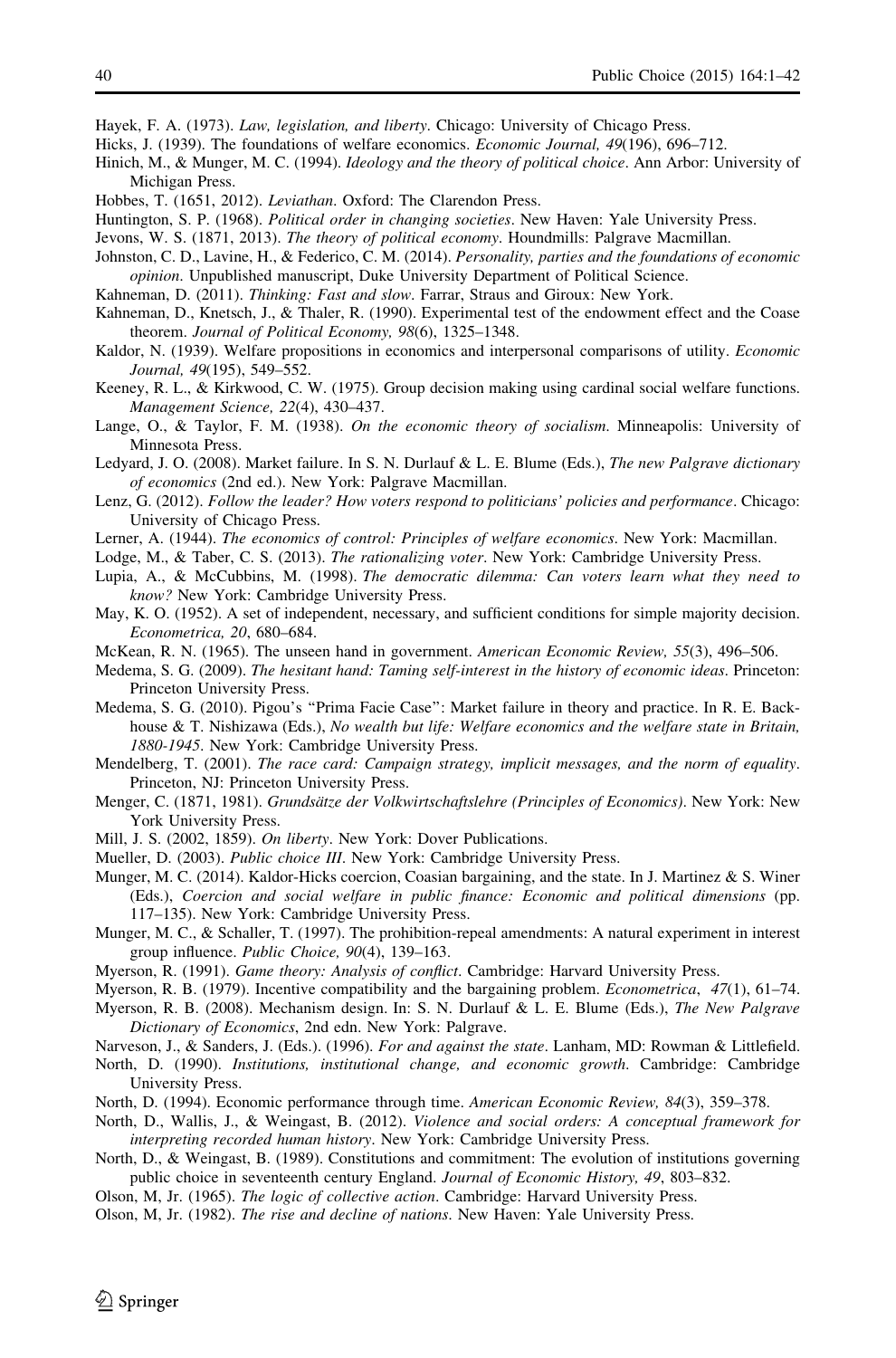- <span id="page-40-0"></span>Pareto, V. (1971/1927). Manual of political economy. New York: A. M. Kelley. (Translated from the French edition of 1927).
- Penn, E. M. (2011). Impossibility theorems and paradoxes in collective choice theory. In J. J. Cochran (Ed.), The Wiley encyclopedia of operations research and management science. New York: Wiley.
- Pigou, A. C. (1912). Wealth and welfare. London: Macmillan.
- Pigou, A. C. (1935). State action and laissez-faire. In Economics in practice: Six lectures on current issues (pp. 107–128). London: Macmillan and Co.
- Reinhart, C., & Rogoff, K. (2009). This time is different: Eight centuries of financial folly. Princeton: Princeton University Press.
- Riker, W. H. (1982). Liberalism against populism: A confrontation between the theory of democracy and the theory of social choice. San Francisco: W.H. Freeman and Company.
- Romer, T., & Rosenthal, H. (1978). Political resource allocation, controlled agendas, and the status quo. Public Choice, 33(4), 27–43.
- Romer, T., & Rosenthal, H. (1979). Bureaucrats versus voters: On the political economy of resource allocation by direct democracy. Quarterly Journal of Economics, 93(4), 563-587.
- Rothbard, M. N. (1978). For a new liberty: The libertarian manifesto. New York: Collier Macmillan.

Rummel, R. J. (1997). Death by government. New Brunswick: Transactions Publishers.

- Saari, D. G. (2008). Disposing dictators, demystifying voting paradoxes: Social choice analysis. Cambridge: Cambridge University Press.
- Samuelson, P. (1947). Foundations of economic analysis. Cambridge: Harvard University Press.
- Samuelson, P. (1954). The pure theory of public expenditure. Review of Economics and Statistics, 36(4), 387–389.
- Scott, J. C. (1998). Seeing like a state: How certain schemes to improve the human condition have failed. New Haven: Yale University Press.
- Scott, J. C. (2009). The art of not being governed. New Haven: Yale University Press.
- Selgin, G., & White, L. (1987). The evolution of a free banking system. *Economic Inquiry*, 25(3), 439–457.
- Sen, A. K. (1977). On weights and measures: Informational constraints on social welfare analysis. Econometrica, 45, 1539–1572.
- Shepsle, K., & Weingast, B. (1984). Political solutions to market problems. American Political Science Review, 78(2), 417–434.
- Simmons, R. (2011). Beyond politics: The roots of government failure. Oakland, CA: The Independent Institute.
- Somin, I. (2013). Democracy and political ignorance: Why smaller government is smarter. Palo Alto: Stanford University Press.
- Steiner, J. (2012). Foundations of deliberative democracy: Empirical research and normative implications. Cambridge: Cambridge University Press.
- Stigler, G. J. (1971). The theory of economic regulation. Bell Journal of Economics and Management Science, 2(1), 3–21.
- Stiglitz, J. (1991). The invisible hand and modern welfare economics. Working Paper No. 3641. National Bureau of Economic Research, Cambridge, MA. Retrieved from [http://www.nber.org/papers/w3641.](http://www.nber.org/papers/w3641.pdf) [pdf](http://www.nber.org/papers/w3641.pdf).
- Stokey, E., & Zeckhauser, R. (1978). A primer for policy analysis. New York: W.W. Norton and Co.
- Stringham, E. (2001). Kaldor Hicks efficiency and the problem of central planning. *Quarterly Journal of* Austrian Economics, 4, 41–50.
- Strotz, R. H. (1958). Two propositions related to public goods. Review of Economics and Statistics, 40(4), 329–331.
- Taylor, M. (1982). Community, anarchy, and liberty. New York: Cambridge University Press.
- Tetlock, P. E. (2006). Expert political judgment: How good is it? How can we know?. Princeton: Princeton University Press.
- Thompson, D. F. (2008). Deliberative democratic theory and empirical political science. Annual Review of Political Science, 11, 497–520.
- Tideman, N., & Tullock, G. (1976). A new and superior process for making social choices. Journal of Political Economy, 84, 1145–1159.
- Trotsky, L. (1933). The soviet economy in danger. New York: Pamphlet Pioneer Publishers. Uncopyrighted. Originally published in The Militant during the months of November and December. Retrieved from [http://www.marxists.org/archive/trotsky/1932/10/sovecon.htm.](http://www.marxists.org/archive/trotsky/1932/10/sovecon.htm)

Truman, D. B. (1951). The governmental process. New York: Alfred A. Knopf.

Tullock, G., Seldon, A., & Brady, G. (2002). Government failure: A primer in public choice. Washington, DC: Cato Institute.